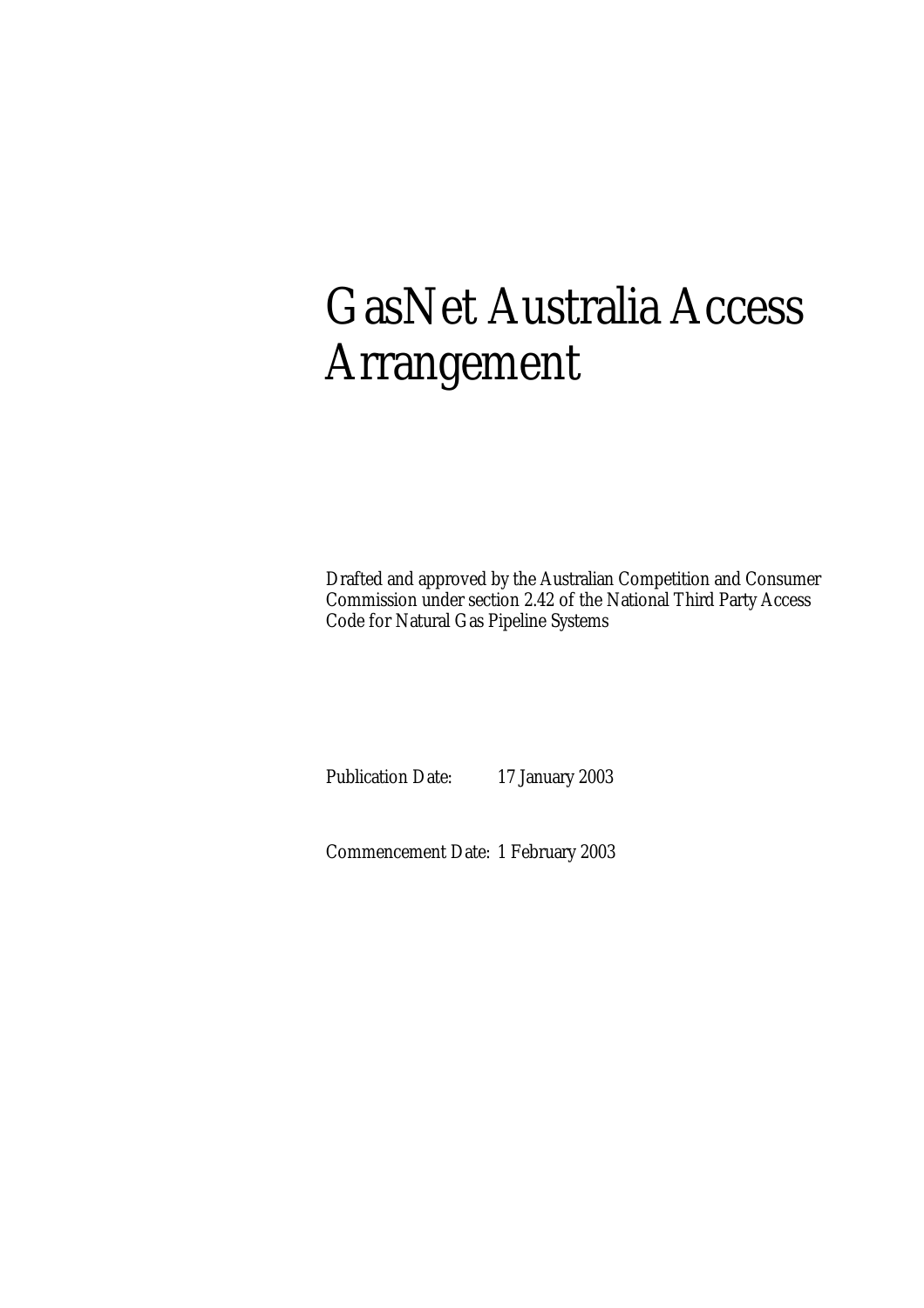# **GasNet Australia Access Arrangement**  Contents

| <b>Details</b> |                                                                 | 1                |
|----------------|-----------------------------------------------------------------|------------------|
| General        |                                                                 | $\mathbf{2}$     |
| 1              | <b>Introduction</b>                                             | $\boldsymbol{2}$ |
| 1.1            | Purpose                                                         | $\overline{c}$   |
| 1.2            | Access to GNS                                                   | $\overline{c}$   |
| 1.3            | Description of the GNS                                          | $\overline{c}$   |
| 1.4            | One system, two access arrangements                             | $\overline{c}$   |
| $\overline{2}$ | Term                                                            | 3                |
| 2.1            | Commencement                                                    | 3                |
| 2.2            | <b>Revisions Submission Date</b>                                | 3                |
| 2.3            | <b>Revisions Commencement Date</b>                              | 3                |
| 3              | <b>Services Policy</b>                                          | 3                |
| 3.1            | Relationship with VENCorp                                       | 3                |
| 3.2            | <b>Reference Service</b>                                        | $\overline{4}$   |
| 3.3            | <b>Terms and Conditions</b>                                     | $\overline{4}$   |
| 3.4            | Existing contractual obligations                                | $\overline{4}$   |
| 3.5            | Availability of Service Envelope Agreement                      | 4                |
| 4              | <b>Reference Tariff Policy - Transmission Tariffs</b>           | 4                |
| 4.1            | <b>Transmission Tariffs</b>                                     | $\overline{4}$   |
| 4.2            | <b>Initial Transmission Tariffs</b>                             | 4                |
| 4.3            | <b>Tariff Path</b>                                              | 5                |
| 4.4            | New Facilities Investment that satisfies section 8.16 of the    |                  |
|                | Code                                                            | 5                |
| 4.5            | New Facilities Investment that does not satisfy section 8.16 of |                  |
|                | the Code                                                        | 5                |
| 4.6            | Capital Redundancy                                              | 6                |
| 4.7            | Incentive Mechanism                                             | 6                |
| 4.8            | <b>Fixed Principles</b>                                         | 6                |
| 4.9            | Pass Through Events                                             | 6                |
| 4.10           | <b>Prudent discounts</b>                                        | 6                |
| 4.11           | <b>Tariff amendment</b>                                         | 7                |
| 4.12           | Self-insurance                                                  | $\overline{7}$   |
| 5              | <b>Extensions and Expansions Policy</b>                         | 7                |
| 5.1            | Coverage                                                        | 7                |
| 5.2            | Effect of extension/expansion on Reference Tariffs              | 7                |
| 6              | <b>Pass Through Events</b>                                      | 8                |
| 6.1            | Pass Through Event statement                                    | 8                |
| 6.2            | Commission's decision                                           | 9                |
| 6.3            | Factors the Commission must take into account                   | 9                |
| 6.4            | How does GasNet apply a Pass Through Amount?                    | 10               |
| 7              | <b>Fixed Principles</b>                                         | 10               |
| 7.1            | K factor carry-forward                                          | 10               |
| 7.2            | Benefit sharing allowance                                       | 10               |
| 7.3            | Pass through carry forward                                      | 12               |
|                |                                                                 |                  |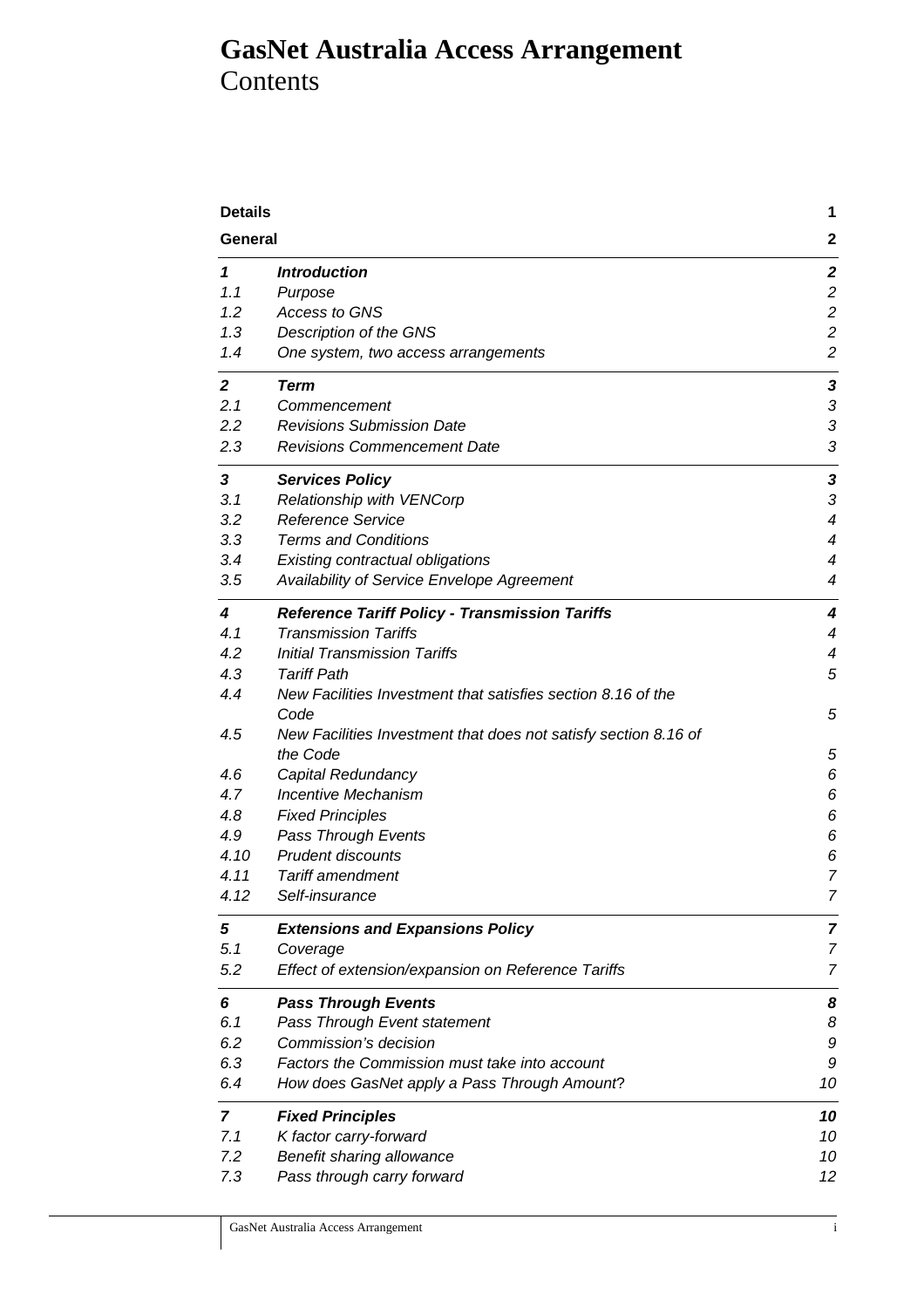| 8                                                 | General                                            | 12 |  |
|---------------------------------------------------|----------------------------------------------------|----|--|
| 8.1                                               | Capacity Management Policy                         | 12 |  |
| 8.2                                               | Queuing Policy                                     | 12 |  |
| 9                                                 | <b>Transitional provisions</b>                     | 13 |  |
| 10                                                | Interpretation                                     | 13 |  |
| 10.1                                              | <i>Definitions</i>                                 | 13 |  |
| 10.2                                              | Interpretation                                     | 17 |  |
| 10.3                                              | GasNet (NSW)                                       | 18 |  |
| 10.4                                              | Merged access arrangements                         | 18 |  |
|                                                   | Schedule 1 - Initial Transmission Tariffs          | 19 |  |
|                                                   | <b>Schedule 2 - Injection and Withdrawal Zones</b> | 30 |  |
| <b>Schedule 3 - Altering Transmission Tariffs</b> |                                                    |    |  |
| <b>Schedule 4 - Price Control Formula</b>         |                                                    |    |  |
|                                                   | <b>Schedule 5 - Description of GNS</b>             |    |  |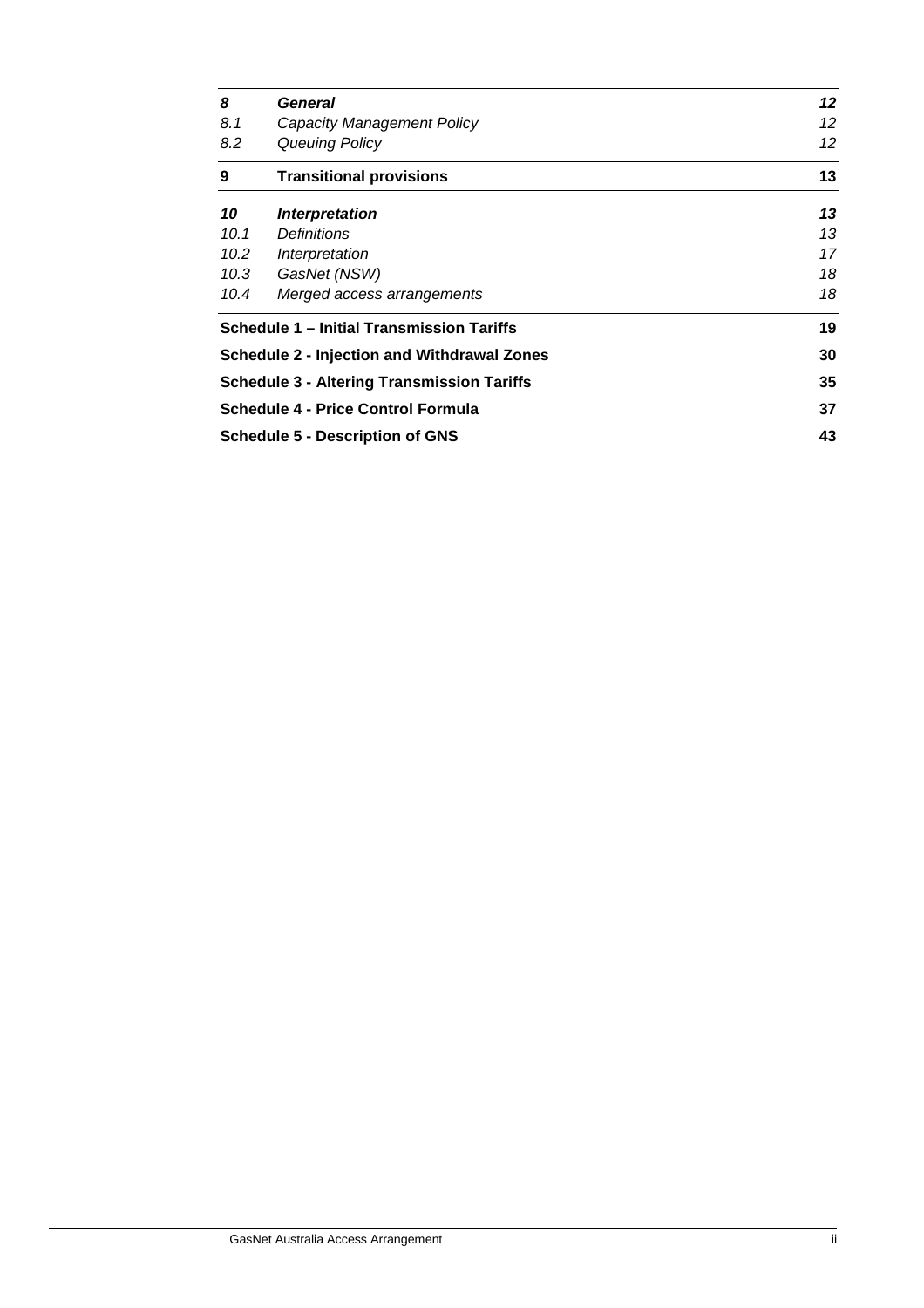# **GasNet Australia Access Arrangement**

# Details

| <b>Covered Pipeline</b>     | GasNet System ("GNS")                                                  |                             |  |
|-----------------------------|------------------------------------------------------------------------|-----------------------------|--|
| Lodged by                   | GasNet Australia (Operations) Pty Ltd ABN 65 083 009 278<br>("GasNet") |                             |  |
| <b>Contact</b>              | 180 Greens Road<br>Address<br>Dandenong, VIC 3175                      |                             |  |
|                             | Website                                                                | www.gasnet.com.au           |  |
|                             | Telephone                                                              | 03 9797 5222                |  |
|                             | Fax                                                                    | 03 9797 5189                |  |
|                             | Attention                                                              | Manager, Regulatory Affairs |  |
| Commencement<br><b>Date</b> | 1 February 2003                                                        |                             |  |
| <b>End Date</b>             | 31 December 2007                                                       |                             |  |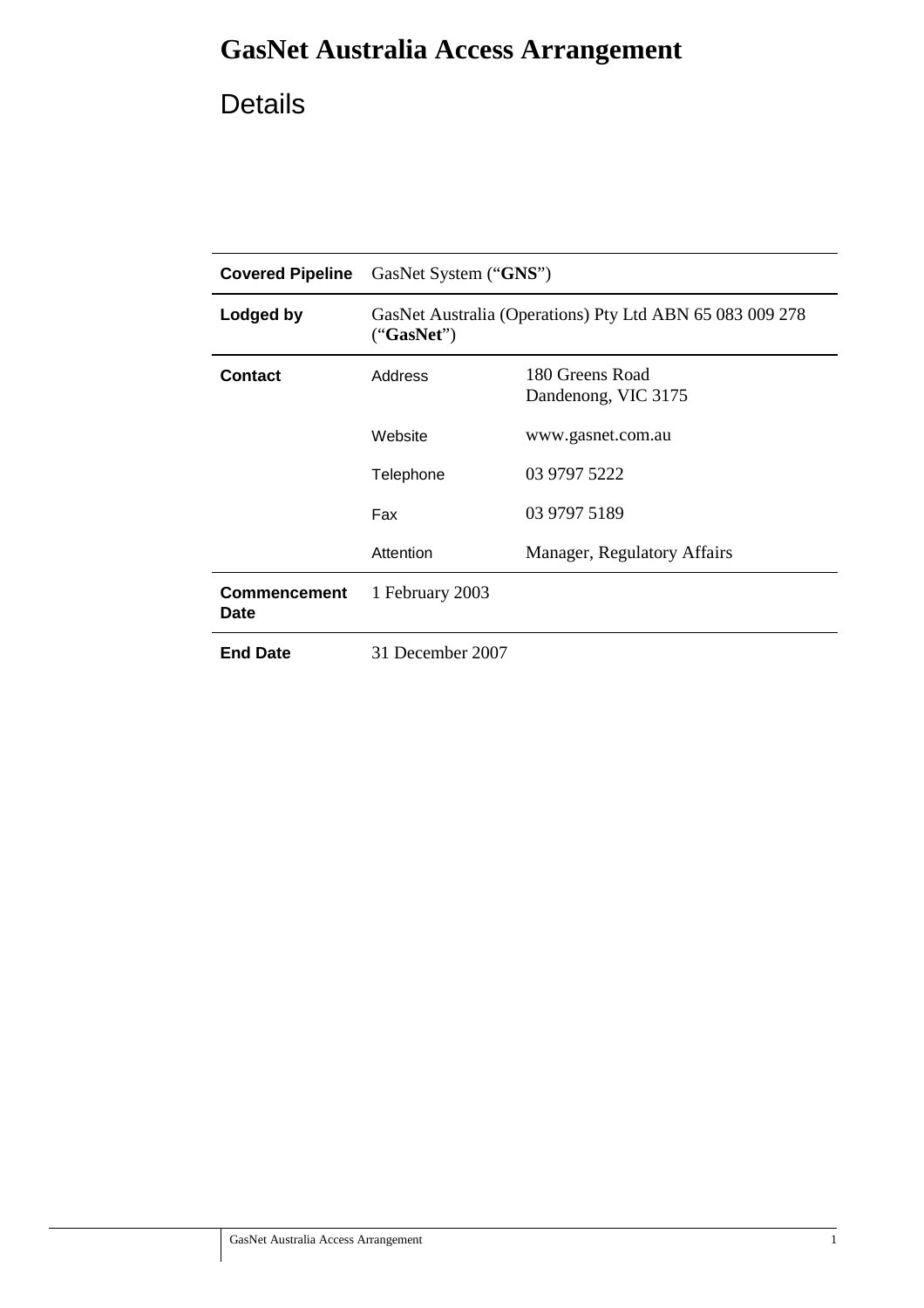# **GasNet Australia Access Arrangement**

**General** 

# **1 Introduction**

### **1.1 Purpose**

This Access Arrangement is established for the GNS.

This Access Arrangement (as revised) has been drafted and approved by the Commission under section 2.42 of the Code.

### **1.2 Access to GNS**

The GNS is a Covered Pipeline under the Code.

Together, this Access Arrangement and the VENCorp Access Arrangement set out the policies, tariffs and basic terms and conditions which apply to third party access to the GNS.

### **1.3 Description of the GNS**

The GNS is a high pressure gas transmission network which transports natural gas within Victoria and to New South Wales via the Interconnect Pipeline. As at 1 February 2003, the GNS:

- (a) comprised approximately 1,930 km of pipelines;
- (b) had four main injection points at:
	- (i) Longford (the site of the Esso/BHP Billiton processing facility);
	- (ii) Culcairn (the interconnection with the Moomba-Sydney Pipeline System);
	- (iii) Port Campbell (the injection point for WUGS and local fields); and
	- (iv) Dandenong (the site of the LNG facility); and
- (c) served a total consumption base of approximately 1.4 million residential consumers and approximately 43,000 industrial and commercial consumers in Melbourne and regional Victoria.

The GNS is described more fully in Schedule 5 of this Access Arrangement.

### **1.4 One system, two access arrangements**

As described in clause 3, there are two Service Providers (as defined in the Code) with respect to the GNS: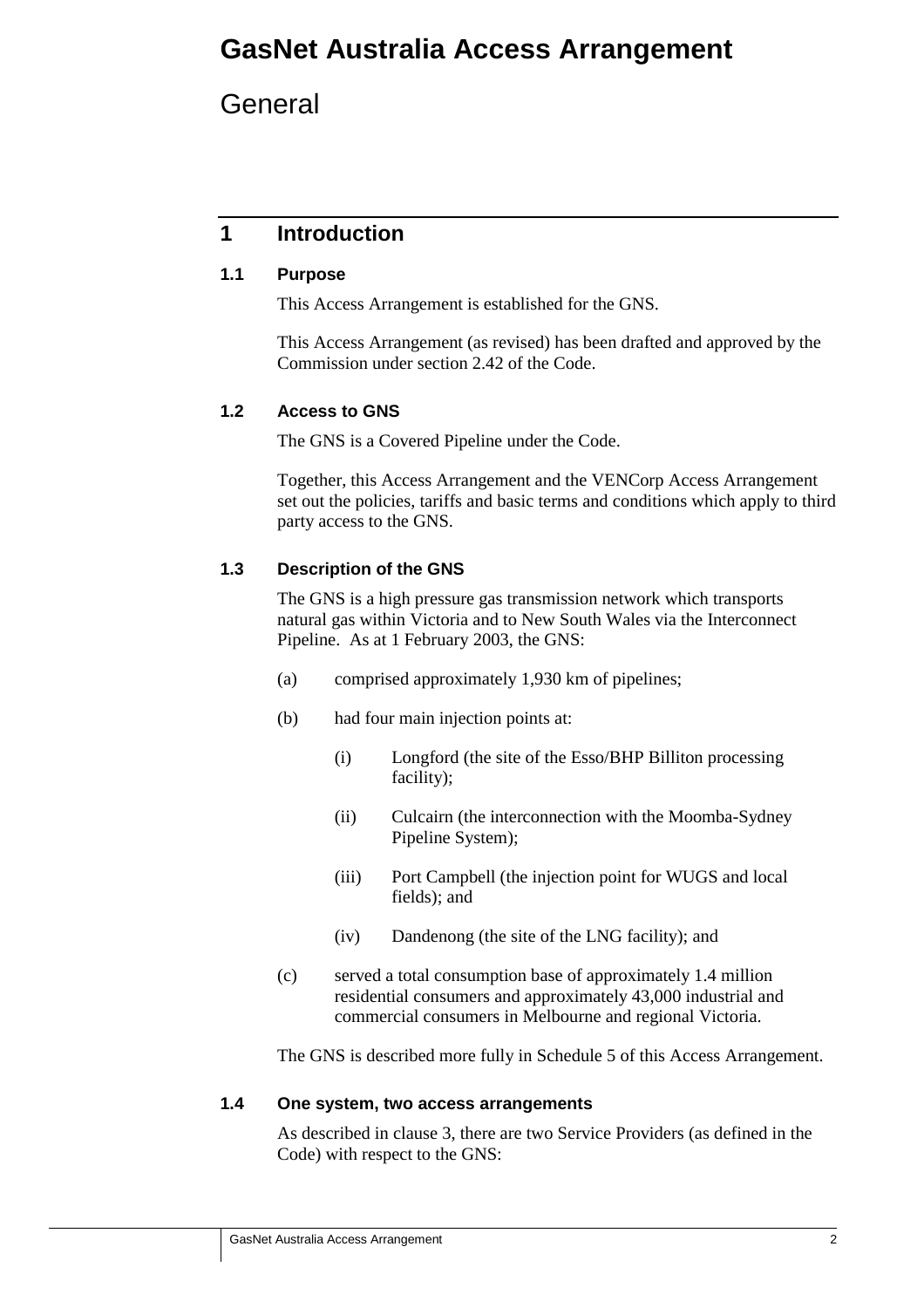- (a) GasNet is the owner of the GNS and is responsible for the maintenance of the GNS; and
- (b) VENCorp is the operator of the GNS under the market carriage regime established by the MSO Rules.

As a result, this Access Arrangement must be read in conjunction with the VENCorp Access Arrangement. In particular, as operator, VENCorp is responsible for the registration of and day-to-day coordination with Users of the GNS. A copy of the VENCorp Access Arrangement is available from VENCorp's web site at www.vencorp.com.au.

Under section 10.2 of the Code, there has been an allocation of obligations between GasNet, as owner of the GNS, and VENCorp as operator of the system, which is reflected in this Access Arrangement and the VENCorp Access Arrangement.

### **2 Term**

### **2.1 Commencement**

This Access Arrangement (as revised) commences on 1 February 2003.

### **2.2 Revisions Submission Date**

The Revisions Submission Date is 31 March 2007.

#### **2.3 Revisions Commencement Date**

The Revisions Commencement Date is 1 January 2008.

### **3 Services Policy**

### **3.1 Relationship with VENCorp**

GasNet owns the GNS and VENCorp operates the GNS.

Access to the GNS for Users is governed by the MSO Rules, which establish a market carriage regime for the transportation of gas. In order to obtain access to the GNS, a User must register with VENCorp as a Market Participant under the MSO Rules. As a result, VENCorp has the direct legal relationship with Market Participants regarding access to the GNS.

In order to provide access to the GNS under the MSO Rules, VENCorp obtains the availability of the GNS from GasNet. GasNet and VENCorp are parties to the Service Envelope Agreement, under which:

- (a) GasNet:
	- (i) makes available the entire GNS to VENCorp; and
	- (ii) provides a range of supporting services to VENCorp; and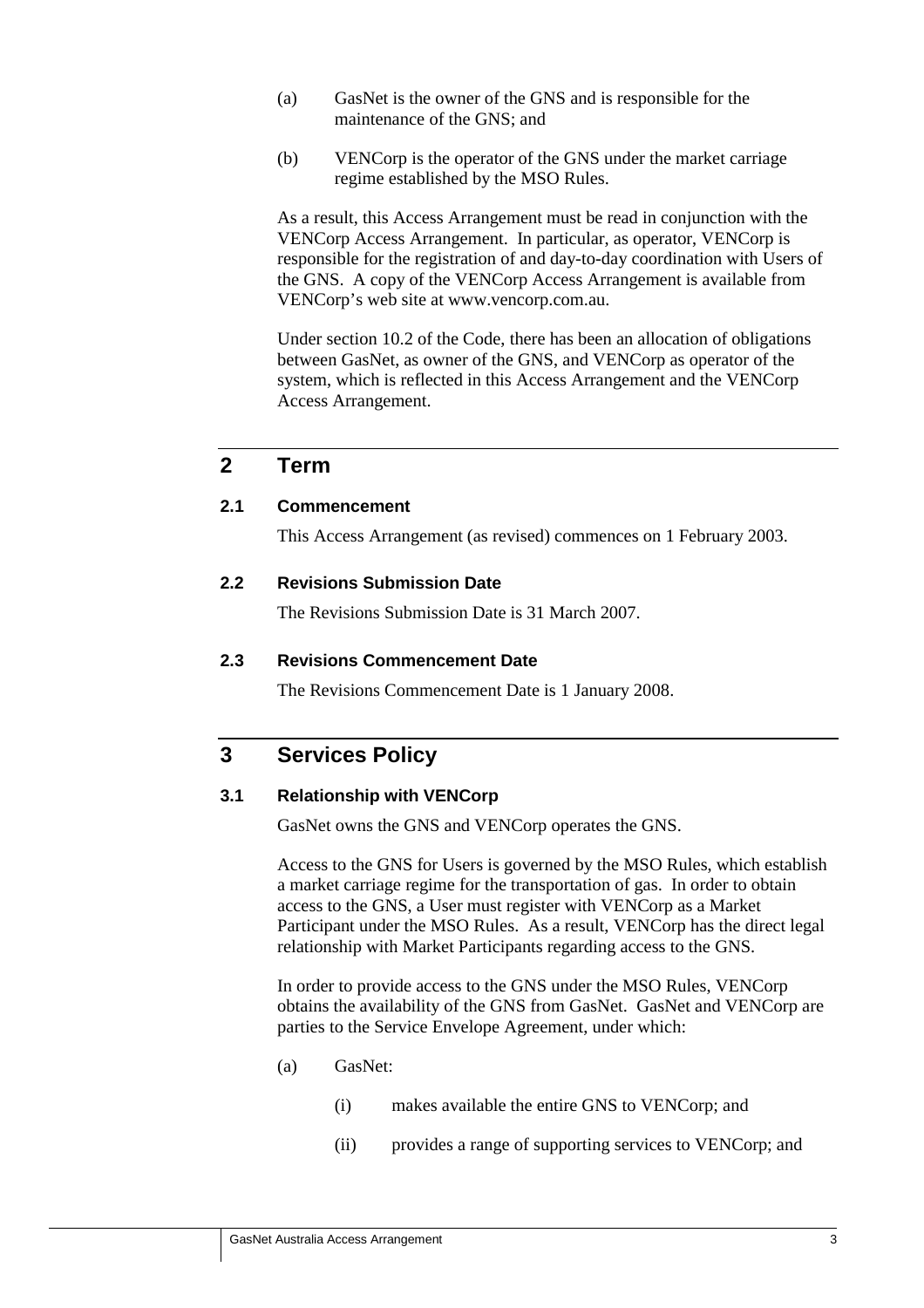- (b) VENCorp:
	- (i) operates the GNS in accordance with the MSO Rules; and
	- (ii) agrees to direct Market Participants to pay the Transmission Tariffs directly to GasNet.

### **3.2 Reference Service**

GasNet will make available a single Reference Service comprising the Tariffed Transmission Service, being the availability of the GNS.

### **3.3 Terms and Conditions**

The terms and conditions on which GasNet will supply the Tariffed Transmission Service are the same as those set out in the Service Envelope Agreement and the MSO Rules.

### **3.4 Existing contractual obligations**

The Service Envelope Agreement includes firm and binding contractual obligations of GasNet and VENCorp. VENCorp is an existing User of the GNS.

GasNet is not required to provide any services or take any steps that are inconsistent with or adversely affect the performance of:

- (a) GasNet's obligations under the Service Envelope Agreement; or
- (b) VENCorp's obligations under the Service Envelope Agreement.

### **3.5 Availability of Service Envelope Agreement**

From the commencement of this Access Arrangement Period GasNet will make the Service Envelope Agreement, as in force from time to time, available on its website www.gasnet.com.au.

## **4 Reference Tariff Policy - Transmission Tariffs**

### **4.1 Transmission Tariffs**

This Access Arrangement governs the Transmission Tariffs, being the Reference Tariff applicable to the Tariffed Transmission Service.

### **4.2 Initial Transmission Tariffs**

The initial Transmission Tariffs (excluding GST) are set out in Schedule 1.

The Transmission Tariffs comprise:

- (a) the rules and billing parameters set out in Schedule 1;
- (b) the GST-exclusive tariffs set out in Schedule 1 or as amended in accordance with this Access Arrangement;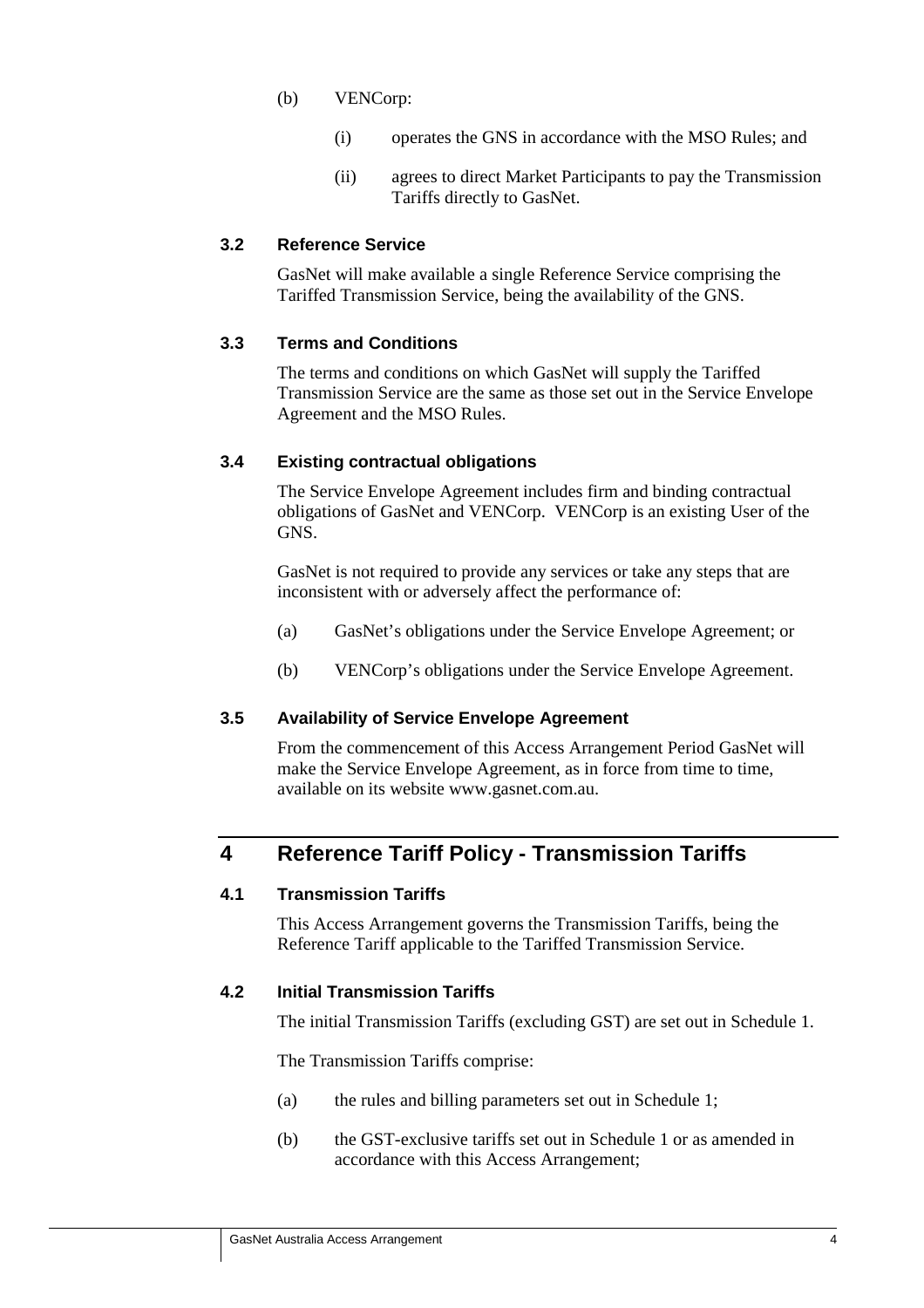- (c) the Transition Tariff Component described in clause 9; plus
- (d) an additional amount of GST calculated by multiplying the relevant tariffs by the prevailing GST rate.

### **4.3 Tariff Path**

Transmission Tariffs may be altered in accordance with this clause 4 and the procedures and principles set out in Schedules 3 and 4.

The Transmission Tariffs may vary on the basis of a "price path" approach. Under this approach, a set of prices and a price control mechanism have been determined in advance which will allow the price to follow a path designed to deliver a forecast revenue stream, but the mechanism is not adjusted to account for subsequent events until the commencement of the next Access Arrangement Period except as provided for in clauses 4.4, 4.5 and 4.9.

#### **4.4 New Facilities Investment that satisfies section 8.16 of the Code**

The Transmission Tariffs have been determined on the basis of New Facilities Investment that is forecast to occur within the Second Access Arrangement Period and is reasonably expected to pass the requirements in section 8.16 of the Code.

In addition, under section 8.15 of the Code, GasNet may, at any time during the Second Access Arrangement Period, submit revisions to this Access Arrangement to increase the Capital Base of the GNS to recognise further New Facilities Investment that satisfies section 8.16 of the Code.

### **4.5 New Facilities Investment that does not satisfy section 8.16 of the Code**

In addition to its other rights under the Code, GasNet may, at its discretion, undertake New Facilities Investment that does not satisfy the requirements of section 8.16 of the Code ("**Speculative Facilities**").

If GasNet constructs Speculative Facilities, then:

- (a) the portion of the New Facilities Investment which does satisfy the requirements of section 8.16 of the Code (the "**Recoverable Portion**" under the Code) may, on a revision application by GasNet, be incorporated into the Capital Base of the GNS; and
- (b) an amount in respect of the balance of the New Facilities Investment forms part of the Speculative Investment Fund (as contemplated by the Code) and may be subsequently added to the Capital Base if, at any time, the type and volume of services provided using the increase in Capacity attributable to the Speculative Facilities change such that any part of the Speculative Investment Fund would then satisfy the requirements of section 8.16.

The amount of the Speculative Investment Fund is to be calculated in accordance with section 8.19 of the Code.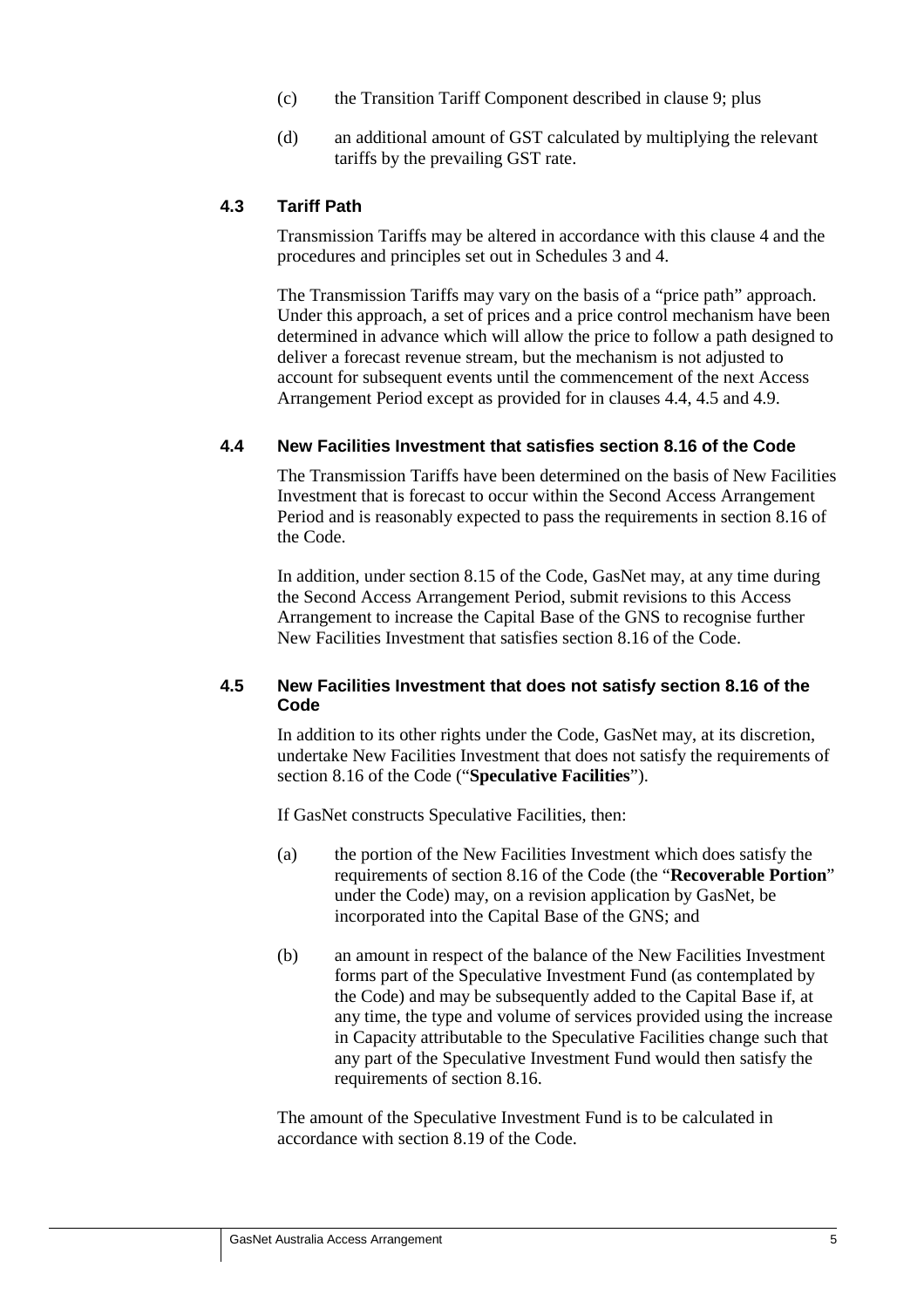### **4.6 Capital Redundancy**

The Commission may review, and if necessary, adjust the Capital Base (at the start of the Third Access Arrangement Period) to take account of wholly or partially redundant assets, being assets which:

- (a) as a whole no longer contribute to the provision of the Tariffed Transmission Service; or
- (b) have a reduced contribution to the provision of the Tariffed Transmission Service due to the partial redundancy of that asset.

### **4.7 Incentive Mechanism**

As contemplated by section 8.44 of the Code, this Access Arrangement incorporates an incentive mechanism that permits GasNet to retain certain returns (if any) from the Transmission Tariffs during the Second Access Arrangement Period that exceed the level of returns expected at the beginning of the Second Access Arrangement Period.

In particular, Schedules 3 and 4 provide that the price path for the Transmission Tariffs, which is determined at the beginning of the Second Access Arrangement Period based on forecasts of all relevant variables, is not adjusted to account for subsequent events except as provided for in clauses 4.4, 4.5 and 4.9.

In addition, this Access Arrangement incorporates a rolling carryover incentive mechanism that permits GasNet to retain efficiency gains (losses) from the Second Access Arrangement Period in the Third Access Arrangement Period as discussed in clause 7.2.

### **4.8 Fixed Principles**

The Fixed Principles applying to the Third Access Arrangement Period are set out in clause 7.

### **4.9 Pass Through Events**

If a Pass Through Event occurs, then GasNet is entitled to amend the Transmission Tariffs to pass through the financial effect of the Pass Through Event in accordance with clause 6.

### **4.10 Prudent discounts**

The Transmission Tariffs may be altered to reflect the prudent discounts for Withdrawals of gas referred to in clause  $1.3(g)$  of Schedule 1. These prudent discounts will not come into operation unless:

- (a) GasNet has provided evidence to the Commission that there is a credible bypass risk; and
- (b) the Commission has approved the introduction of the prudent discounts.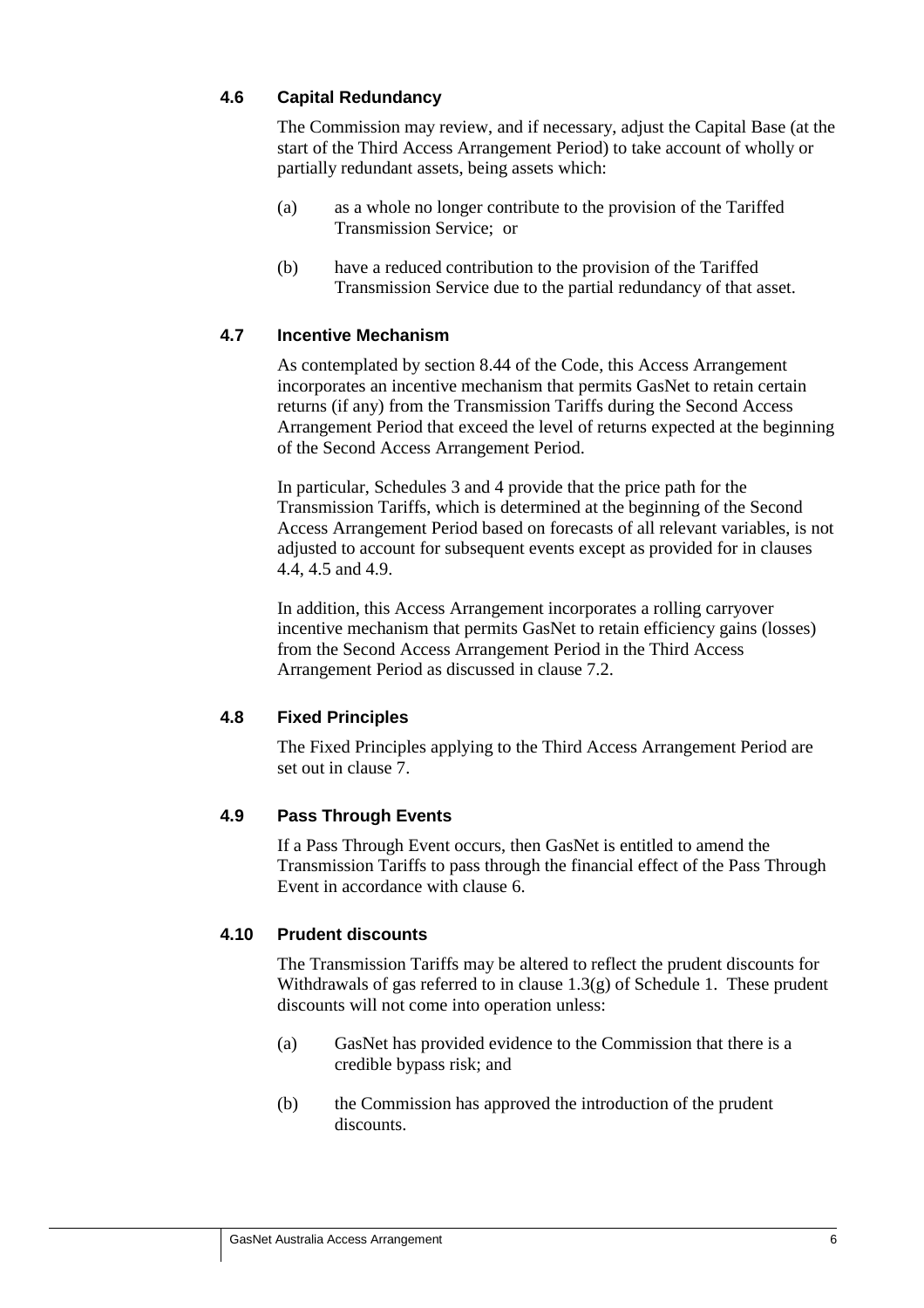### **4.11 Tariff amendment**

To avoid doubt, any amendment to the Transmission Tariffs in the Second Access Arrangement Period made under or as contemplated by clauses 4.2, 4.3, 4.7, 4.9, 4.10 or 6:

- (a) constitutes an amendment under GasNet's Reference Tariff Policy; and
- (b) does not constitute a revision of this Access Arrangement under the Code.

### **4.12 Self-insurance**

- (a) GasNet will self insure in respect of the following risks for the Second Access Arrangement Period:
	- (i) extortion and bomb threats; and
	- (ii) counter party and insurer credit risk.
- (b) Any losses incurred by GasNet in respect of the risks identified in paragraph (a) will not be included in calculating Reference Tariffs.

## **5 Extensions and Expansions Policy**

### **5.1 Coverage**

- (a) Subject to clause  $5.1(c)$ , an Extension to, or Expansion of, the GNS is covered by this Access Arrangement.
- (b) Prior to an Extension or Expansion coming into service, GasNet will give notice to the Commission specifying:
	- (i) the location of the Extension or Expansion;
	- (ii) its costs (or, where these are not available, its anticipated costs);
	- (iii) a description of the Extension or Expansion, including, in the case of an Extension, its length; and
	- (iv) any other matter GasNet considers relevant.
- (c) An Extension will not be covered by this Access Arrangement if GasNet gives written notice to the Commission (which notice may be given together with a notice under clause 5.1(b)) before the Extension comes into service that the Extension will not be covered by this Access Arrangement.

### **5.2 Effect of extension/expansion on Reference Tariffs**

(a) If an Extension to, or Expansion of, the GNS is covered by this Access Arrangement, then GasNet may, as contemplated by clauses 4.4 and 4.5 of this Access Arrangement, submit revisions to this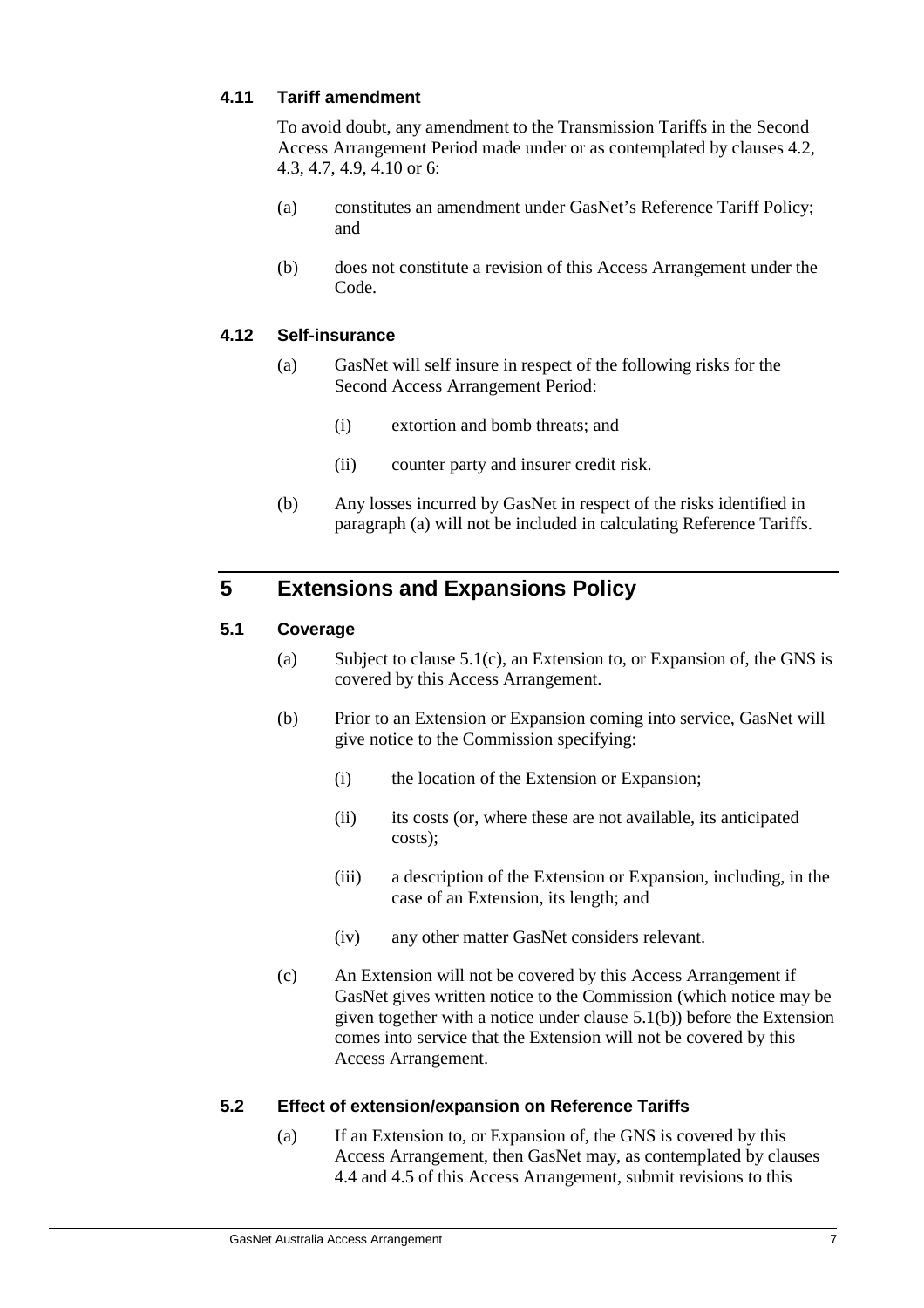Access Arrangement under section 2.28 of the Code, seeking to increase the Capital Base for the GNS to recognise the actual capital costs incurred in constructing the Extension or Expansion.

- (b) Those revisions will be considered under the relevant provisions of the Code (including sections 8.15 to 8.19 of the Code) and, as contemplated by the Code, may result in the Capital Base being increased to reflect:
	- (i) the actual capital costs incurred in relation to the Extension or Expansion; or
	- (ii) if the New Facilities Investment does not satisfy the requirements of section 8.16, the Recoverable Portion.

## **6 Pass Through Events**

### **6.1 Pass Through Event statement**

- (a) In relation to each Regulatory Year (t) after the Regulatory Year ending 31 December 2003, GasNet must, at least 50 Business Days before the start of that Regulatory Year (ie during Regulatory Year (t-1)), give a statement to the Commission stating whether or not there are any Pass Through Events that:
	- (i) have a financial effect on GasNet in the Second Access Arrangement Period; and
	- (ii) have not been previously notified to the Commission under this clause.
- (b) If the statement provided to the Commission under clause 6.1(a) identifies one or more Pass Through Events, then the statement must include, in relation to each of these Pass Through Events:
	- (i) details of the Pass Through Event concerned;
	- (ii) the date the Pass Through Event took or will take effect;
	- (iii) the financial effects of the Pass Through Event on GasNet; and
	- (iv) the Pass Through Amount GasNet proposes in relation to the Pass Through Event.
- (c) A statement given under clause 6.1(a) must include documentary evidence (if available) which substantiates the financial effects of the Pass Through Event. GasNet must use best endeavours to ensure that such information is available.
- (d) A statement given under clause 6.1(a) must also include a copy of all insurance premium invoices relating to the preceding Regulatory Year.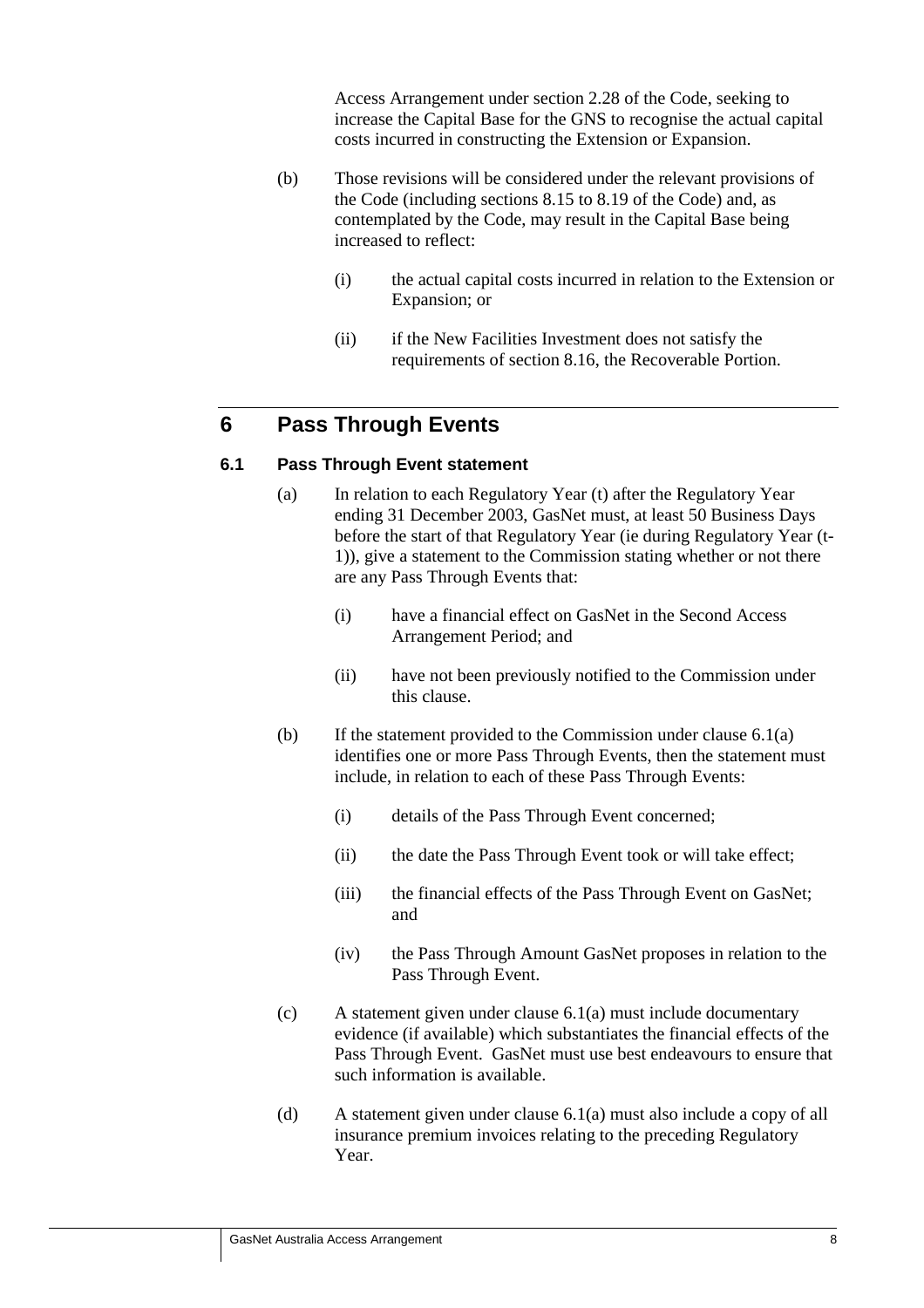### **6.2 Commission's decision**

- (a) Upon receipt of a statement from GasNet under clause 6.1(a), the Commission must decide whether the Pass Through Event specified in the statement occurred or will occur, and if the Commission decides that the Pass Through Event occurred or will occur, then the Commission must decide:
	- (i) the Pass Through Amount; and
	- (ii) the manner in which the Pass Through Amount is to apply,

and notify GasNet in writing of the Commission's decision.

- (b) The Commission must give a notice under clause 6.2(a) within 40 Business Days of receiving a statement from GasNet under clause 6.1(a). The Commission may, at its discretion, extend this period. An extension may be made:
	- (i) for a period of up to 40 Business Days;
	- (ii) on more than one occasion; and
	- (iii) by giving written notice to GasNet specifying the period of the extension.
- (c) If the Commission does not give a notice to GasNet under clause  $6.2(a)$  within the period specified in clause  $6.2(b)$  (including any extensions), then the Commission is taken to have notified GasNet of its decision under clause 6.2(a) that the Pass Through Amount and the manner in which the Pass Through Amount is to apply are as proposed in the statement given by GasNet under clause 6.1(a).

### **6.3 Factors the Commission must take into account**

- (a) In deciding the Pass Through Amount and the basis on which the Pass Through Amount is to apply under clause 6.2, the Commission must ensure that the financial effect on GasNet in the Second Access Arrangement Period associated with the Pass Through Event concerned is economically neutral taking into account:
	- (i) the financial effect to GasNet associated with the Tariffed Transmission Service attributable to the Pass Through Event concerned, and the time at which the financial effect arises;
	- (ii) in relation to a Change in Taxes Event, the amount of any change in another tax which, in the Commission's opinion, was introduced as complementary to the Change in Taxes Event concerned;
	- (iii) the effect of any other previous Pass Through Events since 1 January 2003 which has not previously been considered by the Commission under this clause 6.2;
	- (iv) any other factors the Commission considers relevant.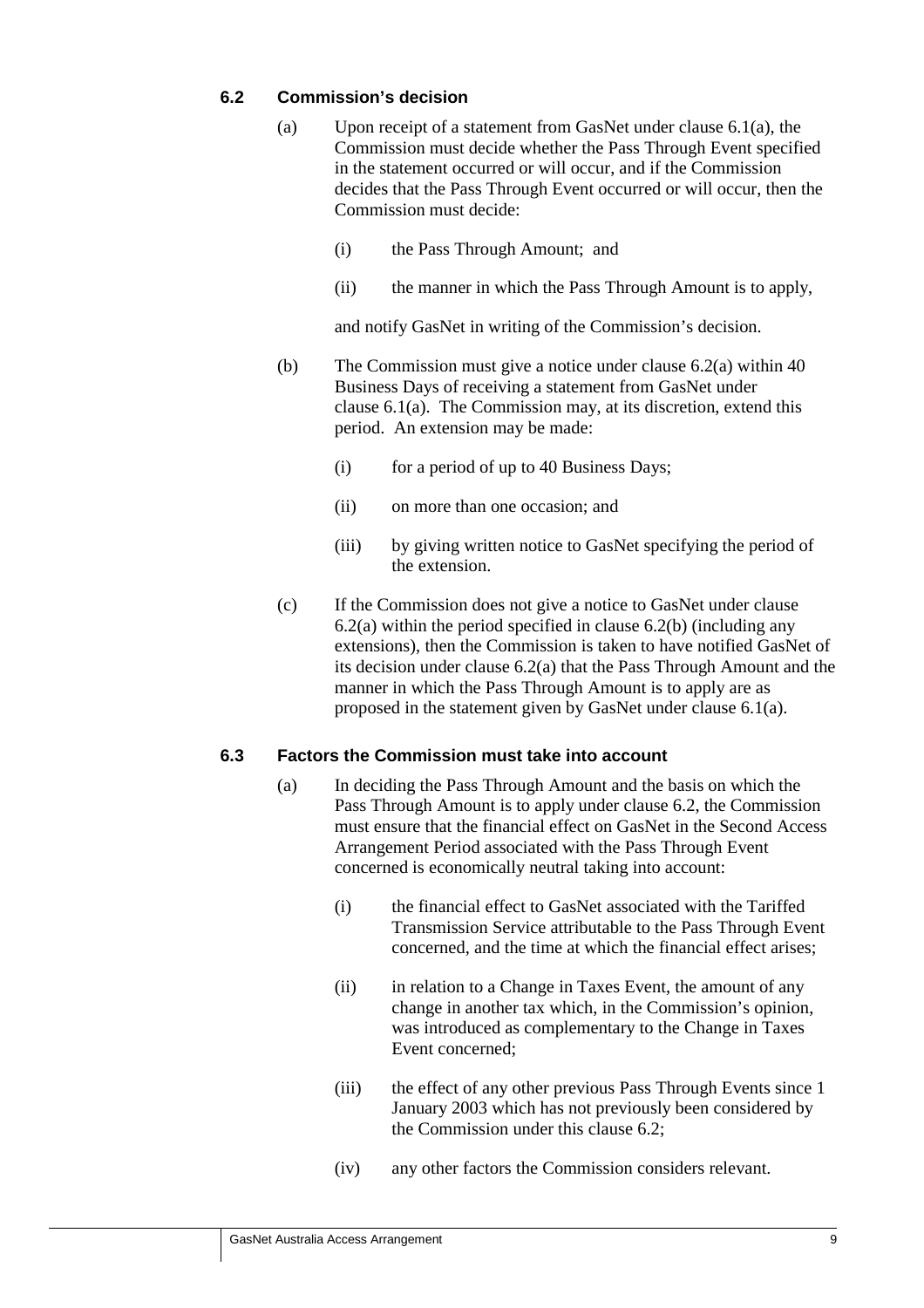(b) A Pass Through Amount may be positive or negative.

### **6.4 How does GasNet apply a Pass Through Amount***?*

A Pass Through Amount approved (or deemed to be approved) by the Commission under clause 6.2 must be applied by GasNet in accordance with Schedule 4.

## **7 Fixed Principles**

In making a determination in relation to the Reference Tariff (or Reference Tariffs) with respect to GasNet for the Third Access Arrangement Period, the Commission must adopt the following Fixed Principles.

### **7.1 K factor carry-forward**

The Commission must include in the Reference Tariffs for the Third Access Arrangement Period:

- (a) an allowance for  $KTa<sub>t</sub>$  (as defined in Schedule 4) relating to 2007 as if Schedule 4 continued to apply in the Third Access Arrangement Period;
- (b) an allowance for  $KT_{b}$  (as defined in Schedule 4) relating to each of 2006 and 2007 as if Schedule 4 continued to apply in the Third Access Arrangement Period.

These allowances must be based on actual figures (or estimates where actual figures are not available).

### **7.2 Benefit sharing allowance**

- (a) In each of the first five years after 2007, the Reference Tariffs must be determined in a manner that includes, in addition to all other amounts required or permitted under the Code or GasNet's Access Arrangement, a benefit sharing allowance calculated in accordance with this clause.
- (b) The benefit sharing allowance  $(\mathbf{B}_t)$  in each year (t) is equal to the sum of the efficiency gains or losses  $(E_t)$  in selected prior years, as given in the following table:

| Year | $\mathbf{B}_{\mathrm{t}}$                   |
|------|---------------------------------------------|
| 2008 | $E_{2003} + E_{2004} + E_{2005} + E_{2006}$ |
| 2009 | $E_{2004} + E_{2005} + E_{2006}$            |
| 2010 | $E_{2005} + E_{2006}$                       |
| 2011 | $E_{2006}$                                  |
| 2012 |                                             |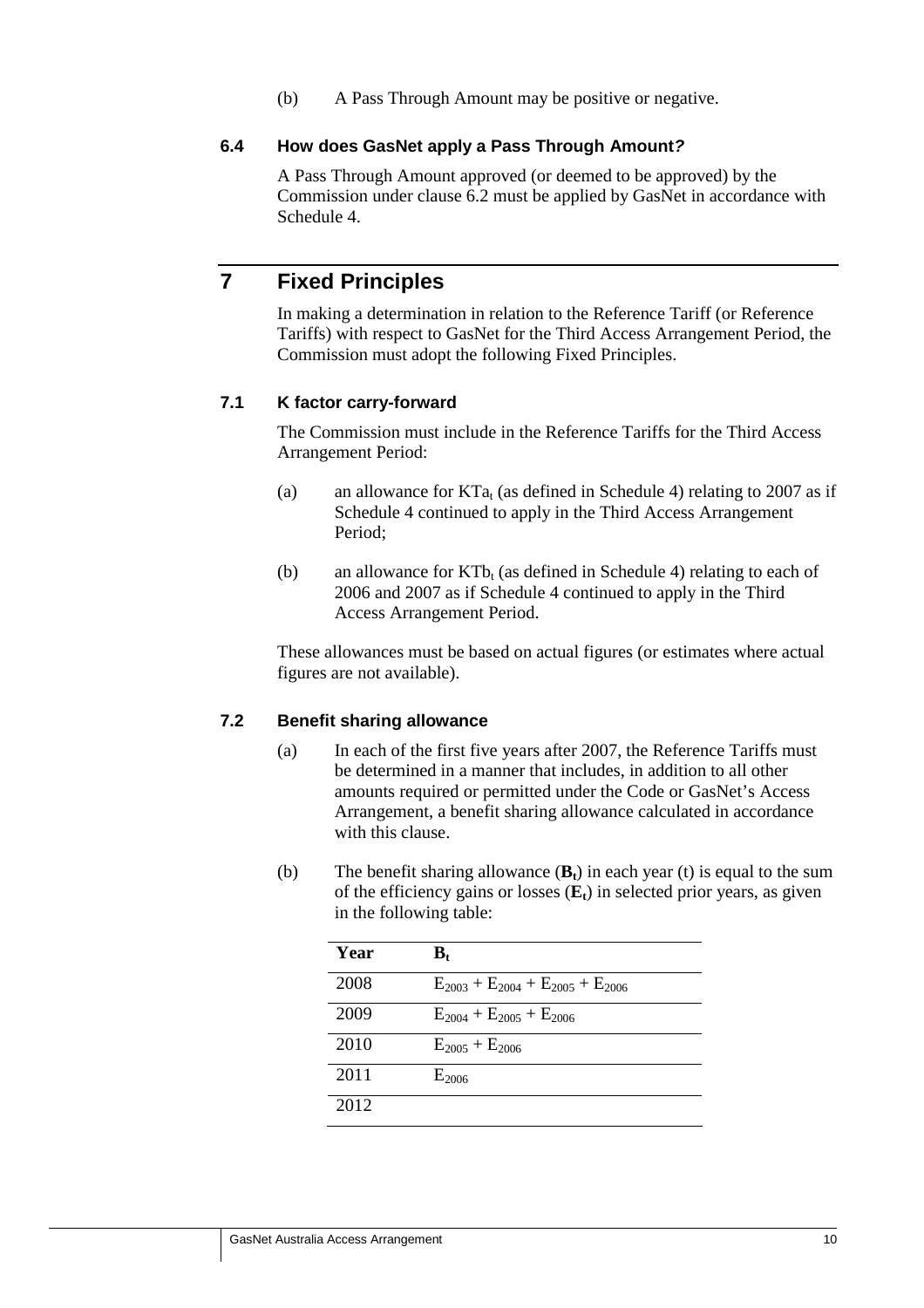(c) The efficiency gain or loss for 2003 is calculated in accordance with the following formula:

```
E_{2003} = F_{2003} - A_{2003}
```
where:

 $F<sub>2003</sub> =$  GasNet's forecast operating costs for 2003

 $A<sub>2003</sub> =$  GasNet's actual operating costs for 2003

(d) The efficiency gains or losses  $(E_t)$  for each of 2004, 2005, and 2006 are calculated in accordance with the following formula:

$$
E_t = (A_{t-1} - A_t) - (F_{t-1} - F_t)
$$

where:

 $A_t$  = GasNet's actual operating costs for year (t)

 $A_{t-1}$  GasNet's actual operating costs for the year prior to year (t)

 $F_t =$  GasNet's forecast operating costs for year (t)

 $F_{t-1}$  = GasNet's forecast operating costs for the year prior to year (t)

- (e) In each case,  $A_t$ ,  $A_{t-1}$  and  $A_{2003}$  must be determined:
	- (i) using the same cost categories and methodology used to calculate the total forecasts in Table 3-6 of GasNet's Access Arrangement Information (excluding, for the avoidance of doubt any regulatory costs and expenses associated with GasNet's access arrangement for the Third Access Arrangement Period); and
	- (ii) without adjustments for volume.
- (f) GasNet's forecast operating costs for any year, are equal to:
	- (i) the forecast operating costs for that year as shown in Table 3- 6 of GasNet's Access Arrangement Information; plus
	- (ii) the aggregate of all Pass Through Amounts approved by the Commission with respect to that year; plus
	- (iii) revenues obtained from the transmission refill tariffs described in clause 1.3(c) of Schedule 1; plus
	- (iv) additional operating and maintenance costs associated with Extensions and Expansions which are included in GasNet's Capital Base at the commencement of the Third Access Arrangement Period, but which are not included in the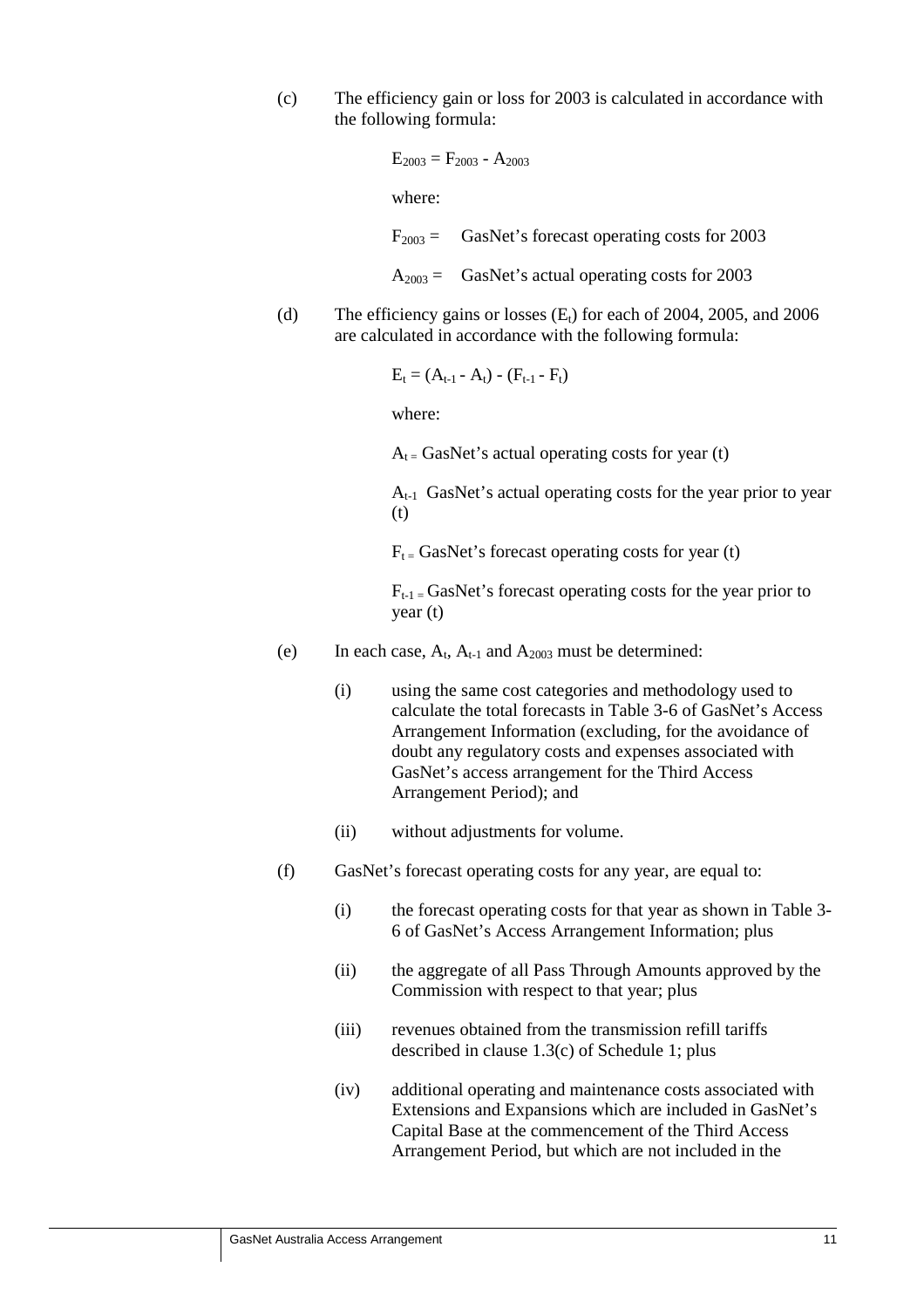forecast capital expenditure for 2003 to 2007 as shown in Table 3-10 of the Access Arrangement Information.

- (g) For the purposes of calculating the benefit sharing allowance  $(\mathbf{B}_t)$  in the years 2008 to 2012, the actual and forecast operating costs in 2003 to 2007 must be reduced to real 2002 dollars. The calculated allowance  $(\mathbf{B}_t)$  in each year must then be adjusted by the actual and forecast CPI change between 2002 and that year (2008 to 2012).
- (h) In calculating the allowable revenues for operations and maintenance expenditure for the Third Access Arrangement Period, the Commission must:
	- (i) comply with the requirements of the Code;
	- (ii) take into account the actual operating costs in 2006, adjusted for the change in forecast operating costs between 2006 and 2007 and, to avoid doubt, not taking into account the efficiency gain (loss) made in 2007;
	- (iii) take into account forecast changes in workload, taxes, regulatory events, insurance premiums and other relevant costs between 2006 and each year of the Third Access Arrangement Period; and
	- (iv) take into account a percentage trend factor.

#### **7.3 Pass through carry forward**

If:

- (a) a Pass Through Event has occurred;
- (b) the Pass Through Event has a financial effect on GasNet in the Second Access Arrangement Period; and
- (c) GasNet has not given a statement under clause 6.1(a) during the Second Access Arrangement Period in relation to that Pass Through Event,

then GasNet may request a Pass Through Amount to apply in the Third Access Arrangement Period on the same terms as clauses 6.1 to 6.4.

### **8 General**

#### **8.1 Capacity Management Policy**

The GNS is a Market Carriage pipeline.

### **8.2 Queuing Policy**

Consistent with section 10.2 of the Code, responsibility for complying with the obligations imposed by sections 3.12 to 3.15 of the Code is allocated to VENCorp.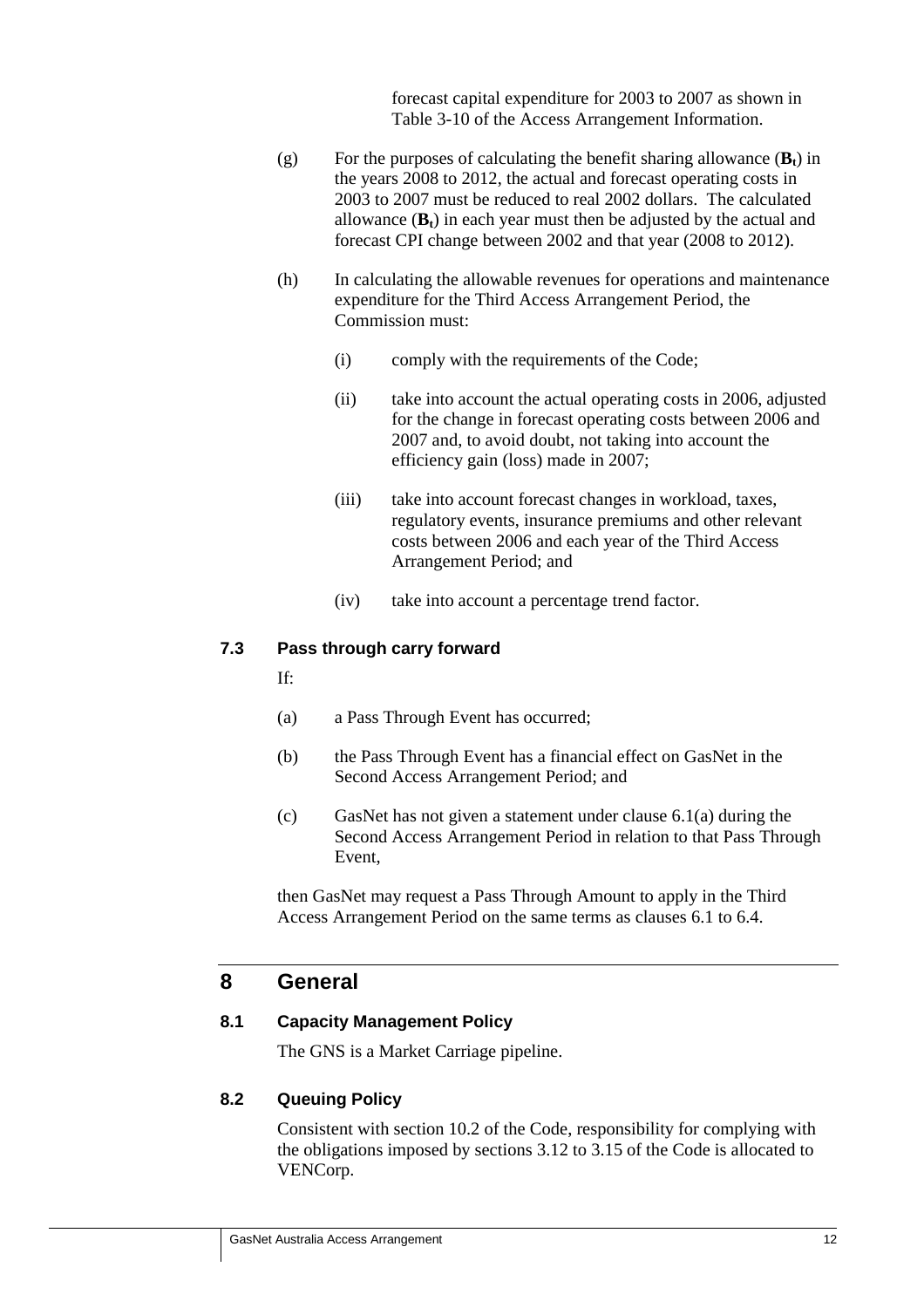### **9 Transitional provisions**

Although the revisions comprising this Access Arrangement came into effect on 1 February 2003, it is intended that GasNet and Users should be no worse off than if the revisions had commenced on 1 January 2003. To facilitate this, the following transitional provisions apply.

(a) GasNet's Reference Tariffs include, in addition to any other amounts calculated under this Access Arrangement, the Transition Tariff Component, being an amount calculated applying the following formula:

 $T = R - A$ 

where:

*T* is the Transition Tariff Component (in \$)

*R* is the aggregate of all charges payable in respect of the Reference Tariffs that would have applied with respect to the Transition Period had the revisions commenced on 1 January 2003

*A* is the amount received by GasNet for the provision of Transmission Services with respect to the Transition Period

- (b) The Transition Tariff Component is recovered as a one-off charge.
- (c) Any calculation under or in connection with this Access Arrangement that refers to or is made by reference to the Regulatory Year 2003, is to be made as if that Regulatory Year commenced on 1 January 2003.
- (d) In this clause, "Transition Period" means the period commencing on 1 January 2003 and ending on 31 January 2003.

## **10 Interpretation**

### **10.1 Definitions**

The following meanings apply unless the contrary intention appears.

**Access Arrangement Period** has the meaning given in the Code.

**Applicable Law** means any legislation, delegated legislation (including regulations), codes, licences or guidelines associated with the Tariffed Transmission Service, and includes the Code and the MSO Rules.

**Authority** means any government or regulatory department, body, instrumentality, minister, agency or authority (including VENCorp and the Commission) or any body which is the successor to the administrative responsibilities to that department, body, instrumentality, minister, agency or authority.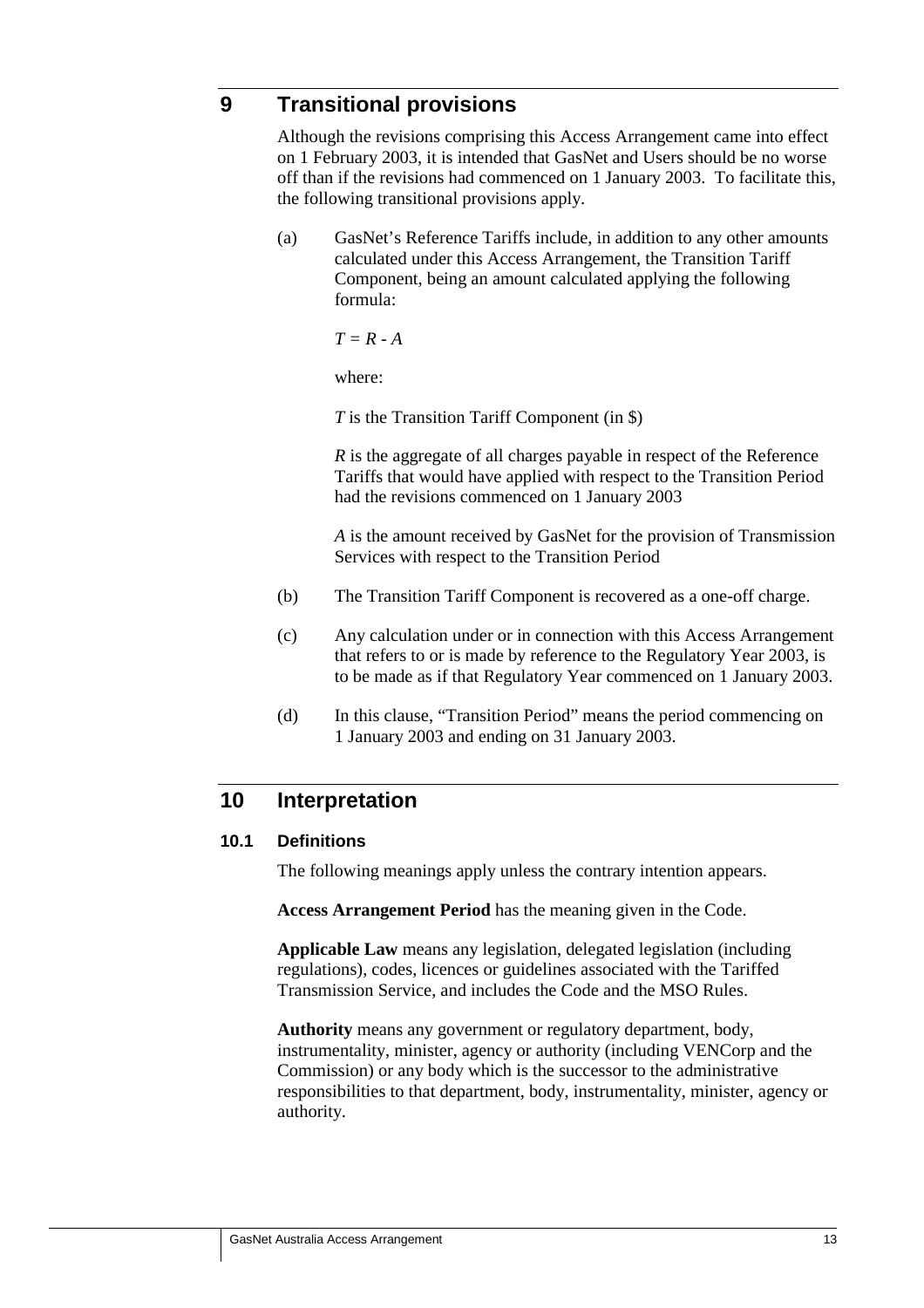**Benchmark Insurance Costs** means the costs (whether forecast or actual) included in the determination of the Transmission Tariff associated with GasNet's Minimum Insurance Level.

**Business Day** means a day other than a Saturday or Sunday or a day proclaimed as a public holiday in Melbourne.

**Capacity** has the meaning given in the Code.

**Capital Base** has the meaning given in the Code.

**Change in Taxes Event** means:

- (a) a change in the way or rate at which a Relevant Tax is calculated (including a change in the application or official interpretation of Relevant Tax); or
- (b) the removal or imposition of a Relevant Tax,

to the extent that the change, removal or imposition results in a change in the amount GasNet is required to pay or is taken to pay (whether directly or under any contract) by way of Relevant Taxes.

**Code** means the National Third Party Access Code for Natural Gas Pipeline Systems.

**Commencement Date** means 1 February 2003.

**Commission** means the Australian Competition & Consumer Commission.

**CPI** means the Consumer Price Index All Groups, Weighted Average of Eight Capital Cities published by the Australian Bureau of Statistics.

**Covered Pipeline** has the meaning given in the Code.

**Custody Transfer Meters** means those meters referred to in clauses 2.1 and 2.2 of Schedule 2.

**Expansion** has the meaning given in the Code.

**Extension** has the meaning given in the Code.

**Fixed Principles** has the meaning given in the Code.

**GasNet (NSW)** means GasNet Australia (NSW) Pty Ltd, ABN 14 079 136 413 (formerly Transmission Pipelines Australia (Assets) Pty Ltd).

**GNS** means the GasNet System, being the Gas Transmission System as defined in the Service Envelope Agreement.

**GIA** means the *Gas Industry Act 2001* (Vic).

**GST** means the tax imposed by the GST Act and the related imposition Acts of the Commonwealth.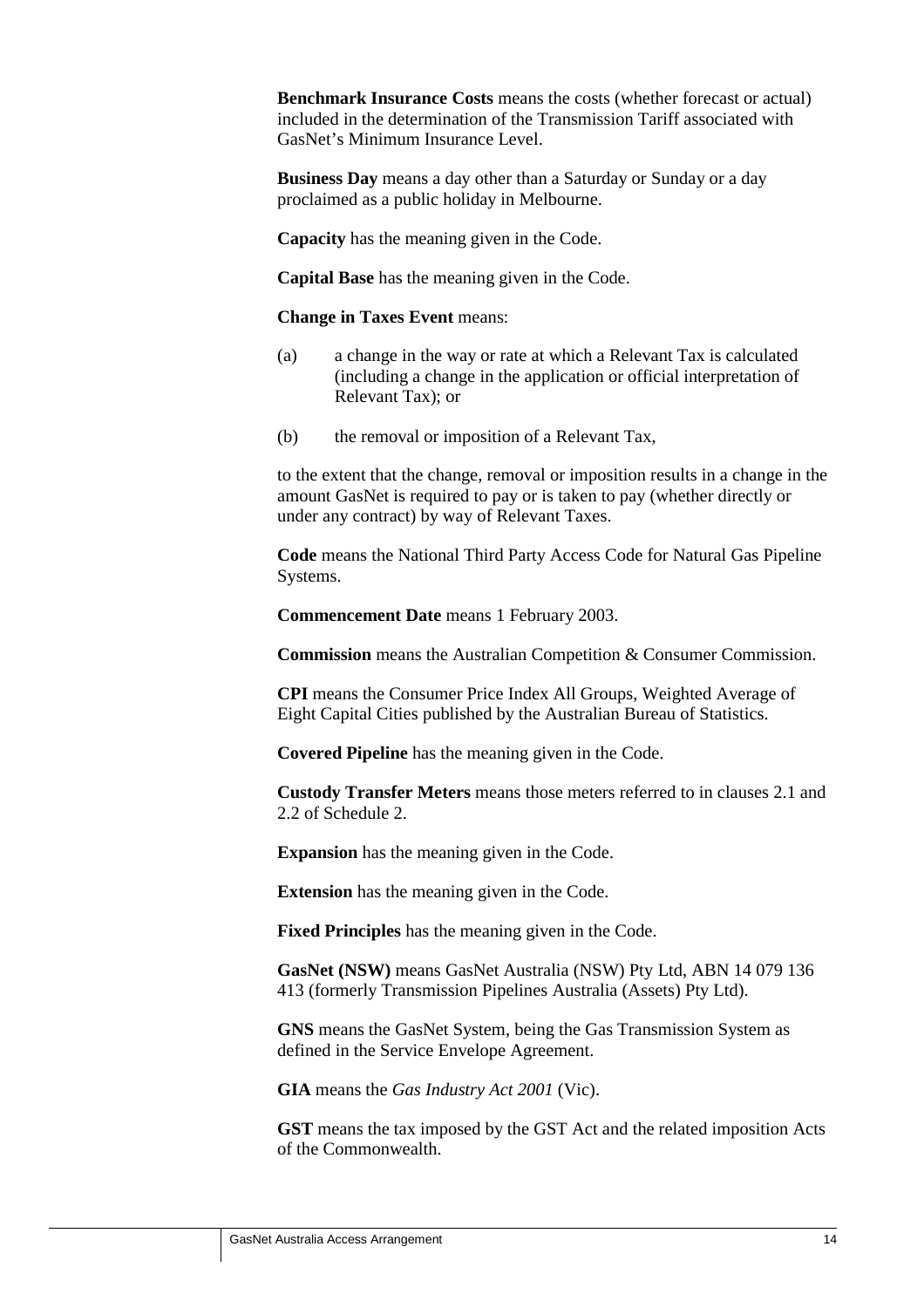**GST Act** means *A New Tax System (Goods and Services Tax) Act 1999* including all amendments made to the Act and any other regulations and other instruments made under the Act.

**Interconnect Pipeline** means the pipeline owned by GasNet from Barnawartha in Victoria to Culcairn in New South Wales.

**Insurance Event** means circumstances in which:

- (a) there has been a change in one or more costs in the insurance comprising GasNet's Minimum Insurance Level and as a result of that change, the aggregate costs of GasNet's Minimum Insurance Level exceeds or falls short of the Benchmark Insurance Costs;
- (b) GasNet is required to pay a deductible in connection with a claim under an insurance policy; or
- (c) an event occurs which:
	- (i) is within GasNet's Minimum Insurance Level but is not insured (whether as a result of unavailability, GasNet's election or otherwise); and
	- (ii) causes GasNet to suffer loss or damage.

**Market Carriage** has the meaning given in the Code.

**Market Participant** has the meaning given in the MSO Rules.

**Minimum Insurance Level** means the level of insurance comprising the insurance policies (whether as a policy or by way of cover note or similar) held (or required to be held) by GasNet as at the Commencement Date, taking into account all relevant aspects of the insurance including:

- (a) the type of the insurance;
- (b) the amount of the insurance;
- (c) the amount of any deductibles; and
- (d) any exclusions.

**MSO Rules** has the meaning given in the GIA.

**Negative Pass Through Amount** means, in relation to the occurrence of a Pass Through Event, an amount that GasNet is required to pay Users.

**New Facilities Investment** has the meaning given in the Code.

**New Facility** has the meaning given in the Code.

**Pass Through Event** means:

(a) a Change in Taxes Event;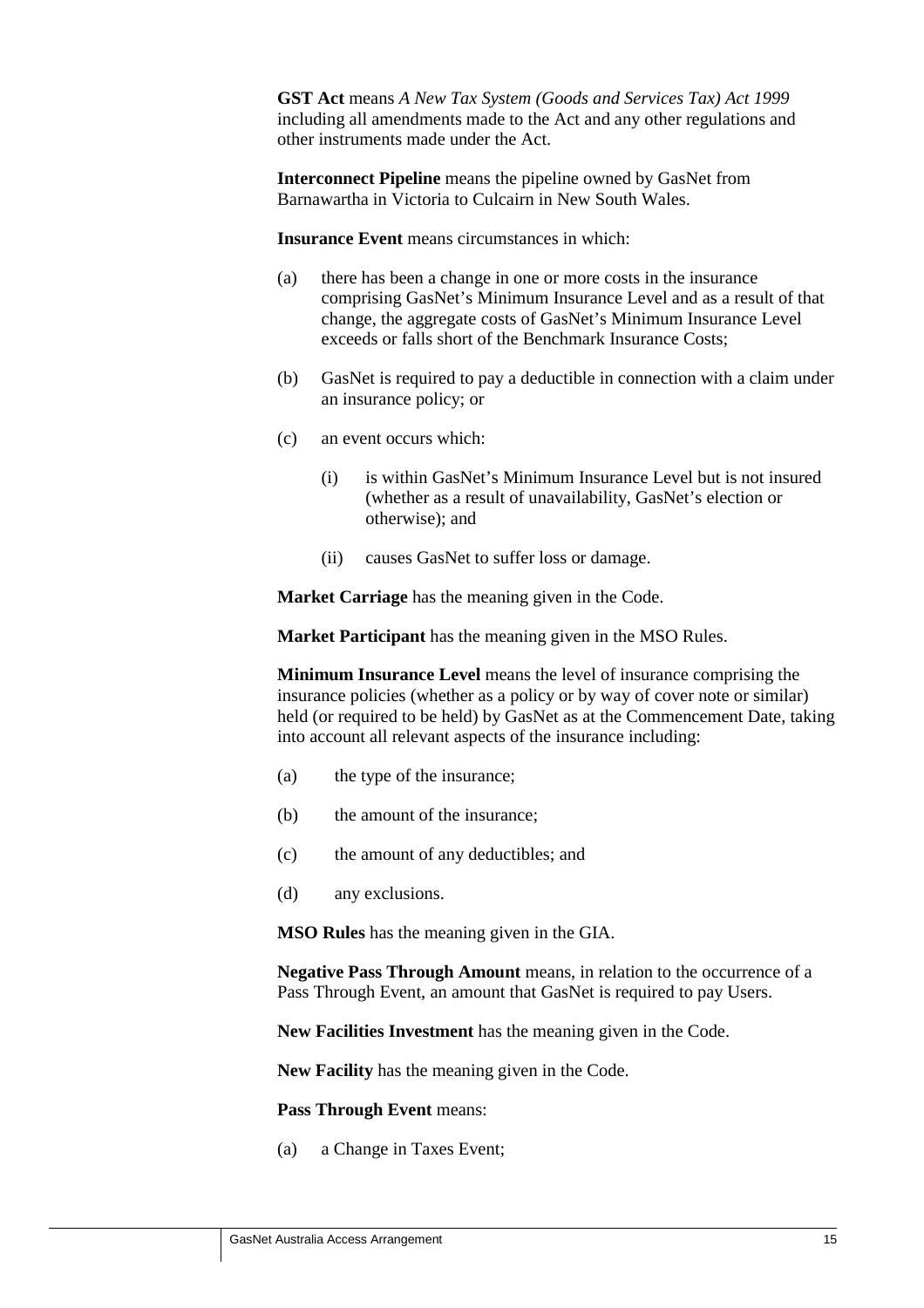- (b) a Regulatory Event; or
- (c) an Insurance Event.

**Pass Through Amount** means in relation to the occurrence of a Pass Through Event, the amount or amounts that the Commission has approved (or is taken to have approved) as the financial effect of the Pass Through Event.

**Prospective Use** has the meaning given in the Code.

**Recoverable Portion** has the meaning given in the Code.

**Reference Service** has the meaning given in the Code.

**Reference Tariff** has the meaning given in the Code.

**Reference Tariff Policy** has the meaning given in the Code.

**Regulatory Event** means a decision made by the Commission or any other Authority or any amendment to an Applicable Law that has the effect of:

- (a) imposing minimum standards (including safety or technical standards) on GasNet relating to the Tariffed Transmission Service that are different from the set of minimum standards imposed on GasNet associated with the Tariffed Transmission Service;
- (b) altering the nature or scope of the services that comprise the Tariffed Transmission Service; or
- (c) substantially varying the manner in which GasNet is required to undertake any activity forming part of the Tariffed Transmission Service from the Commencement Date,

as a result of which GasNet incurs materially higher or lower costs associated with the Tariffed Transmission Service than it would have incurred but for that event.

**Regulatory Year** means each year during the Second Access Arrangement Period beginning on 1 January and ending on 31 December.

**Relevant Tax** means any tax, (including any rate, duty, charge, levy or other like or analogous impost paid or taken to be paid by GasNet associated with the Tariffed Transmission Service), but excludes:

- (a) income tax (or State equivalent tax) and capital gains tax;
- (b) penalties and interest for late payment relating to any tax, rate, duty, charge, levy or analogous impost;
- (c) fees and charges paid or payable in respect of a Regulatory Event;
- (d) stamp duty, financial institutions duty, bank accounts debits tax or similar taxes or duties; and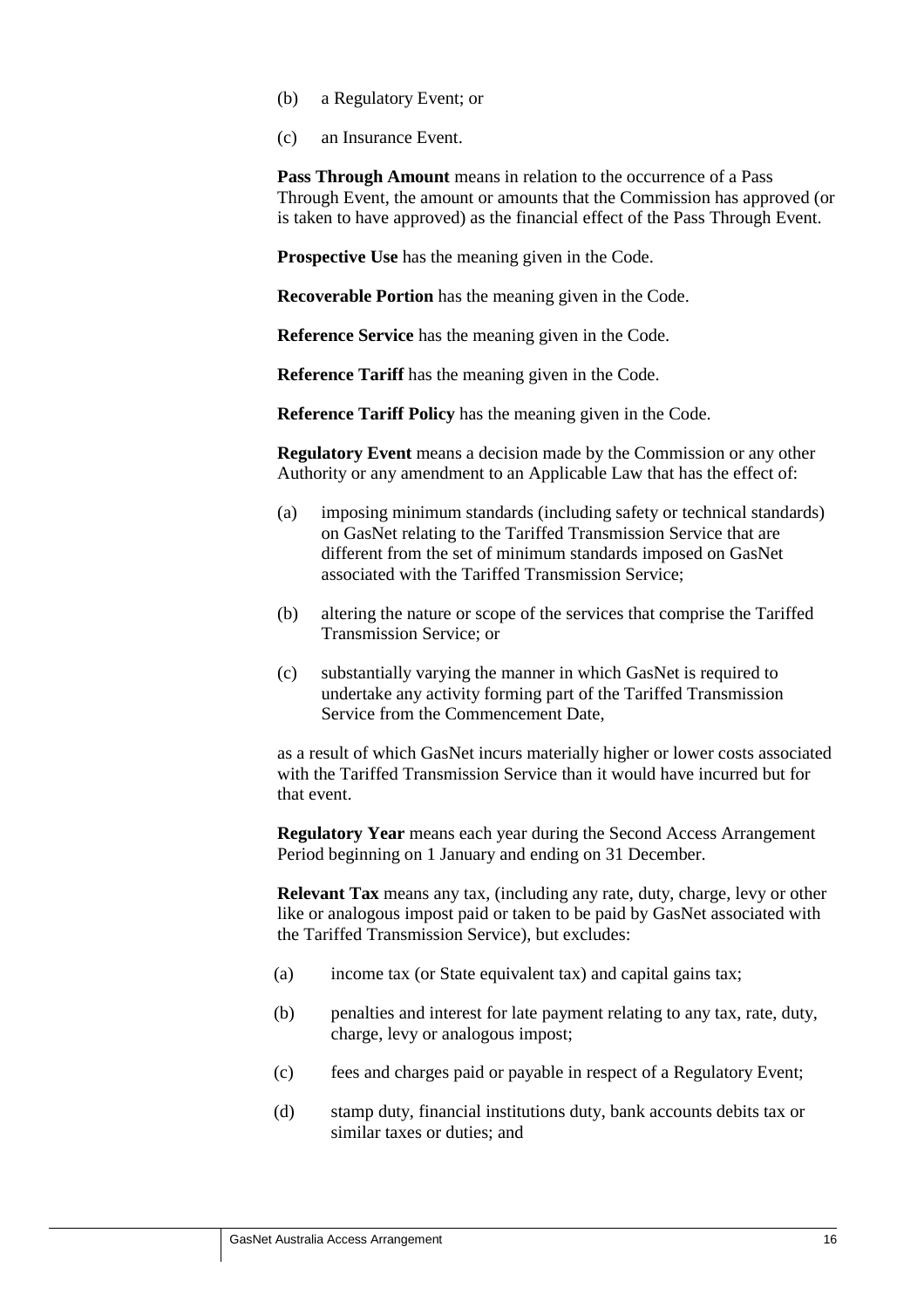(e) any tax, rate, duty, charge, levy or other like or analogous impost which replaces the taxes and charges referred to in (a) to (d).

**Revisions Commencement Date** has the meaning given in the Code.

**Revisions Submission Date** has the meaning given in the Code.

**Second Access Arrangement Period** means the Access Arrangement Period commencing on the date this Access Arrangement (as revised) takes effect and ending on 31 December 2007.

**Service Envelope Agreement** means the agreement of that name entered into between VENCorp, GasNet (NSW) and GasNet dated 30 November 1998.

**Service Provider** has the meaning given in the Code.

**Speculative Facilities** has the meaning given in clause 4.5.

**Speculative Investment Fund** has the meaning given in the Code.

**Supply Point** has the meaning given in the *Gas Industry (Residual Provisions) Act 1994* (Vic).

**Tariffed Transmission Service** means making available the GNS on the same terms as those set out in the Service Envelope Agreement.

**Third Access Arrangement Period** means the Access Arrangement Period commencing on 1 January 2008.

**Transmission Tariffs** means the tariffs for the Tariffed Transmission Service, calculated in accordance with this Access Arrangement.

**User** has the meaning given in the Code.

**VENCorp** has the meaning given in the GIA.

**VENCorp Reference Services** has the meaning given in the VENCorp Access Arrangement.

**VENCorp Access Arrangement** means the Access Arrangement by VENCorp for the GNS which was approved by the Commission for the period 1 January 2003 to 31 December 2007.

**WUGS** means the western underground gas storage facility located at Iona.

### **10.2 Interpretation**

Unless the contrary intention appears, a reference in this Access Arrangement to:

- (a) **(variations or replacement)** a document (including this Access Arrangement) includes any variation or replacement of it;
- (b) **(clauses and schedules)** a clause or schedule is a reference to a section of or schedule to this Access Arrangement;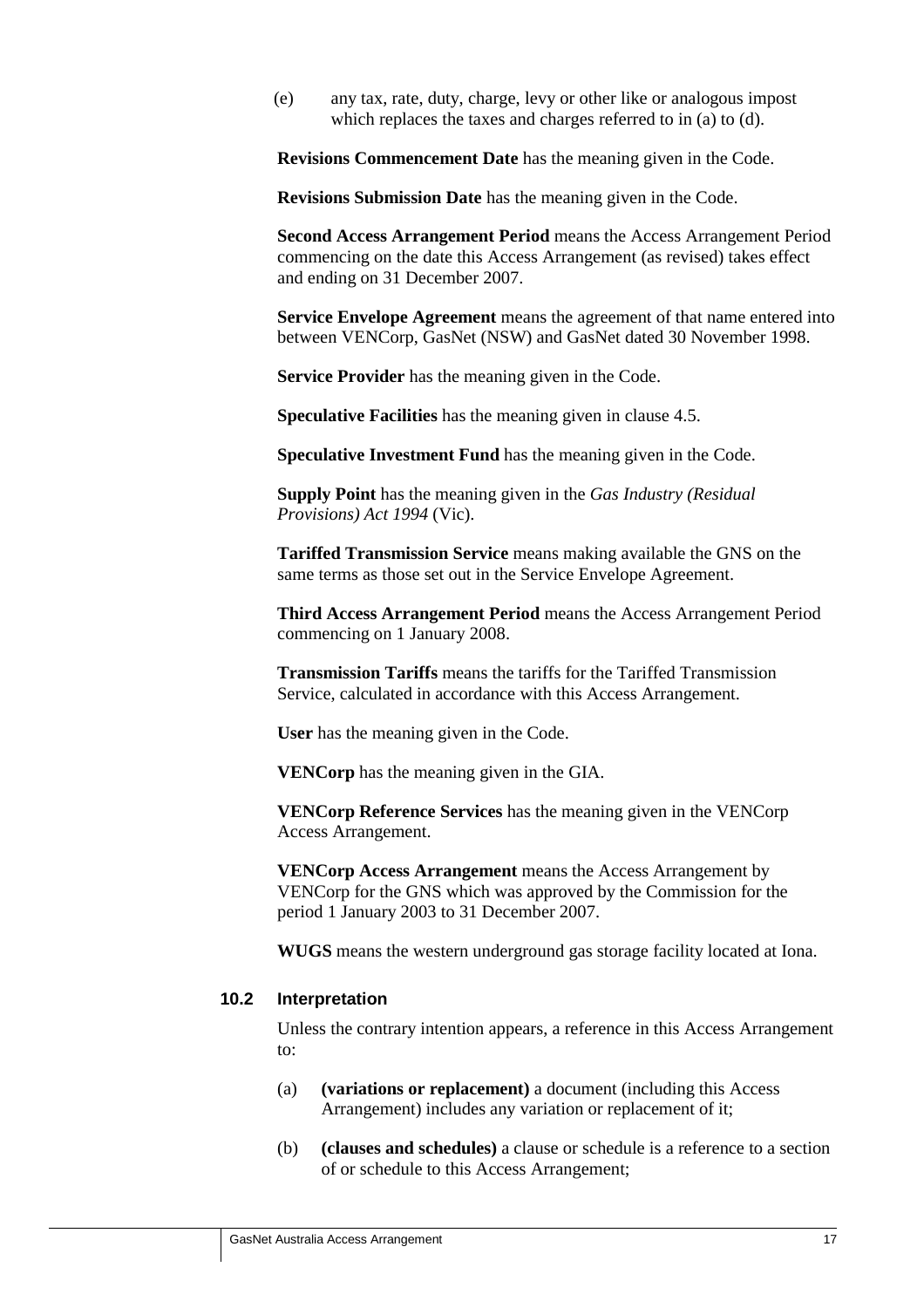- (c) **(reference to statutes)** a statute, ordinance, code or other law includes regulations and other instruments under it and consolidations, amendments, re-enactments or replacements of any of them;
- (d) **(singular includes plural)** the singular includes the plural and vice versa;
- (e) **(executors, administrators, successors)** a particular person includes a reference to the person's executors, administrators, successors, substitutes (including persons taking by novation) and assigns;
- (f) **(dollars)** Australian dollars, dollars, A\$ or \$ is a reference to the lawful currency of Australia;
- (g) **(calculation of time)** if a period of time dates from a given day or the day of an act or event, it is to be calculated exclusive of that day;
- (h) **(meaning not limited)** the words "include", "including", "for example" or "such as" are not used as, nor are they to be interpreted as, words of limitation, and, when introducing an example, do not limit the meaning of the words to which the example relates to that example or examples of a similar kind.

### **10.3 GasNet (NSW)**

This Access Arrangement applies to GasNet itself and GasNet (NSW) as owners of the GNS. However, GasNet and GasNet (NSW) are not partners. Where relevant, all references to GasNet are taken to be references to each of GasNet and GasNet (NSW) severally.

### **10.4 Merged access arrangements**

GasNet's two previous access arrangements have been merged into this single, consolidated Access Arrangement. The two previous access arrangements related to:

- (a) the pipeline formerly known as the Principal Transmission System (or PTS); and
- (b) the pipeline formerly known as the Western Transmission System (or WTS).

Following the completion of the South West Pipeline in 1999, these pipelines are now interconnected. This Access Arrangement refers to these pipelines (and the South West Pipeline) collectively as the GNS.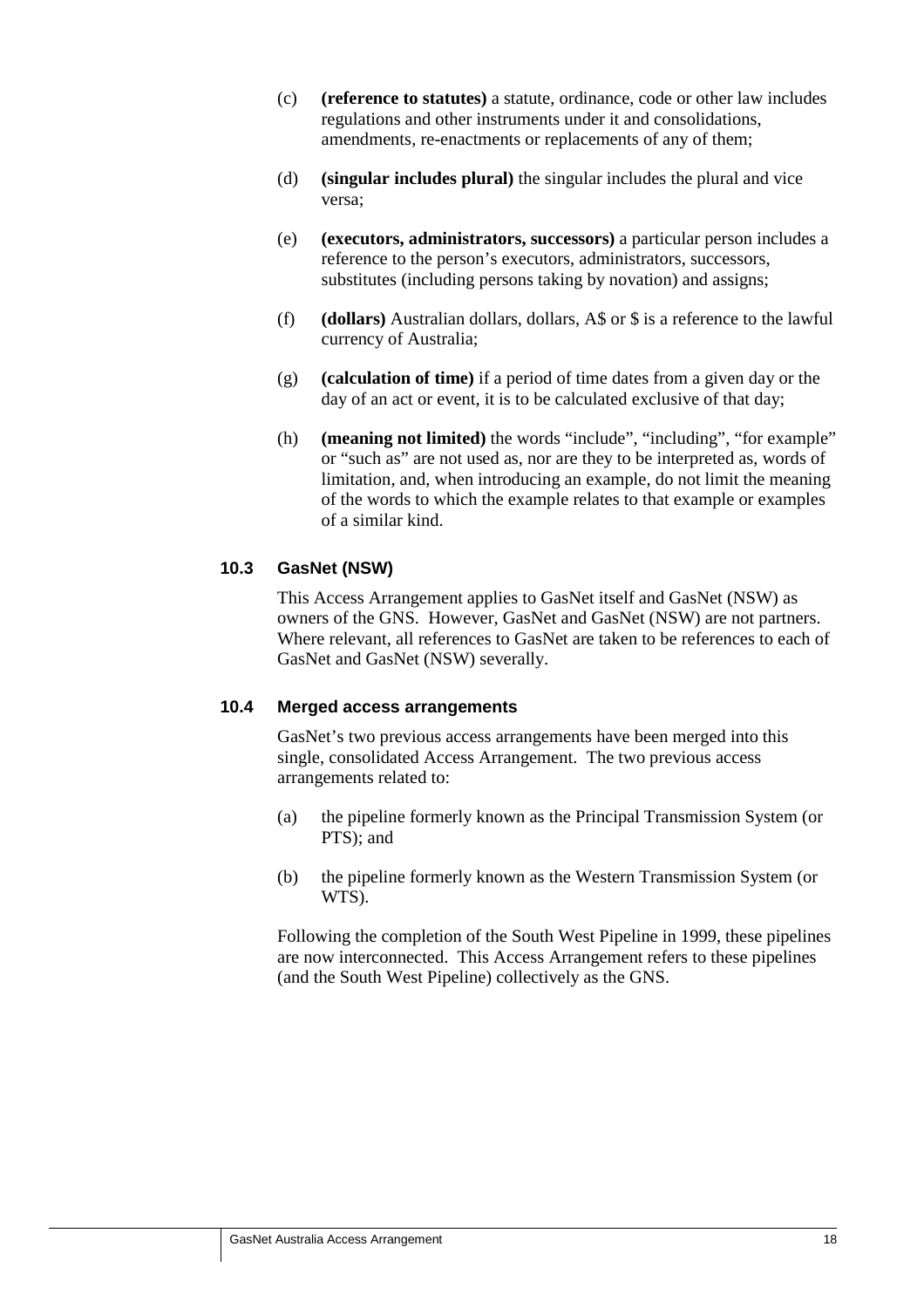# **GasNet Australia Access Arrangement**

# Schedule 1 - Initial Transmission Tariffs

### **1.1 Transmission Tariffs**

The Transmission Tariffs comprise:

- (a) the Injection Tariffs, being the tariffs for Injections into the GNS calculated under clause 1.2 of this Schedule; and
- (b) the Withdrawal Tariffs, being the tariffs for Withdrawals from the GNS calculated under clause 1.3 of this Schedule.

### **1.2 Injection Tariffs**

The Injection Tariff applicable to an Injection into the GNS is determined by reference to the location of the Injection and the deemed location of the Matched Withdrawal.

The principles for determining the applicable Injection Zone and Matched Withdrawal Zone are discussed in clauses 1.4 and 1.5 of this Schedule.

| <b>Matched Withdrawal</b><br>Zone                                             | <b>Injection Tariff (\$/GJ, for 10)</b><br>day Injection MDQ) | X-factor |
|-------------------------------------------------------------------------------|---------------------------------------------------------------|----------|
| All Withdrawal Zones<br>except LaTrobe, Tyers,<br>West Gippsland and<br>Lurgi | 1.9680                                                        | 0.03     |
| LaTrobe                                                                       | 0.4597                                                        | 0.03     |
| Tyers & Lurgi                                                                 | 0.4669                                                        | 0.03     |
| West Gippsland                                                                | 1.1661                                                        | 0.03     |

### (a) *Injection at Longford Injection Zone*

#### (b) *Injection at Culcairn Injection Zone*

| <b>Matched Withdrawal</b><br>Zone           | <b>Injection Tariff (\$/GJ, for 10</b><br>day Injection MDQ) | X-factor |
|---------------------------------------------|--------------------------------------------------------------|----------|
| All Withdrawal Zones<br>except Interconnect | 1.0123                                                       | 0.03     |
| Interconnect                                | 0.2306                                                       | 0.03     |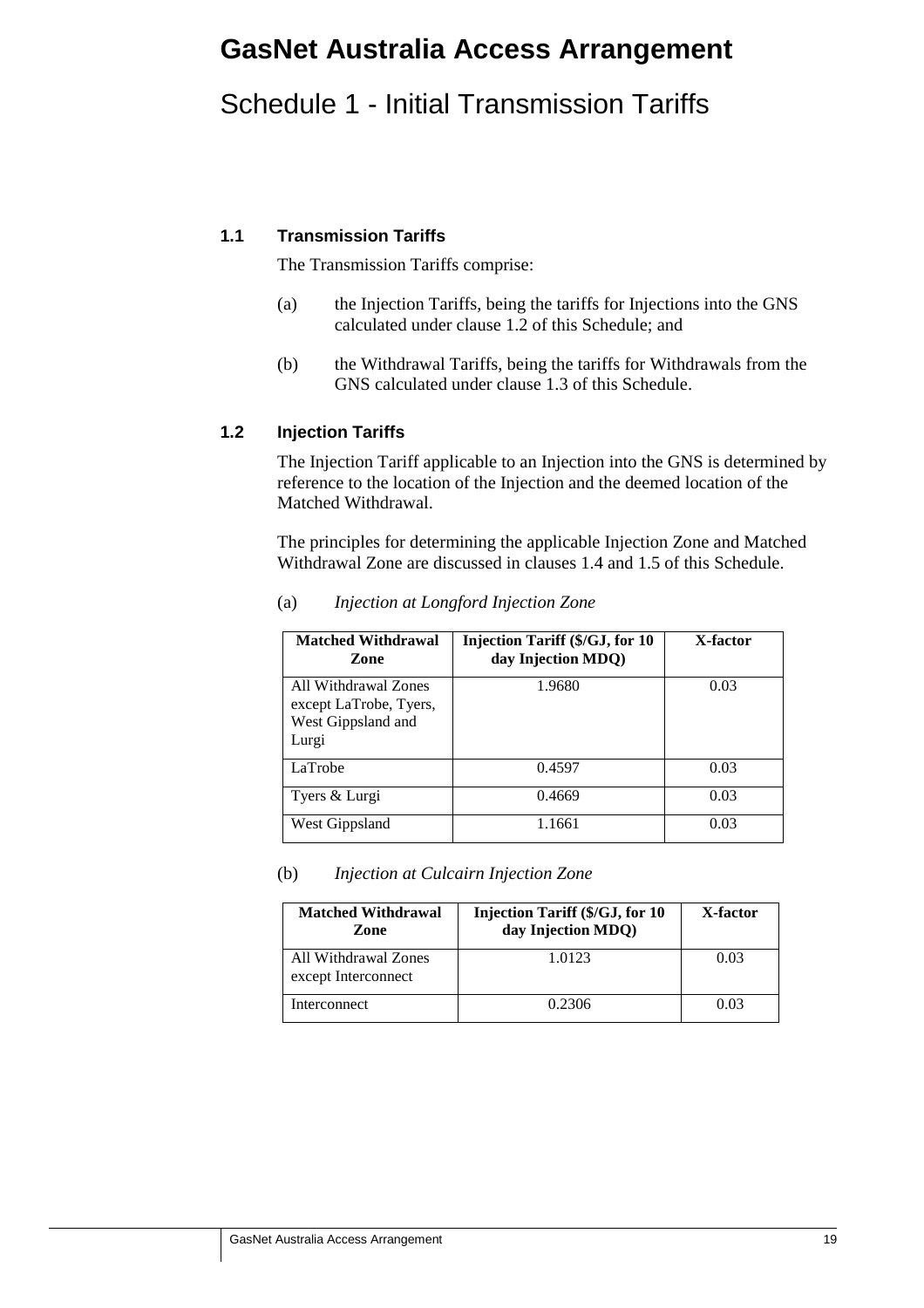| <b>Matched Withdrawal</b><br>Zone                                                                     | Injection Tariff (\$/GJ, for 10<br>day Injection MDQ) | X-factor |
|-------------------------------------------------------------------------------------------------------|-------------------------------------------------------|----------|
| All Withdrawal Zones<br>except Western and<br>South West and Port<br>Campbell to Adelaide<br>Pipeline | 2.1649                                                | 0.03     |
| Western and Port<br>Campbell to Adelaide<br>Pipeline                                                  | 0.0000                                                | 0.0      |
| South West                                                                                            | 1.5051                                                | 0.03     |

#### (c) *Injection at Port Campbell Injection Zone*

#### (d) *Injection at Pakenham Injection Zone*

| <b>Matched Withdrawal</b><br>Zone | <b>Injection Tariff (\$/GJ, for 10)</b><br>day Injection MDQ) | X-factor |
|-----------------------------------|---------------------------------------------------------------|----------|
| All Zones                         | 0.3931                                                        | 0.03     |

#### (e) *Injection at Dandenong Injection Zone*

| <b>Matched Withdrawal</b><br>Zone | Injection Tariff (\$/GJ, for 10<br>day Injection MDQ) | X-factor |  |
|-----------------------------------|-------------------------------------------------------|----------|--|
| All Zones                         | 0.0000                                                | 0.0      |  |

### **1.3 Withdrawal Tariffs**

The Withdrawal Tariff applicable to a Withdrawal from the GNS is determined by reference to the location of the Connection Point at which the Withdrawal occurs and the nature of the Withdrawal.

The principles for determining the applicable Zone in which a Connection Point is located and the nature of a Withdrawal are discussed in clauses 1.4 and 1.6 of this Schedule.

### (a) *Transmission Delivery Tariff*

Subject to the exceptions in clauses  $1.3(b)$ , (c), (d), (e), (f) and (g) of this Schedule, the Withdrawal Tariffs are as follows:

| Withdrawal<br>Zone<br><b>Number</b> | Withdrawal<br><b>Zone Name</b> | <b>Transmission</b><br>delivery tariff D<br>$(\frac{C}{3}/GJ)$ | <b>Transmission</b><br>delivery tariff V<br>$(\frac{C}{2})$ | X-factor |
|-------------------------------------|--------------------------------|----------------------------------------------------------------|-------------------------------------------------------------|----------|
|                                     | LaTrobe                        | 0.0456                                                         | 0.0611                                                      | 0.03     |
| $\mathcal{D}$                       | West Gippsland                 | 0.0877                                                         | 0.0877                                                      | 0.03     |
| 3                                   | Lurgi                          | 0.1340                                                         | 0.1574                                                      | 0.03     |
| 4                                   | Metro North<br>West            | 0.2188                                                         | 0.2506                                                      | 0.03     |
| 5                                   | Calder                         | 0.7409                                                         | 0.8361                                                      | 0.03     |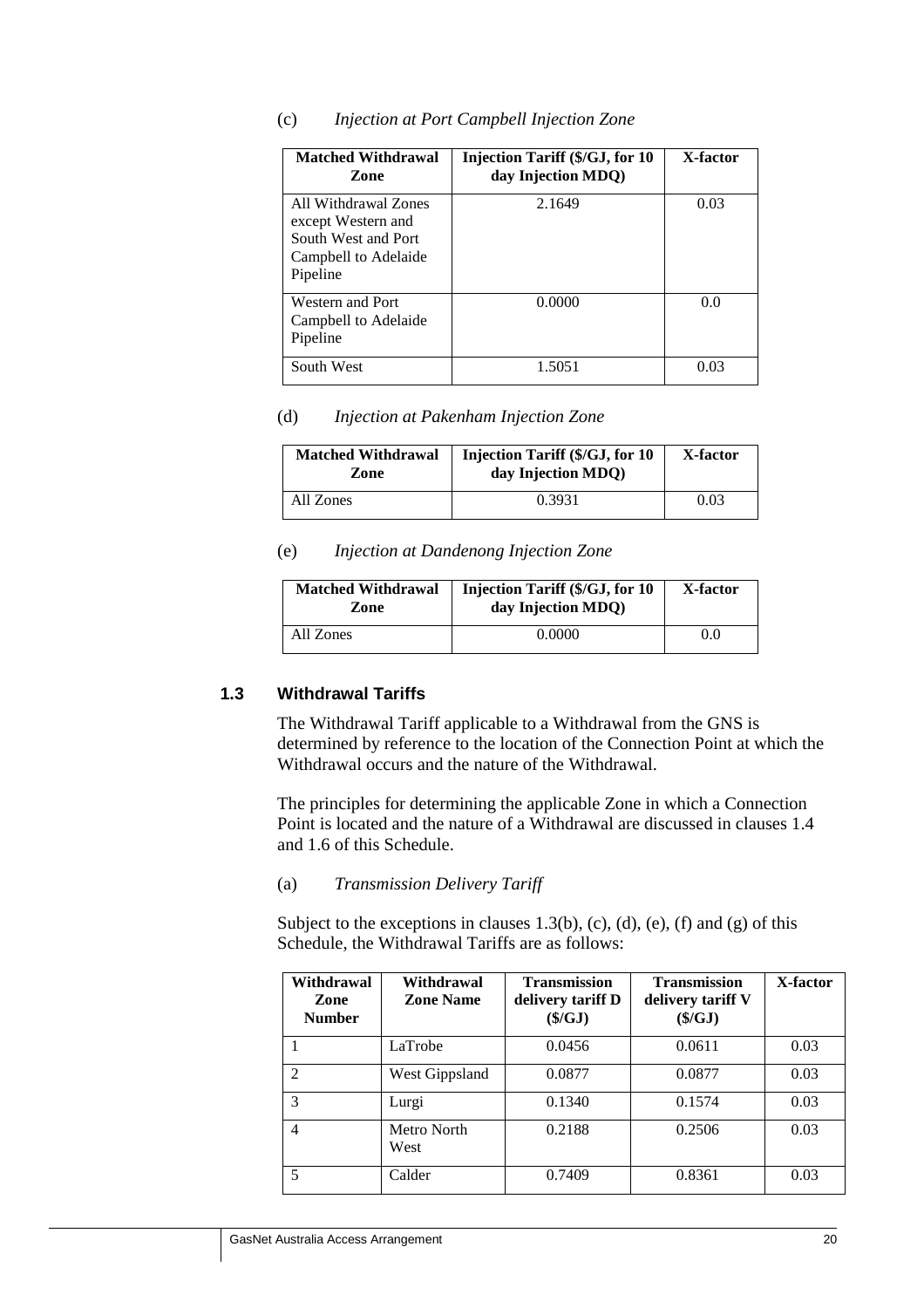| Withdrawal<br>Zone<br><b>Number</b> | Withdrawal<br><b>Zone Name</b> | <b>Transmission</b><br>delivery tariff D<br>$(\frac{C}{3}/GJ)$ | <b>Transmission</b><br>delivery tariff V<br>$(\frac{S}{GI})$ | X-factor |
|-------------------------------------|--------------------------------|----------------------------------------------------------------|--------------------------------------------------------------|----------|
| 6                                   | South Hume                     | 0.3077                                                         | 0.3138                                                       | 0.03     |
| 7                                   | Echuca                         | 0.4989                                                         | 0.7119                                                       | 0.03     |
| 8                                   | North Hume                     | 0.6926                                                         | 0.9558                                                       | 0.03     |
| 9                                   | Western                        | 0.4951                                                         | 0.6271                                                       | 0.03     |
| 10                                  | Murray Valley                  | 1.4597                                                         | 2.4141                                                       | 0.0      |
| 11                                  | Interconnect                   | 0.7261                                                         | 0.9288                                                       | 0.03     |
| 13                                  | South West                     | 0.0838                                                         | 0.0839                                                       | 0.03     |
| 17                                  | Wodonga                        | 0.8642                                                         | 1.1091                                                       | 0.03     |
| 18                                  | <b>Tyers</b>                   | 0.1273                                                         | 0.1303                                                       | 0.03     |
| 19                                  | Culcairn                       | 0.6028                                                         | <b>NA</b>                                                    | 0.03     |
| 20                                  | Metro South<br>East            | 0.2188                                                         | 0.2506                                                       | 0.03     |

### (b) *System Export Tariff*

Where a Connection Point in an Injection Zone services an export of gas from the GNS to a Connected Transmission Pipeline, gas Injected at that Injection Zone and Withdrawn through that Connection Point is subject to the System Export Tariff specified below, instead of the Withdrawal Tariff specified in clause 1.3(a) of this Schedule.

| <b>Connected</b><br><b>Transmission</b><br><b>Pipeline Number</b> | <b>Connected</b><br>Transmission<br><b>Pipeline Name</b> | <b>System Export Tariff</b><br>$(\frac{$}{G}J)$ | X-factor |
|-------------------------------------------------------------------|----------------------------------------------------------|-------------------------------------------------|----------|
|                                                                   | VicHub                                                   | 0.0000                                          | 0.0      |
|                                                                   | Port Campbell to<br>Adelaide<br>Pipeline                 | 0.0200                                          | 0.0      |

### (c) *Transmission Refill Tariff*

Where a Connection Point services a Storage Facility, all gas Withdrawn through that Connection Point is subject to the Transmission Refill Tariff specified below, instead of the Withdrawal Tariff specified in clause 1.3(a) of this Schedule.

| <b>Storage Facility</b><br><b>Number</b> | <b>Storage Facility</b><br><b>Name</b> | <b>Transmission Refill</b><br>Tariff (\$/GJ) | X-factor |
|------------------------------------------|----------------------------------------|----------------------------------------------|----------|
|                                          | LNG                                    | 0.1130                                       | 0.0      |
|                                          | WUGS                                   | 0.1210                                       | 0.0      |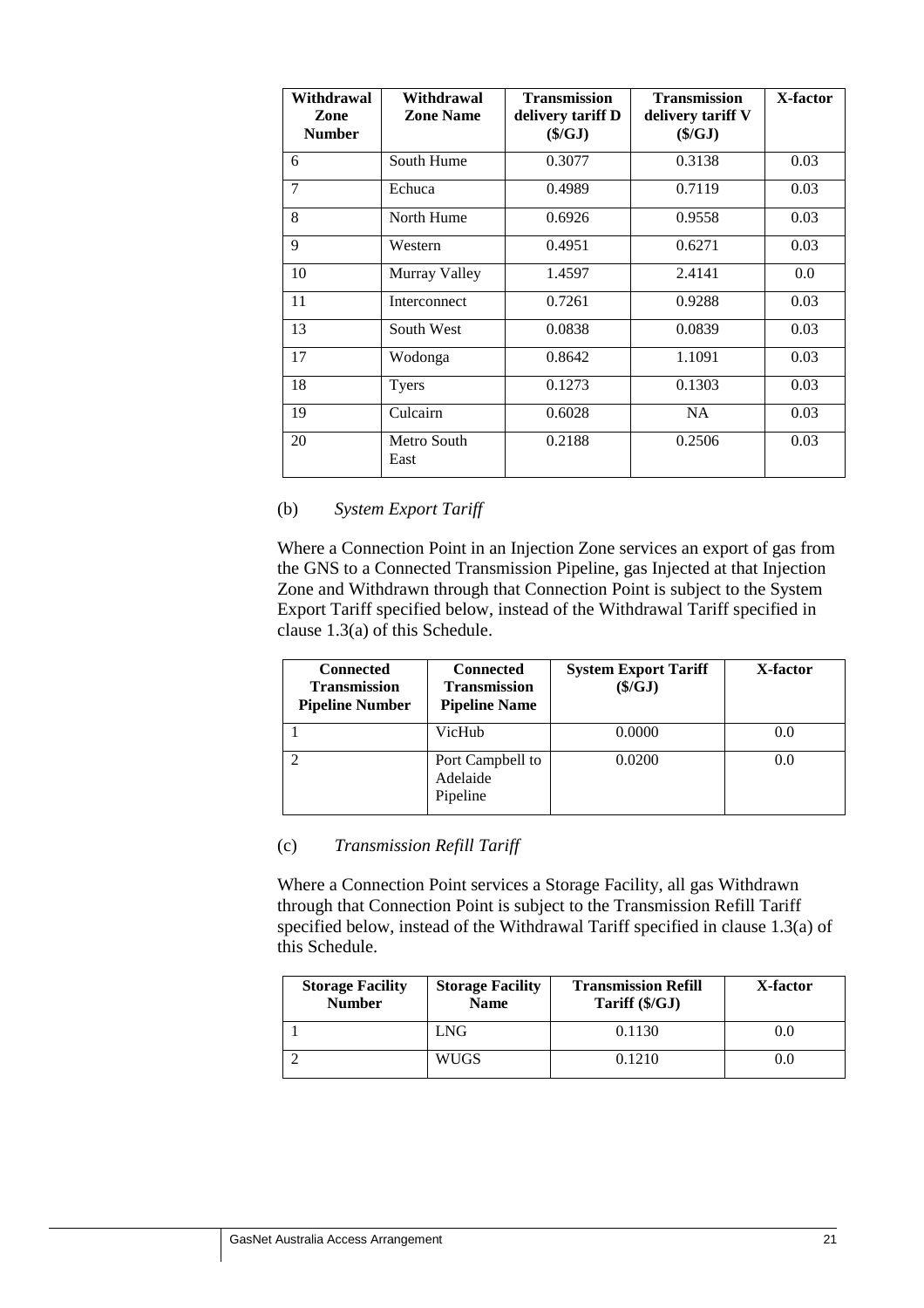(d) *Cross System Withdrawal Tariff*

If:

- (i) gas is Withdrawn at a Connection Point, other than a Connection Point servicing a Storage Facility, located on an Injection Pipeline other than the Interconnect Pipeline; and
- (ii) that Withdrawal is a Matched Withdrawal with respect to an Injection Zone other than the Injection Zone for that Injection Pipeline,

then the Withdrawal is subject to the following Cross System Withdrawal Tariff in addition to the applicable Injection Tariff and Withdrawal Tariff.

| <b>Injection Pipeline</b> | <b>Cross System</b><br><b>Withdrawal Tariff D</b><br>(\$/GJ) | <b>Cross System</b><br>Withdrawal<br>Tariff V (\$/GJ) | X-factor |
|---------------------------|--------------------------------------------------------------|-------------------------------------------------------|----------|
| A11                       | 0.1350                                                       | 0.1667                                                | 0.03     |

### (e) *Matched Withdrawals - Culcairn*

If a Withdrawal in one of the following Zones is a Matched Withdrawal relating to Injections in the Culcairn Zone, then the following Matched Withdrawal Tariffs apply instead of the tariffs described in clause 1.3(a) of this Schedule:

| Withdrawal<br>Zone<br><b>Number</b> | Withdrawal<br><b>Zone Name</b> | Transmission<br>delivery tariff D<br>$(\frac{C}{2})$ | <b>Transmission</b><br>delivery tariff V<br>(\$/GJ) | $\mathbf{x}$<br>factor |
|-------------------------------------|--------------------------------|------------------------------------------------------|-----------------------------------------------------|------------------------|
| 8                                   | North Hume                     | 0.3210                                               | 0.4354                                              | 0.03                   |
| 10                                  | Murray<br>Valley               | 0.9009                                               | 1.6026                                              | 0.0                    |
| 11                                  | Interconnect                   | 0.0877                                               | 0.0876                                              | 0.03                   |
| 17                                  | Wodonga                        | 0.1002                                               | 0.1298                                              | 0.0                    |

(f) *Matched Withdrawals - Metro (Pakenham)*

If a Withdrawal in the Metro South East Zone is a Matched Withdrawal relating to Injections in the Pakenham Zone, then the following Matched Withdrawal Tariffs apply instead of the tariffs described in clause 1.3(a) of this Schedule:

| Withdrawal<br>Zone<br><b>Number</b> | Withdrawal<br><b>Zone Name</b> | <b>Transmission</b><br>delivery tariff D<br>$(\frac{6}{G}J)$ | <b>Transmission</b><br>delivery tariff V<br>(\$/GJ) | X-factor |
|-------------------------------------|--------------------------------|--------------------------------------------------------------|-----------------------------------------------------|----------|
|                                     | Metro South<br>East            | 0.0135                                                       | 0.0135                                              | 0.0      |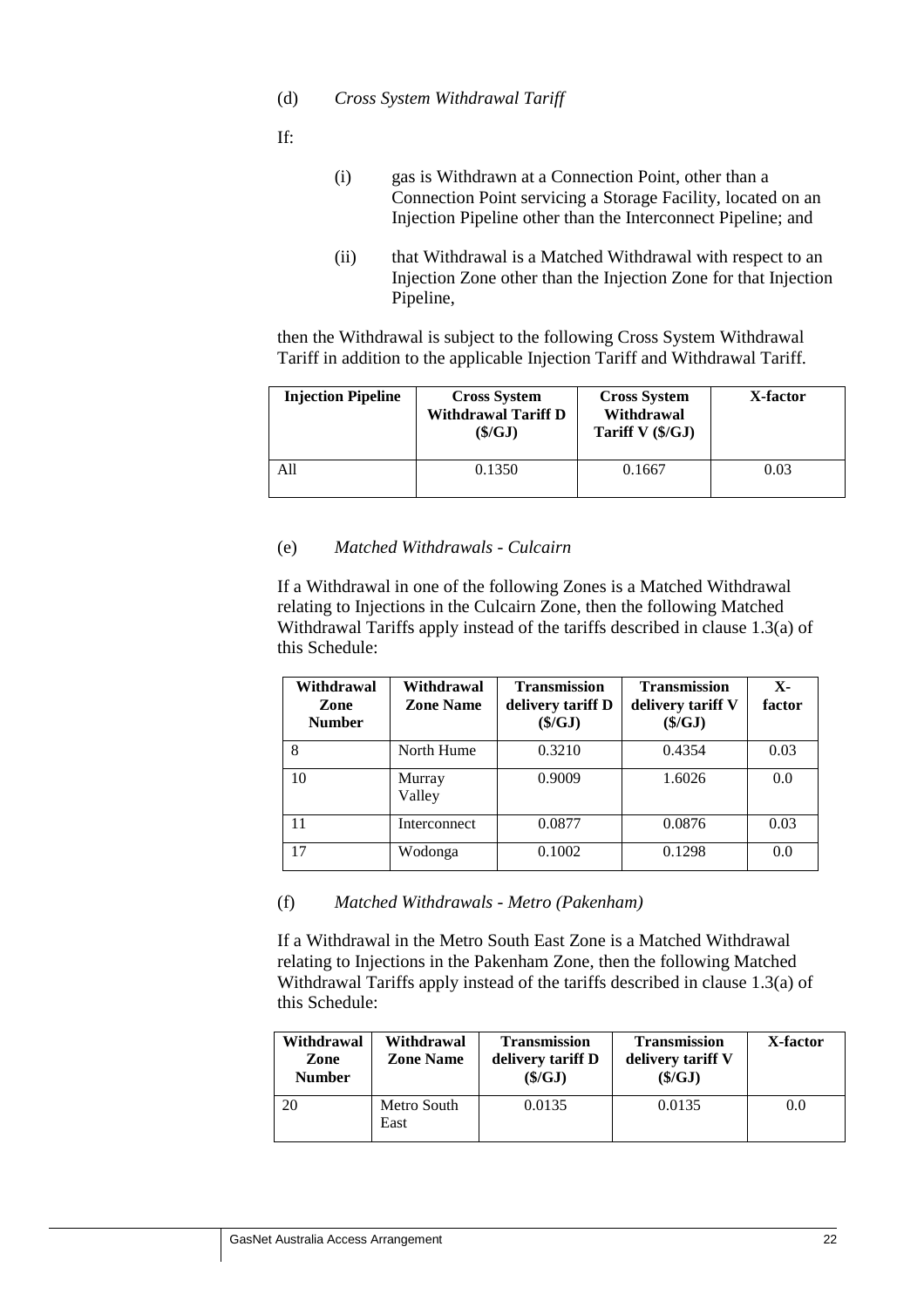(g) *Prudent Discounts - Warrnambool and Koroit*

If:

- (i) a Withdrawal is made in the Western Zone at a Connection Point designated by MIRN 30000089PC or MIRN 30000091PC; and
- (ii) at the time the Withdrawal is made, the SEAGas Pipeline has been commissioned,

then, subject to clause 4.10, that Withdrawal is subject to the Withdrawal Tariff specified below instead of the Withdrawal Tariff specified in clause 1.3(a) of this Schedule.

| Withdrawal<br>Zone<br><b>Number</b> | Withdrawal<br><b>Zone Name</b>               | <b>Transmission</b><br>delivery tariff D<br>(S/GJ) | <b>Transmission</b><br>delivery tariff V<br>$(\frac{C}{3}/GJ)$ | X-factor |
|-------------------------------------|----------------------------------------------|----------------------------------------------------|----------------------------------------------------------------|----------|
| <b>9A</b>                           | Western, MIRN<br>30000089PC<br>(Warrnambool) | 0.0534                                             | 0.0852                                                         | 0.0      |
| 9 <sub>B</sub>                      | Western, MIRN<br>30000091PC<br>Koroit)       | 0.1502                                             | 0.2032                                                         | 0.0      |

### (h) *Murray Valley Tariffs*

The Murray Valley tariffs in clauses 1.3(a) and (e) of this Schedule are comprised of two elements which are treated differently in the price control formula contained in Schedule 4 of this Access Arrangement. To enable Schedule 4 to operate, these elements are shown here for both sets of tariffs.

| Withdrawal<br>Zone<br><b>Number</b> | Withdrawal<br><b>Zone Name</b>                                 | <b>Transmission</b><br>delivery tariff D<br>(S/GJ) | <b>Transmission</b><br>delivery tariff V<br>$(\frac{C}{3}/GJ)$ | X-factor |
|-------------------------------------|----------------------------------------------------------------|----------------------------------------------------|----------------------------------------------------------------|----------|
| 10                                  | Murray Valley<br>(Chiltern Valley)                             | 0.6862                                             | 0.9596                                                         | 0.0      |
| 10                                  | Murray Valley<br>(Chiltern Valley)<br>(Matched to<br>Culcairn) | 0.1274                                             | 0.1480                                                         | 0.0      |
| 10                                  | Murray Valley<br>(Incremental)                                 | 0.7735                                             | 1.4545                                                         | 0.0      |

### **1.4 Assignment of Zones**

(a) Each Withdrawal at a Connection Point is taken to occur in the Withdrawal Zone to which the Connection Point is allocated in accordance with Schedule 2.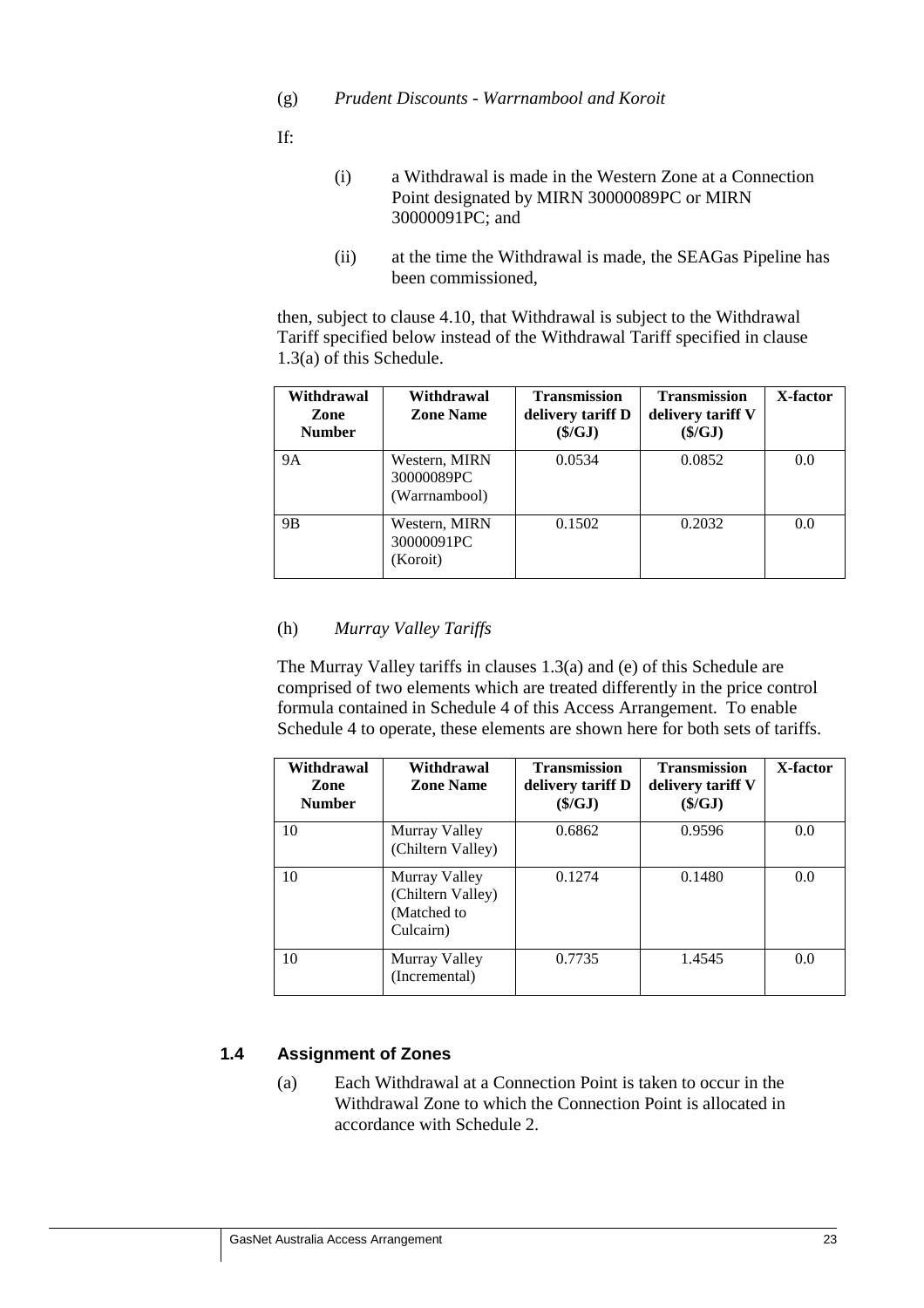(b) Each Injection at a Connection Point is taken to occur in the Injection Zone to which the Connection Point is allocated in accordance with Schedule 2.

### **1.5 Assignment of Withdrawals to Injection locations**

- (a) For the purposes of this Schedule, Withdrawals by a Shipper in a Withdrawal Zone on a Gas Day are deemed to have been Injected:
	- (i) at the closest Injection Zone at which the Shipper injected gas, to the extent that such Injections have not been deemed to have been Withdrawn at a closer Withdrawal Zone to that Injection Zone;
	- (ii) to the extent that Shipper's Withdrawals have not been allocated under clause (i), at the next closest Injection Zone at which the Shipper Injected gas on that Gas Day, to the extent that such Injections have not been deemed to have been Withdrawn at a closer Withdrawal Zone to that Injection Zone; and
	- (iii) to the extent that Shipper's Withdrawals have not been allocated under clauses (i) and (ii), at further Injection Zones, in increasing order of distance, at which the Shipper Injected gas on that Gas Day, to the extent that such Injections have not been deemed to have been Withdrawn at closer Withdrawal Zones to those Injection Zones, until all Withdrawals by a Shipper are allocated to Injection Zones or all gas Injected by the Shipper on that Gas Day has been allocated, in which case paragraph (b) below applies.
- (b) If a Shipper's total Withdrawals on a Gas Day are greater than its total Injections on that Gas Day, then the applicable Withdrawal Tariff for Withdrawal quantities greater than Injections (after the allocation under paragraph (a)) will be the Withdrawal Tariff (which is not subject to matching) in the Withdrawal Zone at which the gas is Withdrawn.
- $(c)$  If
	- (i) the quantity of gas that a Shipper has Injected at an Injection Zone on a Gas Day is greater than that Shipper's Matched Withdrawals between and including that Injection Zone and the Metro Withdrawal Zones for that Gas Day; and
	- (ii) that excess is Withdrawn from one or more of the LaTrobe, Tyers, Lurgi, West Gippsland, Western or South West Withdrawal Zones,

then, in addition to any other applicable tariffs, all such excess gas will be subject to the Cross System Withdrawal Tariff, in addition to any applicable Injection or Withdrawal Tariff.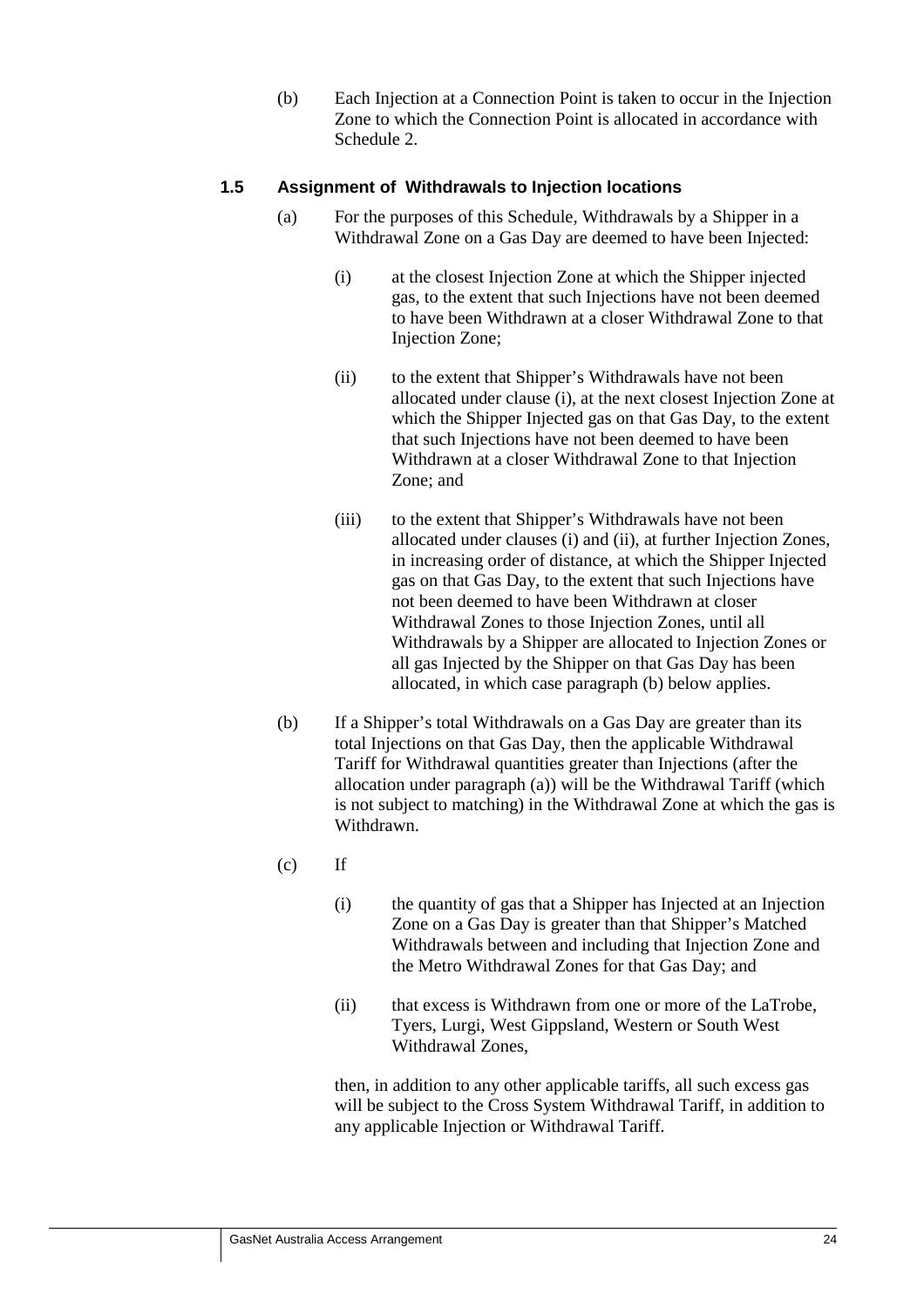- (d) For the purposes of this clause 1.5:
	- (i) the distance between an Injection Zone and a Withdrawal Zone is measured by pipeline distance (and not geographic distance);
	- (ii) within each Withdrawal Zone, gas subject to Transmission Delivery Tariff V is allocated before gas subject to Transmission Delivery Tariff D;
	- (iii) withdrawals at a Connected Transmission Pipeline subject to a System Export Tariff within a Withdrawal Zone are deemed to be closer to the Injection Point than other Withdrawals from that Withdrawal Zone;
	- (iv) all Injections and Withdrawals will be as determined by VENCorp under the MSO Rules;
	- (v) a Shipper who injects gas at an Injection Zone may assign that gas for the purposes of calculation of Matched Withdrawals relating to that Injection Zone to any other Shipper who Withdraws gas from a Withdrawal Zone to which a discounted Injection Tariff for that Injection Zone applies; and
	- (vi) assignment of gas under this clause  $1.5(d)(v)$  must be evidenced by letters from both parties to GasNet received by GasNet no later than 18 Business Days after the month in which the gas flowed.

### **1.6 Allocation to Tariff D and Tariff V**

Withdrawals at a Connection Point are allocated to Tariff D and Tariff V as follows.

- (a) If the Connection Point services an individual Consumer, then all gas delivered through that Connection Point is allocated to Transmission Delivery Tariff D.
- (b) If the Connection Point is a connection with a transmission system, then all gas delivered through that Connection Point is subject to Transmission Delivery Tariff D.
- (c) If the Connection Point services a distribution system, then the volume of gas subject to Transmission Delivery Tariff D is the sum of the gas delivered from that distribution system, subject to Distribution Tariff D, plus the applicable benchmark DUAFG allowance (if any), as applied by VENCorp. Where the allocation of gas cannot be made at an individual Connection Point, the data is aggregated at the Withdrawal Zone level.
- (d) In any other case, the Withdrawal is subject to Transmission Delivery Tariff V.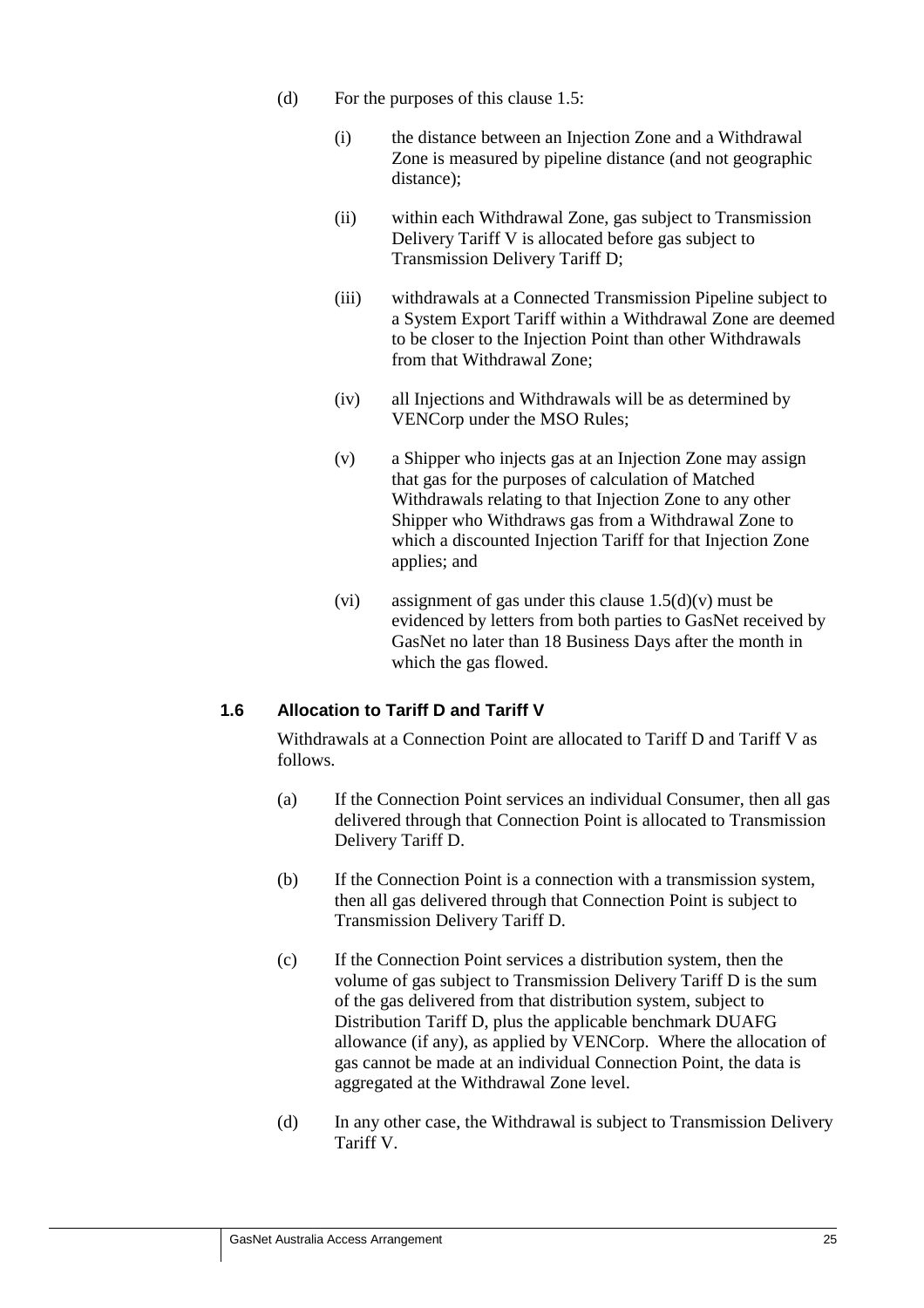### **1.7 Billing parameters**

Transmission Tariffs are charged in accordance with the billing parameters defined below.

- (a) Except where otherwise agreed between GasNet and the Shipper, the Shipper will be charged monthly.
- (b) Transmission Tariffs applying to the calendar year are charged in accordance with the following procedure:

Charges are levied monthly in arrears where the monthly charge for month m is calculated by applying the following, summed over all Zonal Withdrawal Tariffs (1 to n):

$$
MCA = \sum_{1}^{n} (MV_e * TC)_{D} + (MV_e * TC)_{V} + (MV_e * TC)_{R} + (MV_e * TC)_{C} + ADJ
$$

where:

*MCA* is the charge for the billing period;

*MV<sub>e</sub>* is the estimated monthly volume for month m Withdrawn in the relevant Zone subject to the relevant tariff as provided by VENCorp at day M+18;

*TC* is the applicable Zonal Withdrawal Tariff;

D refers to Transmission Delivery Tariff D;

V refers to Transmission Delivery Tariff V;

R refers to Refill Withdrawal Tariffs;

C refers to Cross System Tariffs; and

ADJ is the adjustment for month m-5*.* 

*Where:* 

$$
ADJ = \sum_{1}^{n} ((MV - MV_e)*TC)_D + ((MV - MV_e)*TC)_V + ((MV - MV_e)*TC)_R + ((MV - MV_e)*TC)_C
$$

where:

*MV* is the monthly volume for month m Withdrawn in the relevant Zone as provided by VENCorp at day M+118.

- (c) Injection Tariffs applying to the Peak Period are charged in aggregate according to the following procedure:
	- (i) for a billing period between January and October, the monthly charge is calculated by applying the relevant tariff to EMC, where EMC is: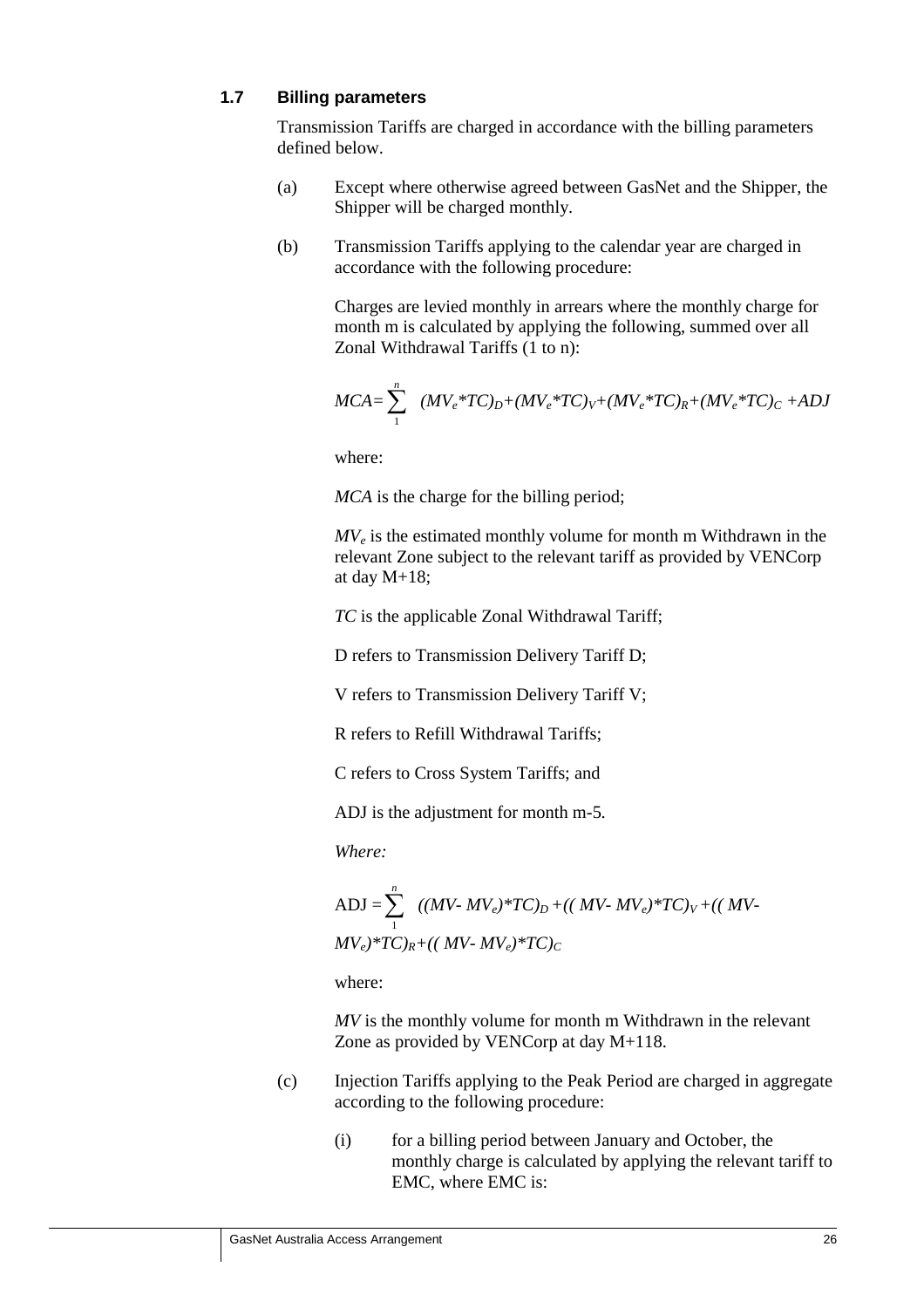- (A) a monthly allocation of forecast 10 Day Injection MDQ for Regulatory Year "t"*,* using a quantity agreed by GasNet and the Shipper or, failing agreement:
	- (aa) a load profile, based on the Shipper's actual annual Withdrawal load profile for Regulatory Year "t-1"; or
	- (ab) if the Shipper has no load profile for Regulatory Year "t-1", the average system load profile for Regulatory Year "t-1".

Where the forecast 10 Day Injection MDQ for Regulatory Year "t" is based on a prorata allocation of the annual approved forecast 10 Day Injection MDQ used to set the Transmission Tariffs for Regulatory Year "t" based on the injections from the previous year.

(ii) for the November and December billing periods, the monthly charge is calculated by applying the following formula:

*MC = (AAC – CBTD)/2* 

where:

*MC* is the charge for the November and December billing periods in Regulatory Year "t".

*CBTD* is the sum of the charges for all prior billing periods of Regulatory Year "t".

*AAC* is the annual charge calculated by applying the relevant Transmission Tariff components to *EAD*.

where *EAD* is:

the actual 10 Day Injection MDQ for Regulatory Year "t".

### **1.8 Glossary**

The following meanings apply unless the contrary intention appears:

**Connected Transmission Pipeline** means the pipelines named as "connected transmission pipelines" in clause 1.3(b) of this Schedule.

**Connection Point** means a point where gas may be Injected into or Withdrawn from the GNS.

**Consumer** means a person who consumes or proposes to consume gas transported through the GNS.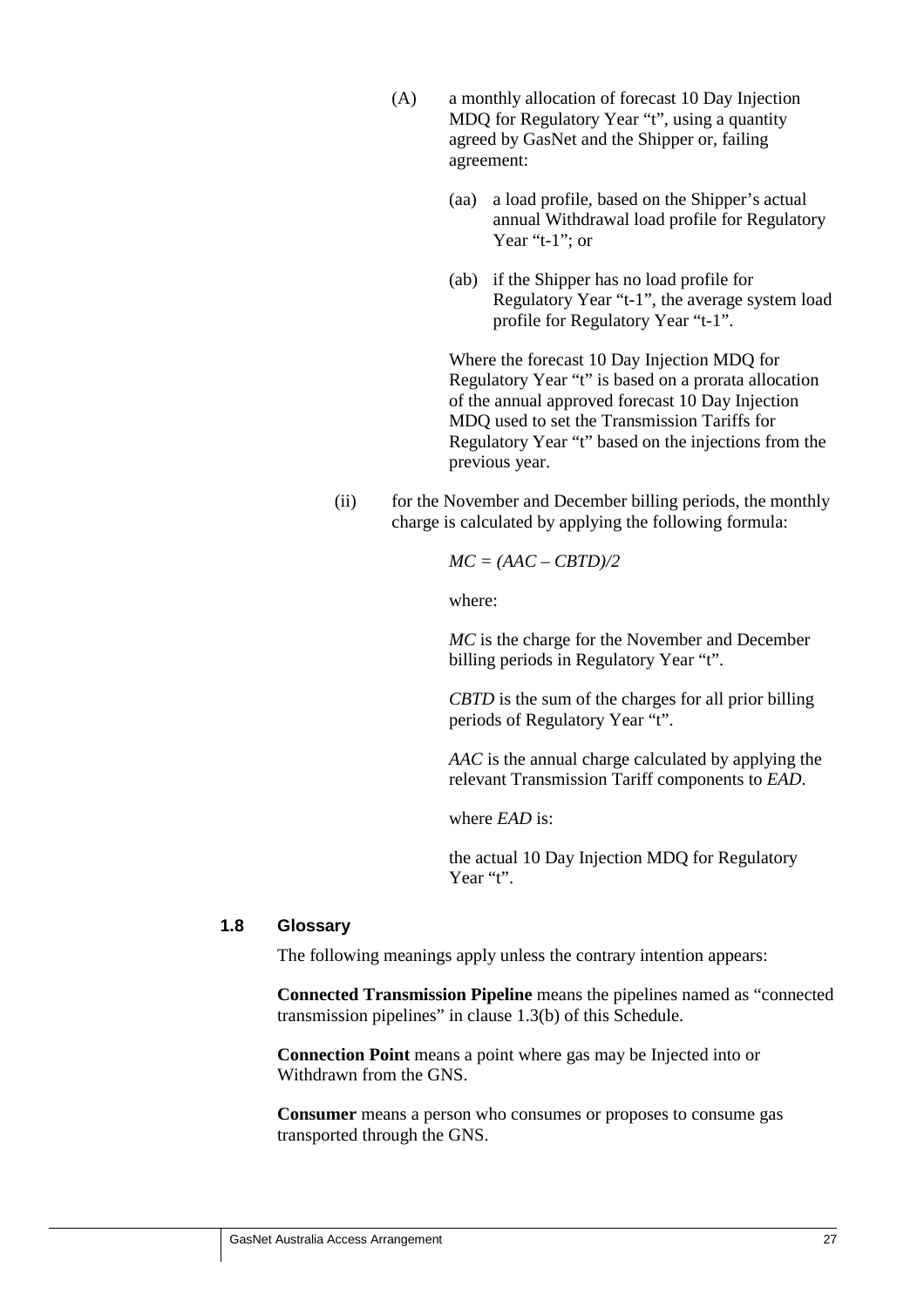**Cross System Withdrawal Tariff** means the tariff specified in clause 1.3(b) of this Schedule, as amended in accordance with this Access Arrangement.

**Distribution Tariff D** means the relevant gas distribution tariff of that name or, if no such tariff exists, a reasonable replacement nominated by GasNet and approved by the Commission.

**DUAFG** means distribution unaccounted for gas.

**Gas Day** has the same meaning as in the MSO Rules.

**Injection** means an Injection of gas into the GNS (and Inject has a corresponding meaning).

**Injection Pipeline** means, in relation to an Injection Zone, the corresponding pipeline or pipelines and, to avoid doubt, includes:

- (a) in relation to the Longford Injection Zone, any or all of the pipeline from Longford to Pakenham;
- (b) in relation to the Port Campbell Injection Zone, any or all of the pipeline from Iona to Lara; and
- (c) in relation to the Culcairn Injection Zone, any or all of the pipeline from Culcairn to Barnawartha.

**Injection Tariffs** means the tariffs for Injections of gas into the GNS calculated in accordance with clause 1.2 of this Schedule, as amended in accordance with the Access Arrangement.

**Injection Point** means a Connection Point at which gas may be Injected into the GNS.

**Injection Zone** means the Injection Point or Injection Points identified in Schedule 2 as an "Injection Zone".

**LNG Storage Facility** means the LNG storage facility owned by GasNet which is located at Dandenong.

**Matched Withdrawal** means, in relation to any gas Injected into the GNS, the corresponding Withdrawal (if any) to which the gas is allocated under the rules set out in clause 1.5 of this Schedule.

**MIRN** means meter identification registration number.

**Peak Period** means the period of 1 June to 30 September of a calendar year.

**Regulatory Year** means a period beginning on 1 January and ending on 31 December each year during the Second Access Arrangement Period.

**Shipper** means a person who transports gas on the GNS.

**Storage Facility** means a facility for the storage of gas including the LNG Storage Facility and underground storage.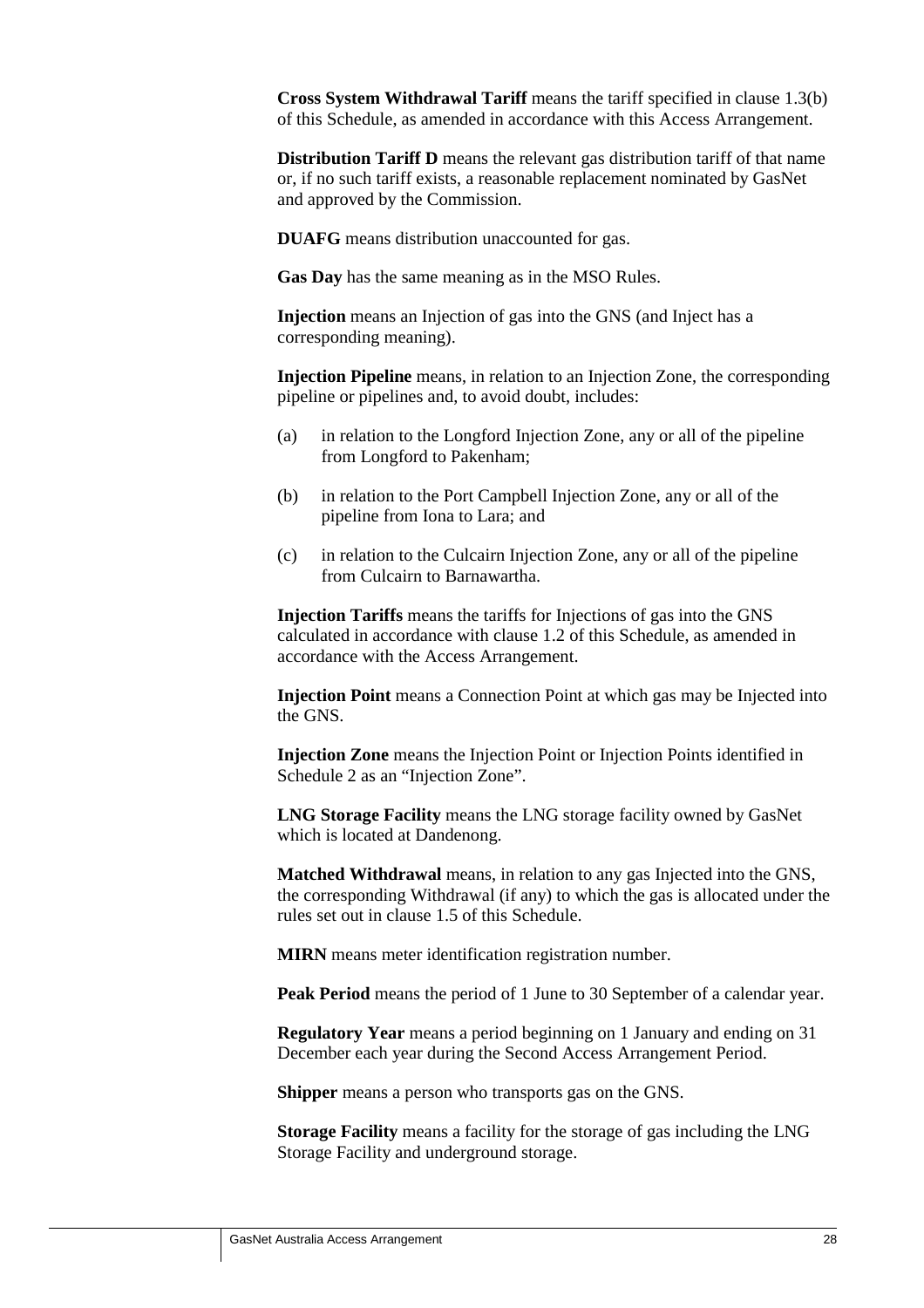**System Export Tariff** means the tariff, specified in clause 1.3(b) of this Schedule, as amended in accordance with the Access Arrangement.

**10 Day Injection MDQ** means, in relation to each Zone a quantity of gas (in GJ) Injected on behalf of a Shipper at an Injection Zone during the 10 Gas Days in the Peak Period when the 10 highest quantities of gas (in GJ) were Injected at that Zone.

**Transmission Delivery Tariff** means Transmission Delivery Tariff D or Transmission Delivery Tariff V.

**Transmission Delivery Tariff D** means the tariffs identified as "transmission delivery tariff D" in clause 1.3(a) of this Schedule, as amended in accordance with the Access Arrangement.

**Transmission Delivery Tariff V** means the tariffs identified as "transmission delivery tariff V" in clause 1.3(a) of this Schedule, as amended in accordance with the Access Arrangement.

**Transmission Refill Tariff** means the tariffs specified in 1.3(c) of this Schedule, as amended in accordance with the Access Arrangement.

**VicHub** means the licensed transmission pressure gas pipeline joining the GNS to the Eastern and Tasmanian Gas Pipelines in the vicinity of Longford.

**Withdrawal** means a withdrawal of gas from the GNS (and Withdraw has a corresponding meaning).

**Withdrawal Point** means a Connection Point at which gas may be Withdrawn from the GNS.

**Withdrawal Tariffs** means the tariffs for Withdrawals of gas from the GNS calculated in accordance with clause 1.3 of this Schedule, as amended in accordance with the Access Arrangement.

**Withdrawal Zone** means the Withdrawal Point or Withdrawal Points identified in Schedule 2 as a "Withdrawal Zone".

**Zone** means a Withdrawal Zone or an Injection Zone.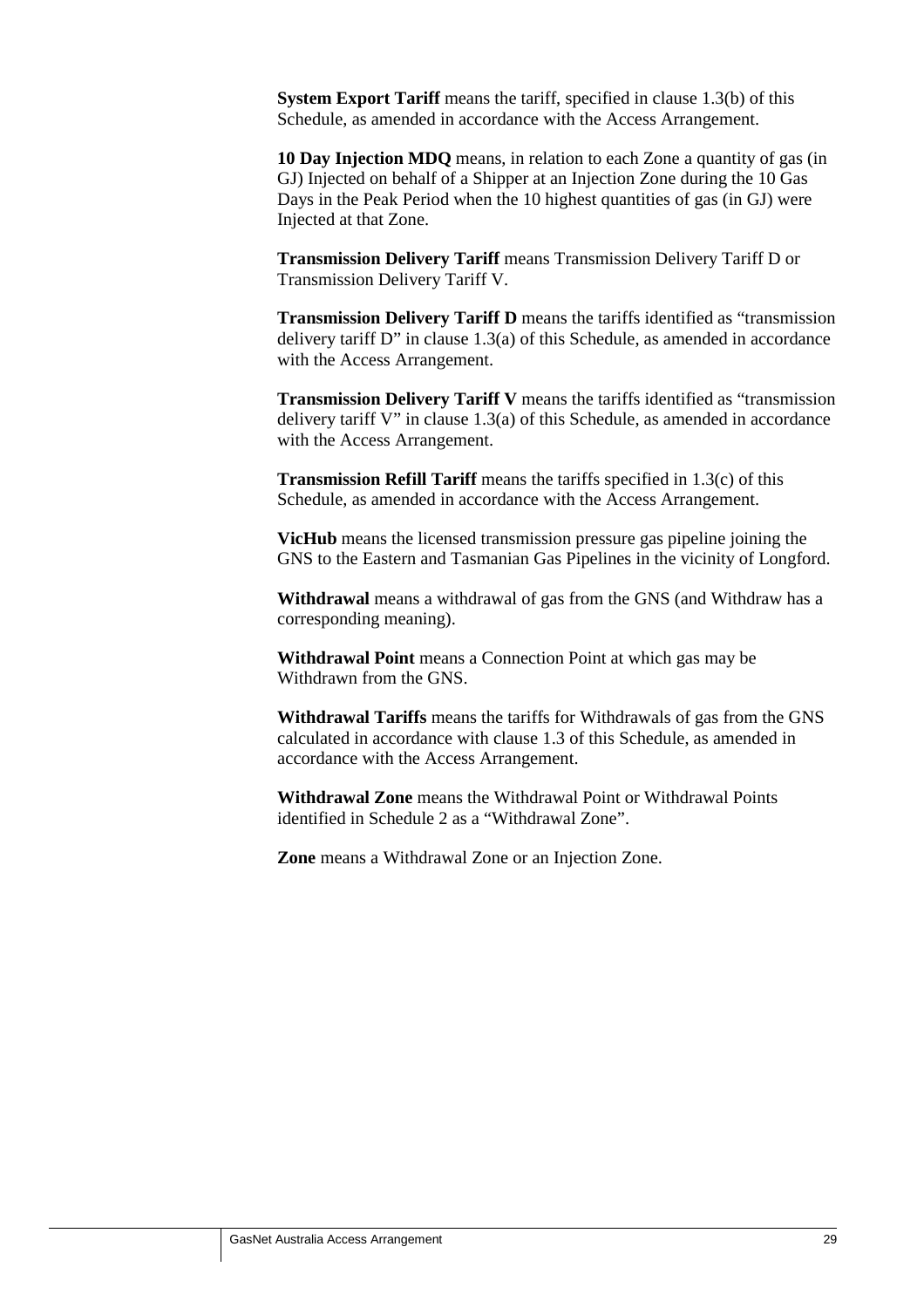# **GasNet Australia Access Arrangement**

# Schedule 2 - Injection and Withdrawal Zones

### **2.1 Injection Zones**

The Injection Zones are as described below.

An Injection Point forms part of an Injection Zone if the Injection Point is designated by a MIRN identified with respect to an Injection Zone, as follows.

| <b>Injection Zone</b> | Meter No.        | <b>MIRN</b> | <b>Site Name</b>     |
|-----------------------|------------------|-------------|----------------------|
| Port Campbell         | M000             | 30000000PC  | North Paaratte       |
|                       | <b>NA</b>        | 30000154PC  | Iona                 |
| Longford              | M <sub>001</sub> | 30000001PC  | Longford             |
| Dandenong             | M <sub>108</sub> | 30000101PC  | Dandenong (LNG 2750) |
| Pakenham              | <b>NA</b>        | <b>NA</b>   | Pakenham             |
| Culcairn              | M126             | 20000002PC  | Culcairn             |

The Pakenham Zone will be designated by GasNet if gas supplies from the Yolla field are Injected into the GNS at or near Pakenham.

Any Injection Point that is not described above will be allocated by GasNet to a new or existing Injection Zone consistent with the existing allocations.

### **2.2 Withdrawal Zones**

The Withdrawal Zones are as described below.

A Withdrawal Point forms part of a Withdrawal Zone if the Withdrawal Point is designated by a MIRN identified with respect to a Withdrawal Zone, as follows.

| Meter No.      | <b>Site Name</b>        | <b>MIRN</b> |  |  |
|----------------|-------------------------|-------------|--|--|
| 1 LaTrobe Zone |                         |             |  |  |
| M078           | Rosedale                | 30000072PC  |  |  |
| M079           | Sale                    | 30000073PC  |  |  |
| M085           | Traralgon               | 30000079PC  |  |  |
| M104           | Maryvale (Amcor)        | 30000097PC  |  |  |
| M134           | <b>EMEAL</b> (Loy Yang) | 30000164PC  |  |  |
|                | 2 West Gippsland        |             |  |  |
| n/a            |                         |             |  |  |
| 3 Lurgi        |                         |             |  |  |
| M062           | Drouin                  | 30000057PC  |  |  |
| M070           | Longwarry               | 30000065PC  |  |  |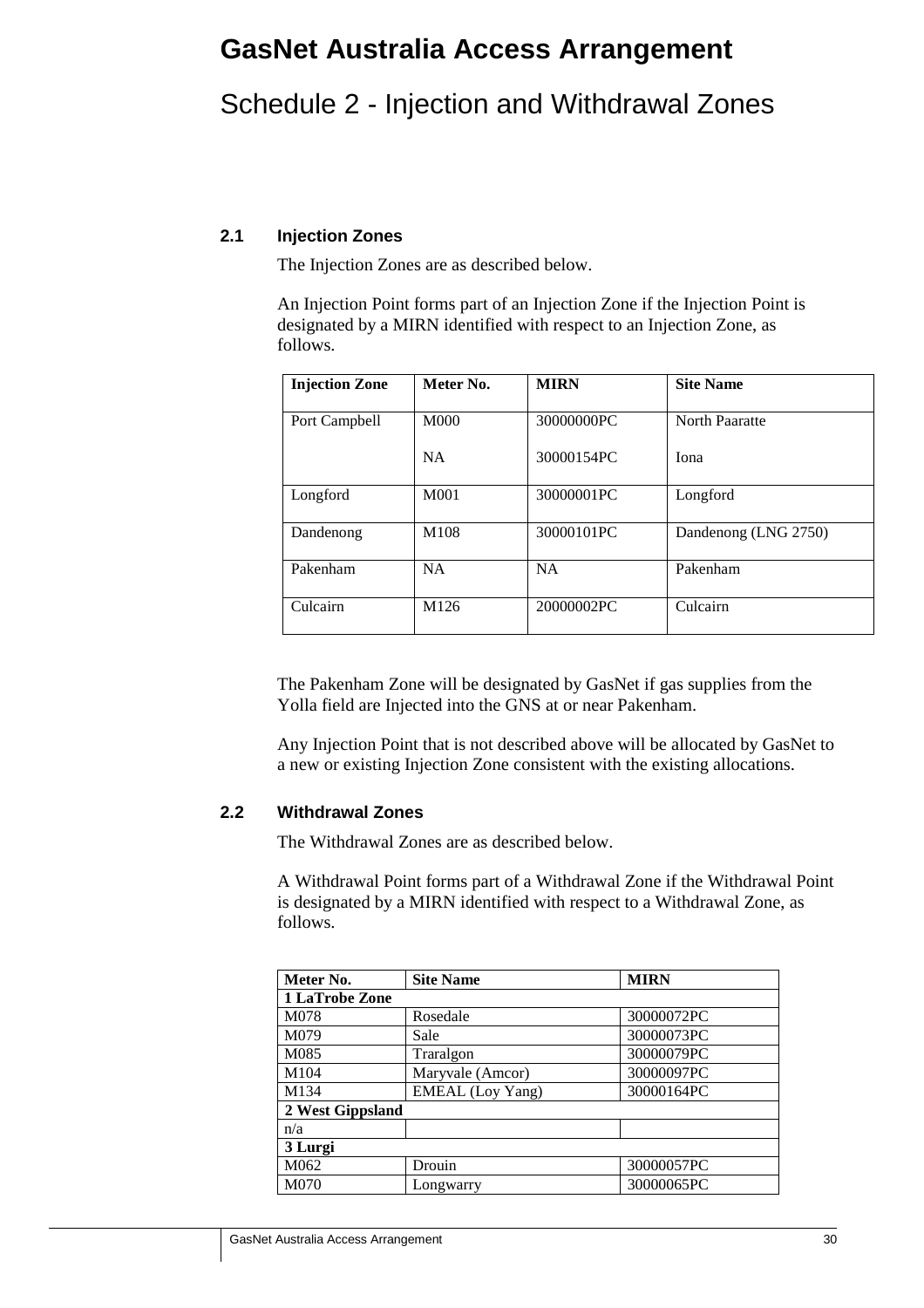| Meter No.                 | <b>Site Name</b>                   | <b>MIRN</b>    |
|---------------------------|------------------------------------|----------------|
| M075                      | Moe                                | 30000069PC     |
| M084                      | Trafalgar                          | 30000078PC     |
| M090                      | Warragul (Works)                   | 30000084PC     |
| M092                      | Yarragon                           | 30000086PC     |
| M098                      | Cloverlea (Darnum)                 | 30000092PC     |
| <b>4 Metro North West</b> |                                    |                |
| M008                      | <b>Brooklyn Compressor Station</b> | 30000010/11PC  |
| M009                      | West Melbourne (Footscray)         | 30000012PC     |
| M011                      | Melbourne (Queens Wharf Rd)        | 30000013PC     |
| M013                      | Spotswood                          | 30000015/16PC  |
| M014                      | West Melbourne (N.                 | 30000017/18PC  |
|                           | Melbourne)                         |                |
| M026                      | Derrimut City Gate                 | 30000026PC     |
| M027                      | Melton South City Gate             | 30000027PC     |
| M028                      | Laverton North City Gate           | 30000028PC     |
| M029                      | Hoppers Crossing (Forsyth Rd)      | 30000029PC     |
| M030                      | Hoppers Crossing (Heath's Rd)      | 30000030PC     |
| M031                      | Werribee (Old Sneydes Rd)          | 30000031PC     |
| M032                      | Werribee (Lock Av)                 | 30000032PC     |
| M045                      | Sunbury                            | 30000043PC     |
| M048                      | Diggers Rest                       | 30000044PC     |
| M049                      | Sydenham                           | 30000045PC     |
| M051                      | Avalon                             | 30000046PC     |
| M065                      | Corio                              | 30000060PC     |
| M069                      | Lara                               | 30000064PC     |
| M103                      | Newport (Ecogen)                   | 30000096PC     |
| M107                      | Laverton North (BHP                | 30000100PC     |
|                           | Methanol)                          |                |
| M115                      | <b>Keon Park East</b>              | 30000107/108PC |
| M116                      | Keon Park West                     | 30000109/110PC |
| M117                      | Craigieburn                        | 30000111PC     |
| M118                      | Epping (O'Herns Rd)                | 30000112PC     |
| M121                      | Rockbank                           | 30000117PC     |
| M125                      | Mernda (Laurimar Park)             | 30000145PC     |
| M135                      | Somerton                           | 30000165PC     |
| 5 Calder                  |                                    |                |
| M052                      | <b>Bacchus Marsh</b>               | 30000047PC     |
| M053                      | Ballan                             | 30000048PC     |
| M054                      | <b>Ballarat</b>                    | 30000049PC     |
| M057                      | Bendigo                            | 30000052PC     |
| M059                      | Castlemaine                        | 30000054PC     |
| M061                      | Daylesford                         | 30000056PC     |
| M068                      | Kyneton                            | 30000063PC     |
| M073                      | Maryborough                        | 30000067PC     |
| M086                      | Wallace                            | 30000080PC     |
| M099                      | Carisbrook                         | 30000093PC     |
| <b>6 South Hume</b>       |                                    |                |
| M058                      | <b>Broadford</b>                   | 30000053PC     |
| M064                      | Euroa                              | 30000059PC     |
| M066                      | Kilmore                            | 30000061PC     |
| M077                      | Seymour (Supply to                 | 30000071PC     |
|                           | Puckapunyal)                       |                |
| M080                      | Seymour (Telegraph Rd)             | 30000074PC     |
| M087                      | Wallan                             | 30000081PC     |
| 7 Echuca                  |                                    |                |
| M063                      | Echuca                             | 30000058PC     |
| M067                      | Kyabram                            | 30000062PC     |
| M074                      | Merrigum                           | 30000068PC     |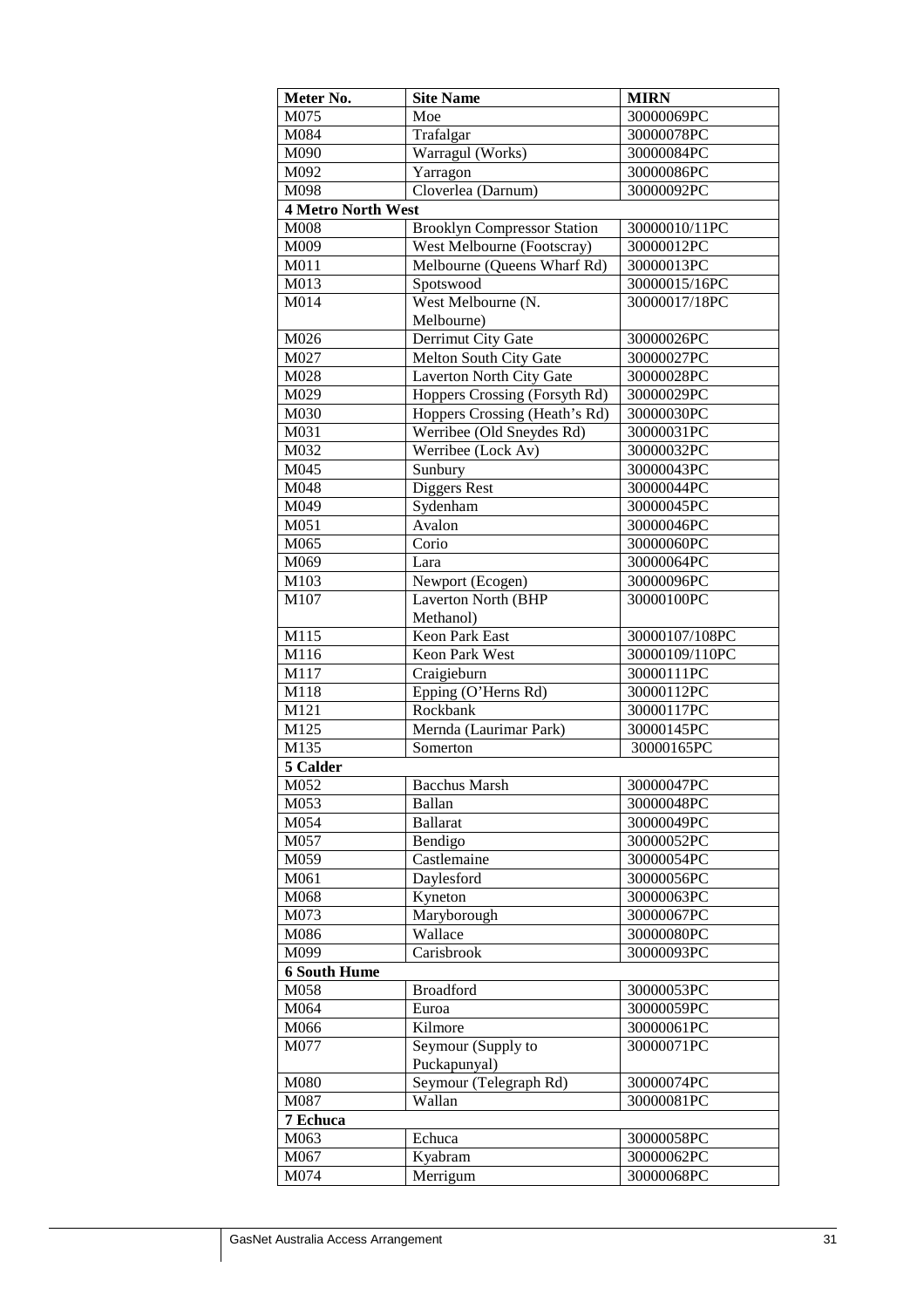| Meter No.               | <b>Site Name</b>             | <b>MIRN</b>    |
|-------------------------|------------------------------|----------------|
| M081                    | Shepparton                   | 30000075PC     |
| M082                    | Tatura                       | 30000076PC     |
| M083                    | Tongala                      | 30000077PC     |
| 8 North Hume            |                              |                |
| M055                    | Benalla                      | 30000050PC     |
| M056                    | Benalla (Supply to Monsbent) | 30000051PC     |
| M088                    | Wangaratta                   | 30000082PC     |
| M089                    | Wangaratta East              | 30000083PC     |
| M100                    | Chiltern                     | 30000094PC     |
| 9 Western               |                              |                |
| M093                    | Cobden                       | 30000087PC     |
| M094                    | Hamilton                     | 30000088PC     |
| M096                    | Portland                     | 30000090PC     |
| M095                    | Koroit                       | 30000089PC     |
| M097                    | Allansford                   | 30000091PC     |
| <b>10 Murray Valley</b> |                              |                |
| M111                    | Rutherglen                   | 30000103PC     |
| M112                    | Yarrawonga                   | 30000104PC     |
| M113                    | Cobram                       | 30000105PC     |
| M114                    | Koonoomoo                    | 30000106PC     |
| 11 Interconnect         |                              |                |
| M130                    | Walla Walla                  | 20000003PC     |
| 13 South West           |                              |                |
| M133                    | Colac                        | 30000161PC     |
| NA                      | Iona (WUGS)                  | 30000154PC     |
| 17 Wodonga              |                              |                |
| M091                    | Wodonga                      | 30000085PC     |
| 18 Tyers                |                              |                |
| M060                    | Churchill                    | 30000055PC     |
| M071                    | Morwell (Firmin's Lane)      | 30000066PC     |
| M076                    | Morwell (Porter's Rd)        | 30000070PC     |
| M102                    | Jeeralang (Ecogen)           | 30000095PC     |
| 19 Culcairn             |                              |                |
| M126                    | Culcairn                     | 20000002PC     |
| 20 Metro South East     |                              |                |
| M002                    | Dandenong T.S. (Peninsula)   | 30000002PC     |
| $\overline{M}003$       | Dandenong (Henty St)         | 30000003/4PC   |
| M004                    | Murrumbeena                  | 30000005/6PC   |
| M005                    | Dandenong T.S. (Lurgi)       | 30000007PC     |
| M006                    | Dandenong (LNG 700)          | 30000159/160PC |
| M007                    | Dandenong T.S. (Edithvale)   | 30000009PC     |
| M012                    | St. Kilda (Aughtie Dr)       | 30000014PC     |
| M015                    | Noble Park                   | 30000019PC     |
| M016                    | Clayton                      | 30000020PC     |
| M017                    | Oakleigh                     | 30000021PC     |
| M018                    | Malvern (Ewart St)           | 30000022PC     |
| M019                    | St. Kilda East (Orrong Rd)   | 30000023PC     |
| M023                    | Port Melbourne (Howe Pde)    | 30000024PC     |
| M024                    | Port Melbourne (Lorimer St)  | 30000025PC     |
| M033                    | Healesville                  | 30000033PC     |
| M034                    | Gembrook                     | 30000034PC     |
| M035                    | Lyndhurst                    | 30000035PC     |
| M036                    | Cranbourne (Huon Park Rd)    | 30000036PC     |
| M037                    | Cranbourne (Narre Warren Rd) | 30000037PC     |
| M038                    | Clyde North (Tuckers Rd)     | 30000038PC     |
| M040                    | Pakenham (Koo Wee Up Rd)     | 30000039PC     |
| M042                    | <b>Hampton Park</b>          | 30000040PC     |
| M043                    | Narre Warren                 | 30000041PC     |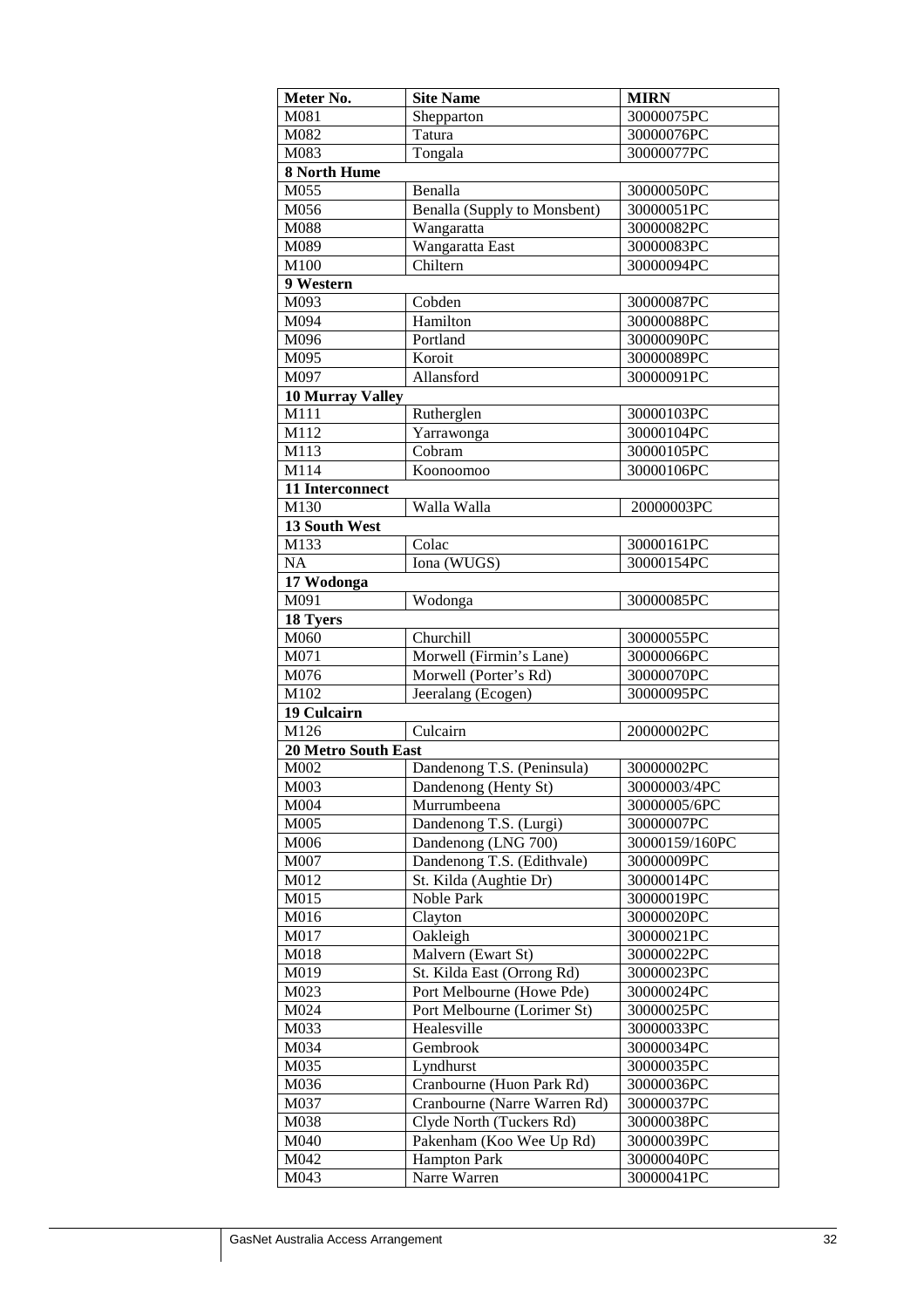| Meter No.        | <b>Site Name</b>          | <b>MIRN</b> |
|------------------|---------------------------|-------------|
| M044             | <b>Berwick</b>            | 30000042PC  |
| M <sub>105</sub> | Port Melbourne (Unichema) | 30000098PC  |
| M <sub>109</sub> | Dandenong (LNG 7000)      | 30000102PC  |

Any Withdrawal Point that is not described above will be allocated by GasNet to a Withdrawal Zone consistent with the existing allocations.

### **2.3 Allocation of Supply Points to Withdrawal Zones**

For the purpose of allocation of Supply Points to Withdrawal Zones:

- (a) Supply Points served directly from the GNS are individually allocated based on the Custody Transfer Meter providing supply to that Supply Point;
- (b) Supply Points assigned to Distribution Tariff D are individually allocated based on the Custody Transfer Meter providing supply to that Supply Point; and
- (c) Supply Points assigned to Distribution Tariff V are allocated to Withdrawal Zones on the basis of postcodes according to the following table.

| Withdrawal Zone |                            | Postcodes                                                                                                                                                                                                                                                                                                                                                                                                                                                                                                                                                                                                                                                                                                                                                                                                                                   |
|-----------------|----------------------------|---------------------------------------------------------------------------------------------------------------------------------------------------------------------------------------------------------------------------------------------------------------------------------------------------------------------------------------------------------------------------------------------------------------------------------------------------------------------------------------------------------------------------------------------------------------------------------------------------------------------------------------------------------------------------------------------------------------------------------------------------------------------------------------------------------------------------------------------|
| Number          | Name                       |                                                                                                                                                                                                                                                                                                                                                                                                                                                                                                                                                                                                                                                                                                                                                                                                                                             |
| L               | LaTrobe                    | 3844, 3847, 3850, 3851, 3854, 3856, 3857, 3859,<br>3860, 3873                                                                                                                                                                                                                                                                                                                                                                                                                                                                                                                                                                                                                                                                                                                                                                               |
| $\overline{2}$  | West<br>Gippsland          | 3831                                                                                                                                                                                                                                                                                                                                                                                                                                                                                                                                                                                                                                                                                                                                                                                                                                        |
| 3               | Lurgi                      | 3816, 3818, 3820, 3822, 3823, 3824, 3825                                                                                                                                                                                                                                                                                                                                                                                                                                                                                                                                                                                                                                                                                                                                                                                                    |
| $\overline{4}$  | <b>Metro North</b><br>West | 3000, 3002, 3003, 3005, 3008, 3011, 3012, 3013,<br>3015, 3016, 3018, 3019, 3020, 3021, 3022, 3023,<br>3024, 3025, 3026, 3027, 3028, 3029, 3030, 3031,<br>3032, 3033, 3034, 3036, 3037, 3038, 3039, 3040,<br>3041, 3042, 3043, 3044, 3045, 3046, 3047, 3048,<br>3049, 3050, 3051, 3052, 3053, 3054, 3055, 3056,<br>3057, 3058, 3059, 3060, 3061, 3062, 3063, 3064,<br>3065, 3066, 3067, 3068, 3070, 3071, 3072, 3073,<br>3074, 3075, 3076, 3078, 3079, 3081, 3082, 3083,<br>3084, 3085, 3087, 3088, 3089, 3090, 3091, 3093,<br>3094, 3095, 3096, 3097, 3099, 3202, 3204, 3211,<br>3212, 3214, 3215, 3216, 3217, 3218, 3219, 3220,<br>3221, 3222, 3223, 3224, 3225, 3226, 3227, 3228,<br>3230, 3231, 3232, 3235, 3240, 3335, 3337, 3338,<br>3427, 3428, 3429, 3430, 3431, 3432, 3750, 3751,<br>3752, 3754, 3755, 3759, 3760, 3761, 3763, 3775 |
| 5               | Calder                     | 3334, 3340, 3341, 3342, 3345, 3350, 3351, 3352,<br>3355, 3356, 3357, 3363, 3364, 3370, 3437, 3444,<br>3446, 3447, 3448, 3450, 3451, 3453, 3458, 3460,<br>3461, 3462, 3463, 3464, 3465, 3472, 3515, 3550,                                                                                                                                                                                                                                                                                                                                                                                                                                                                                                                                                                                                                                    |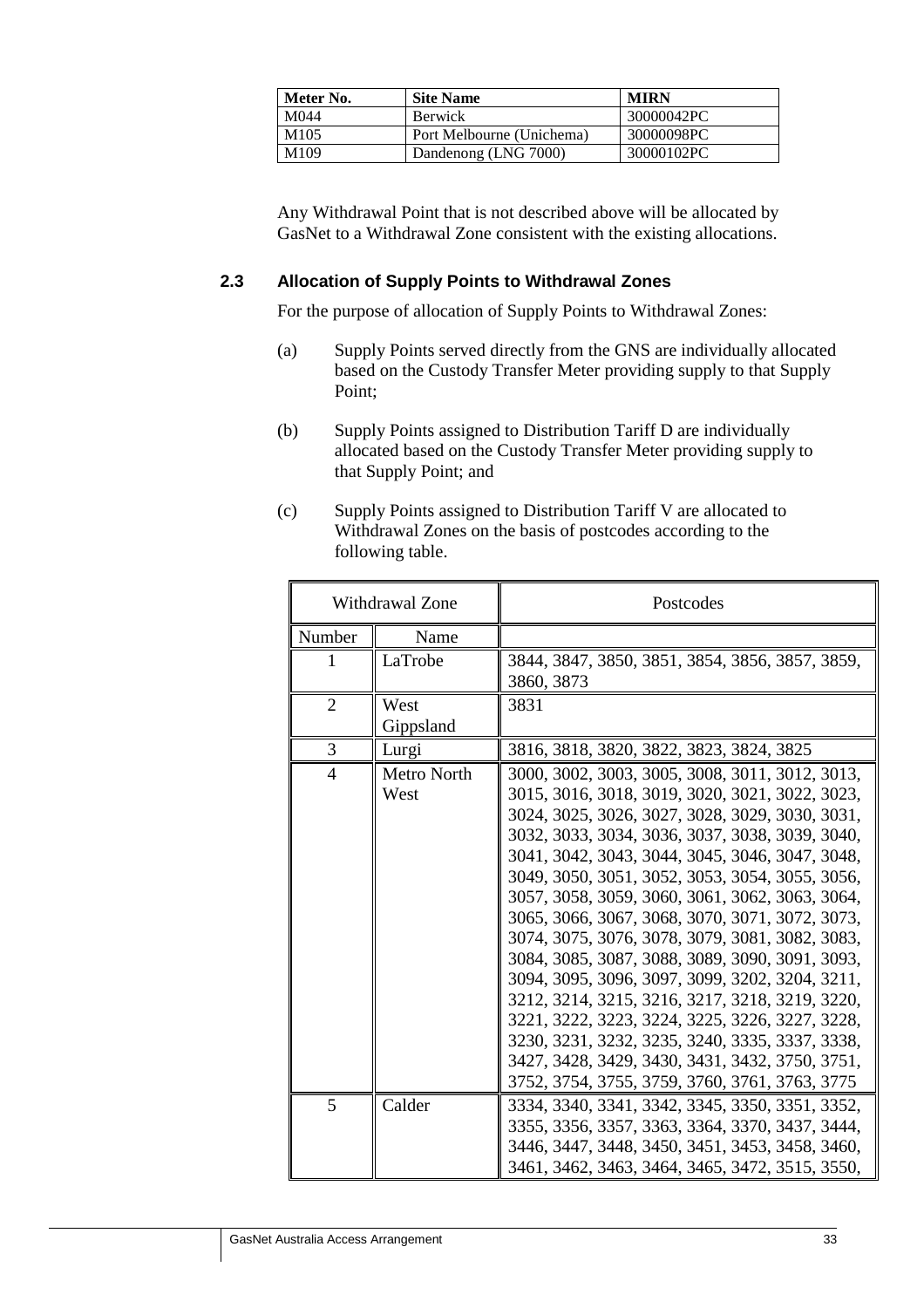|    |                     | 3551, 3555, 3556                                                                                                                                                                                                                                                                                                                                                                                                                                                                                                                                                                                                                                                                                                                                                                                                                                                                                                                                                                                                                                                                         |
|----|---------------------|------------------------------------------------------------------------------------------------------------------------------------------------------------------------------------------------------------------------------------------------------------------------------------------------------------------------------------------------------------------------------------------------------------------------------------------------------------------------------------------------------------------------------------------------------------------------------------------------------------------------------------------------------------------------------------------------------------------------------------------------------------------------------------------------------------------------------------------------------------------------------------------------------------------------------------------------------------------------------------------------------------------------------------------------------------------------------------------|
| 6  | South Hume          | 3433, 3434, 3435, 3442, 3521, 3522, 3607, 3608,<br>3658, 3659, 3660, 3662, 3663, 3664, 3665, 3666,<br>3753, 3756, 3757, 3758, 3762, 3764                                                                                                                                                                                                                                                                                                                                                                                                                                                                                                                                                                                                                                                                                                                                                                                                                                                                                                                                                 |
| 7  | Echuca              | 2731, 3561, 3564, 3614, 3616, 3617, 3618, 3620,<br>3621, 3622, 3623, 3624, 3629, 3630, 3631, 3633,<br>3647                                                                                                                                                                                                                                                                                                                                                                                                                                                                                                                                                                                                                                                                                                                                                                                                                                                                                                                                                                               |
| 8  | North Hume          | 3669, 3670, 3672, 3673, 3675, 3677, 3678, 3682,<br>3683, 3725, 3726, 3732, 3733, 3735, 3746, 3747,<br>3749                                                                                                                                                                                                                                                                                                                                                                                                                                                                                                                                                                                                                                                                                                                                                                                                                                                                                                                                                                               |
| 9  | Western             | 3264, 3265, 3266, 3267, 3268, 3270, 3284, 3285,<br>3286, 3287, 3289, 3300, 3301, 3302, 3303, 3304,<br>3305                                                                                                                                                                                                                                                                                                                                                                                                                                                                                                                                                                                                                                                                                                                                                                                                                                                                                                                                                                               |
| 9Α | Warrnambool         | 3277, 3278, 3279, 3280, 3281                                                                                                                                                                                                                                                                                                                                                                                                                                                                                                                                                                                                                                                                                                                                                                                                                                                                                                                                                                                                                                                             |
| 9B | Koroit              | 3275, 3276, 3282, 3283                                                                                                                                                                                                                                                                                                                                                                                                                                                                                                                                                                                                                                                                                                                                                                                                                                                                                                                                                                                                                                                                   |
| 10 | Murray Valley       | 2646, 2647, 2712, 2713, 2714, 3635, 3636, 3637,<br>3638, 3640, 3641, 3644, 3649, 3685, 3687, 3728,<br>3730                                                                                                                                                                                                                                                                                                                                                                                                                                                                                                                                                                                                                                                                                                                                                                                                                                                                                                                                                                               |
| 11 | Interconnect        | 2642, 2643, 2658, 2659, 2660                                                                                                                                                                                                                                                                                                                                                                                                                                                                                                                                                                                                                                                                                                                                                                                                                                                                                                                                                                                                                                                             |
| 13 | South West          | 3235, 3236, 3241, 3242, 3243, 3249, 3250, 3254,<br>3260, 3321, 3331                                                                                                                                                                                                                                                                                                                                                                                                                                                                                                                                                                                                                                                                                                                                                                                                                                                                                                                                                                                                                      |
| 17 | Wodonga             | 2640, 2641, 3688, 3690, 3691, 3693, 3694                                                                                                                                                                                                                                                                                                                                                                                                                                                                                                                                                                                                                                                                                                                                                                                                                                                                                                                                                                                                                                                 |
| 18 | <b>Tyers</b>        | 3840, 3842, 3869                                                                                                                                                                                                                                                                                                                                                                                                                                                                                                                                                                                                                                                                                                                                                                                                                                                                                                                                                                                                                                                                         |
| 19 | Culcairn            | NA                                                                                                                                                                                                                                                                                                                                                                                                                                                                                                                                                                                                                                                                                                                                                                                                                                                                                                                                                                                                                                                                                       |
| 20 | Metro South<br>East | 3004, 3006, 3101, 3102, 3103, 3104, 3105, 3106,<br>3107, 3108, 3109, 3111, 3113, 3114, 3115, 3116,<br>3121, 3122, 3123, 3124, 3125, 3126, 3127, 3128,<br>3129, 3130, 3131, 3132, 3133, 3134, 3135, 3136,<br>3137, 3138, 3139, 3140, 3141, 3142, 3143, 3144,<br>3145, 3146, 3147, 3148, 3149, 3150, 3151, 3152,<br>3153, 3154, 3155, 3156, 3158, 3159, 3160, 3161,<br>3162, 3163, 3165, 3166, 3167, 3168, 3169, 3170,<br>3171, 3172, 3173, 3174, 3175, 3177, 3178, 3179,<br>3180, 3181, 3182, 3183, 3184, 3185, 3186, 3187,<br>3188, 3189, 3190, 3191, 3192, 3193, 3194, 3195,<br>3196, 3197, 3198, 3199, 3200, 3201, 3205, 3206,<br>3207, 3765, 3766, 3767, 3770, 3777, 3781, 3782,<br>3783, 3785, 3786, 3787, 3788, 3789, 3791, 3792,<br>3793, 3795, 3796, 3802, 3803, 3804, 3805, 3806,<br>3807, 3808, 3809, 3810, 3812, 3813, 3814, 3815,<br>3910, 3911, 3912, 3913, 3915, 3916, 3918, 3919,<br>3920, 3921, 3922, 3923, 3926, 3927, 3928, 3929,<br>3930, 3931, 3933, 3934, 3936, 3937, 3938, 3939,<br>3940, 3941, 3942, 3943, 3944, 3975, 3976, 3977,<br>3978, 3980, 3981, 3984, 3987 |

### NOTE:

Prior to the commissioning of a Pt Campbell to South Australia pipeline, Zones 9A & 9B are included in Zone 9.

All gas delivered through Zone 19 (Culcairn) is allocated to Tariff D.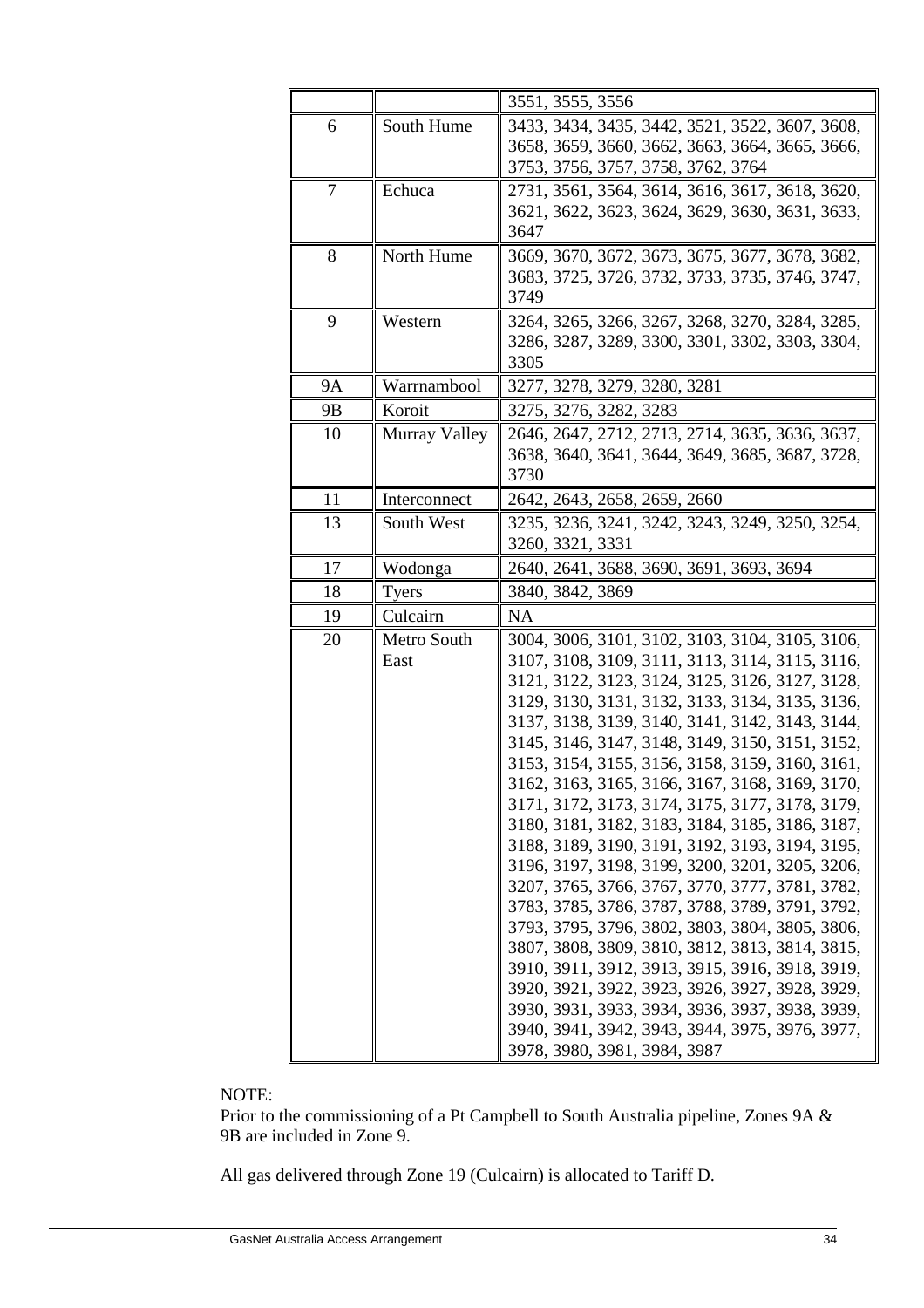### **3.1 Proposed tariffs**

For each Regulatory Year after the Regulatory Year ending 31 December 2003, GasNet must, at least 30 business days before the start of that Regulatory Year, give the Commission a statement:

- (a) setting out its proposed Transmission Tariffs for that Regulatory Year;
- (b) setting out the proposed tariff components for each of those Transmission Tariffs;
- (c) demonstrating compliance of the proposed Transmission Tariffs with the relevant principles and formulae in Schedule 4; and
- (d) setting out the proposed changes (if any) in the billing parameters contained in Schedule 1, or to any other matters in that schedule.

### **3.2 Altering a tariff during a Regulatory Year**

GasNet may alter a Transmission Tariff during a Regulatory Year in accordance with section 2 of the Code.

### **3.3 Commission's approval**

- (a) The Commission must not approve a statement given by GasNet under clause 3.1 of this Schedule if the statement does not comply with the relevant principles and formulae in Schedule 4.
- (b) The Commission must approve a statement given by GasNet under clause 3.1 of this Schedule if:
	- (i) the statement complies with the relevant principles and formulae in Schedule 4; and
	- (ii) all the forecasts included in the statement are satisfactory to the Commission.
- (c) If the Commission does not notify GasNet of the Commission's decision regarding a statement given by GasNet under clause 3.1 of this Schedule within 20 Business Days of the Commission receiving the statement, the Commission is taken to have approved the statement.
- (d) If, under clause 3.3(a) of this Schedule the Commission must not approve a statement given by GasNet, the Commission may allow GasNet to replace the statement within such time as specified by the Commission.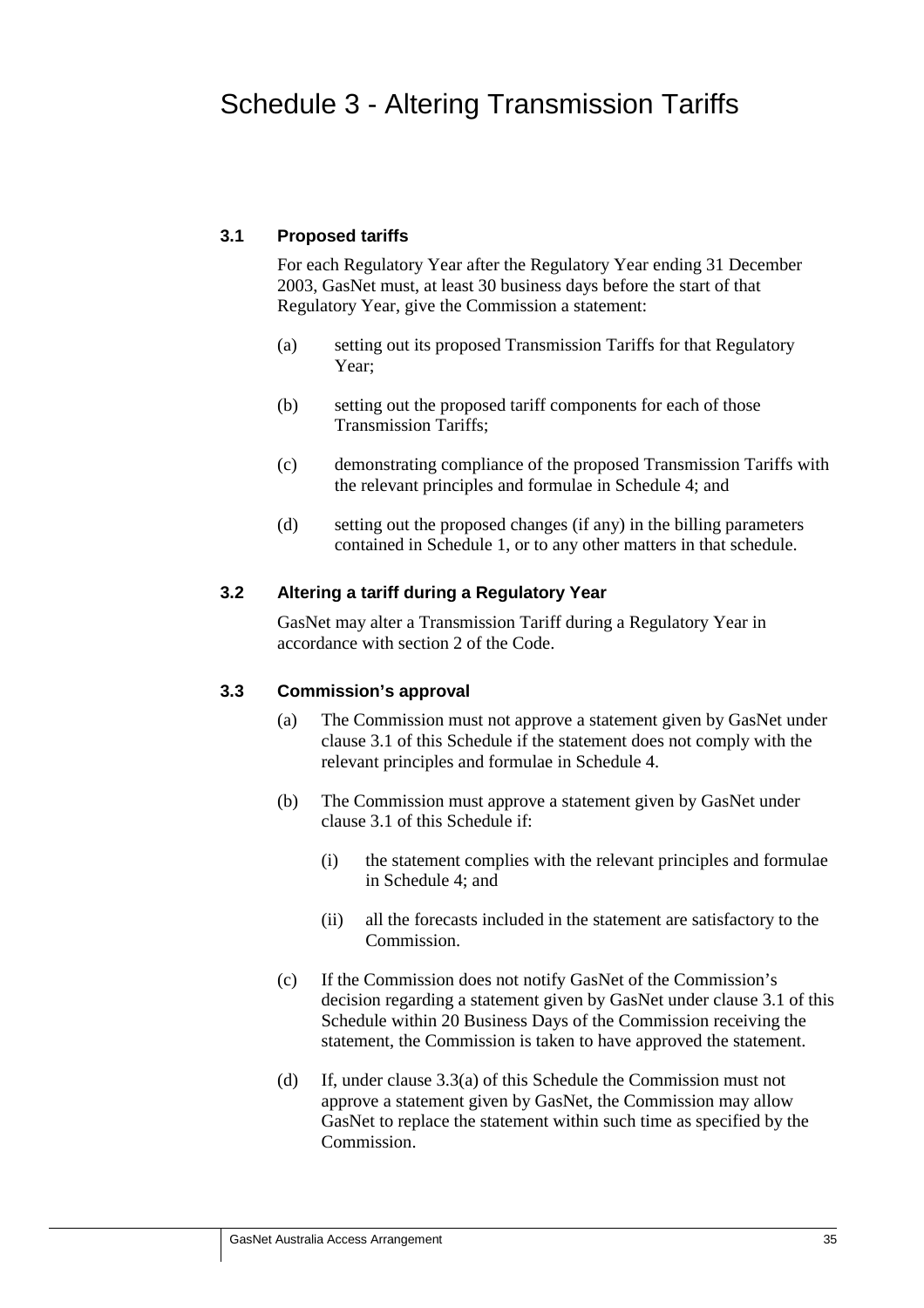(e) Where a statement has been replaced in accordance with clause 3.3(a) of this Schedule, the replacement statement will be taken to be a statement validly provided under clause 3.1 of this Schedule and the replaced statement will be taken not to have been submitted by GasNet.

### **3.4 Effective date**

The Transmission Tariffs in the statement given by GasNet approved or taken to have been approved by the Commission apply from the latest of:

- (a) the date on which the Commission approves or is taken to have approved the alteration; and
- (b) the start of the Regulatory Year in which the Transmission Tariffs are to apply.

### **3.5 Failure to provide a statement**

If GasNet does not provide a statement to the Commission as required under clause 3.1 of this Schedule in relation to a Regulatory Year or such a statement is provided but is not approved by the Commission, the Commission may re-set the relevant Transmission Tariffs for GasNet for the Regulatory Year in a manner in which the Commission could have approved of the Transmission Tariffs if included in a statement given by GasNet under clause 3.1 of this Schedule.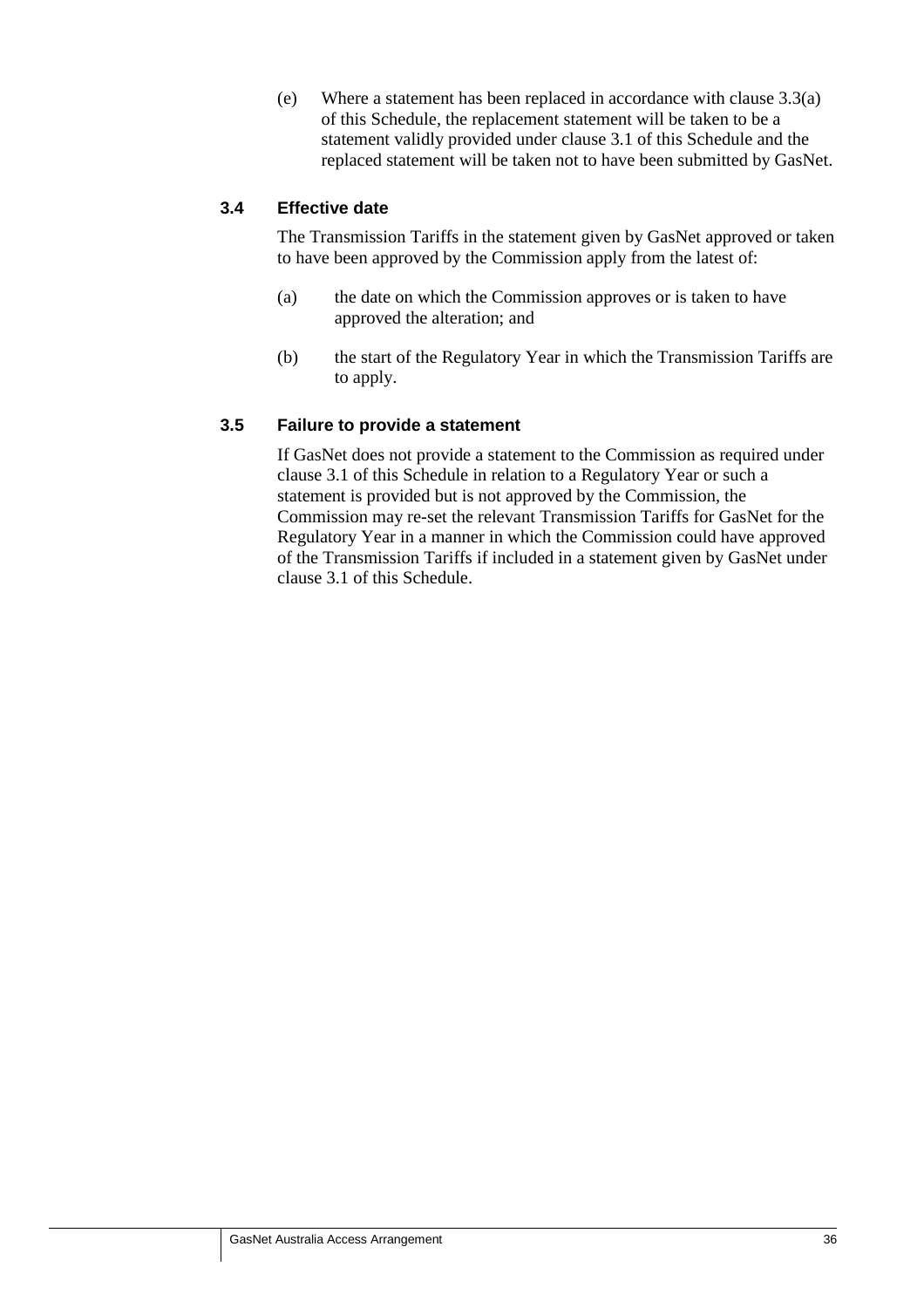# **GasNet Australia Access Arrangement**

# Schedule 4 - Price Control Formula

### **4.1 Average revenue control**

The average revenue control is:

The forecast average Transmission Tariff **(FATT)** must be less than the maximum average Transmission Tariff **(MATT)**,

where:

- FATT is calculated in accordance with clause 4.2 of this Schedule, and
- MATT is calculated in accordance with clause 4.3 of this Schedule.

All calculations in this Schedule 4:

must exclude the revenues and volumes associated with:

the Transmission Refill Tariffs (Schedule 1.3(c)),

the Murray Valley (Incremental) tariffs (Schedule 1.3(h)),

the Port Campbell Injection Tariff (Schedule 1.2(c)), and

must, in calculating the Longford Injection revenue, sum:

the Port Campbell Injection volumes (excluding Injections matched to Withdrawals from the Western and the SEAGas Matched Withdrawal zones) and the Longford Injection volumes.

### **4.2 FATT**

$$
FATT_t = \frac{FTR_t}{FTV_t}
$$

Where:

- FATT<sub>t</sub> (in  $\frac{f}{G}$ ) is the forecast average Transmission Tariff for regulatory year "t".
- $\text{FTR}_t$  (in \$) is the forecast transmission revenue based on the full Transmission Tariffs which are being submitted to the Commission for approval for regulatory year "t" (i.e., no discounts other than approved prudent discounts are to be included).
- $FTV<sub>t</sub>$  (in GJ) is the forecast calendar year volume of gas transmitted in regulatory year "t".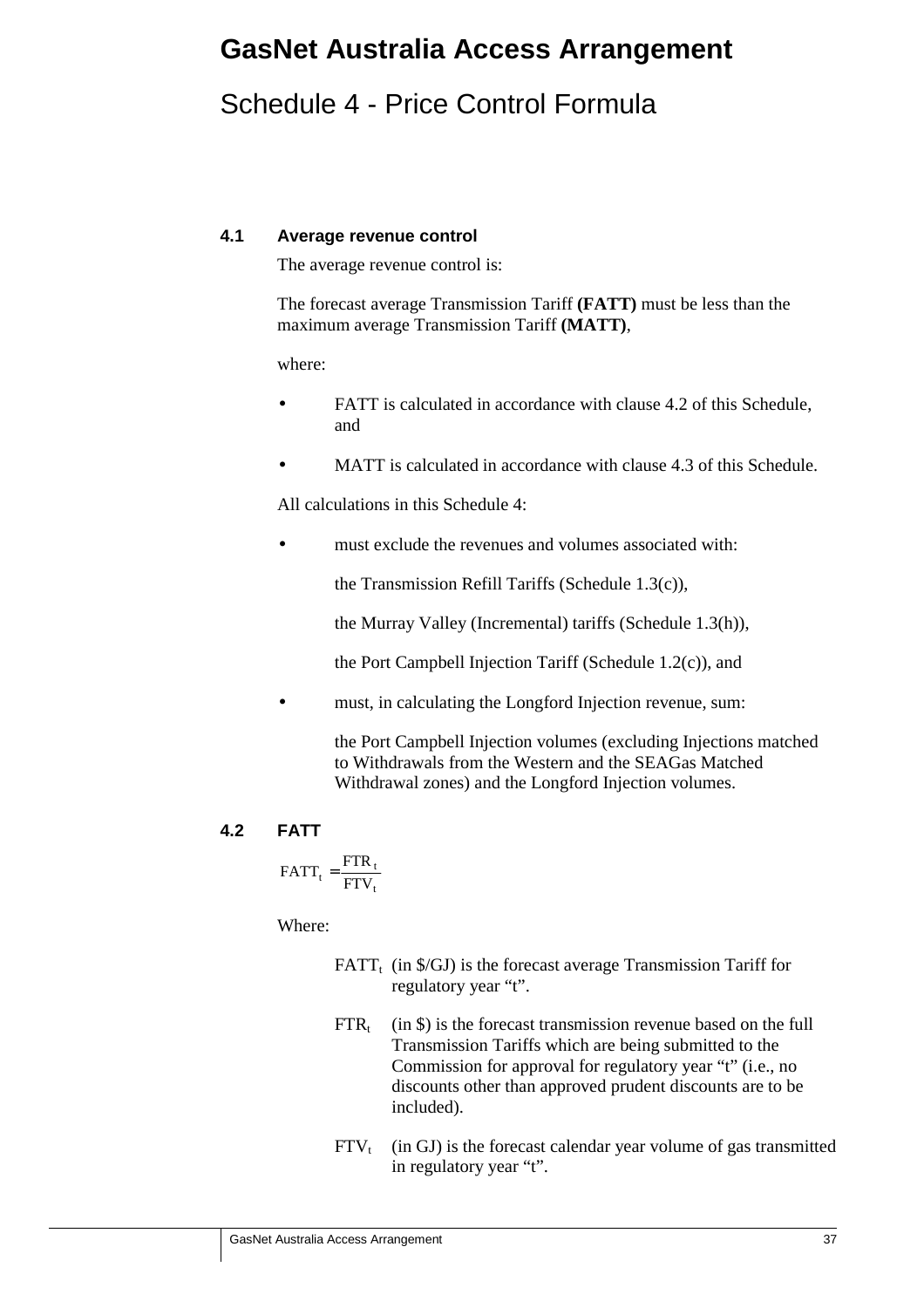### **4.3 MATT**

If regulatory year "t" is the year ended 31 December 2003 then  $MATT_t$  is calculated as for  $FATT<sub>2003</sub>$ .

Otherwise  $MATT_t$  is calculated using the following formula:

 $MATT_t = ATT_t - KT_t$ 

where:

| $MATT_t$ | (in \$/GJ) is the maximum average Transmission Tariff<br>for regulatory year "t".                                                                                                                                                                                                                                                                |
|----------|--------------------------------------------------------------------------------------------------------------------------------------------------------------------------------------------------------------------------------------------------------------------------------------------------------------------------------------------------|
| $ATT_t$  | $(in \, \frac{6}{3})$ is the average Transmission Tariff for the<br>regulatory year "t" and adjusted for CPI and the price<br>path factor for the Second Access Arrangement Period,<br>based upon the forecasts at the commencement of the<br>Second Access Arrangement Period, as calculated in<br>accordance with clause 4.4 of this Schedule, |
| $KT_{t}$ | (in \$/GJ) is a retrospective correction factor, calculated<br>in accordance with clause 4.5 of this Schedule                                                                                                                                                                                                                                    |

### **4.4 ATT**

ATTt-1 (in \$/GJ) is determined in accordance with the following:

| For regulatory<br>year "t" | $ATT_t$                                                                                                                               |
|----------------------------|---------------------------------------------------------------------------------------------------------------------------------------|
|                            |                                                                                                                                       |
| 2004                       | $= 0.343098$ .CPI <sub>(2004)</sub> .(1 - PPT)                                                                                        |
| 2005                       | $= 0.337716$ .CPI <sub>(2004)</sub> .CPI <sub>(2005)</sub> .(1 - PPT) <sup>2</sup>                                                    |
| 2006                       | $= 0.346966$ .CPI <sub>(2004)</sub> .CPI <sub>(2005)</sub> .CPI <sub>(2006)</sub> .(1 - PPT) <sup>3</sup>                             |
| 2007                       | $= 0.356198$ . CPI <sub>(2004)</sub> . CPI <sub>(2005)</sub> . CPI <sub>(2006)</sub> . CPI <sub>(2007)</sub> . (1 - PPT) <sup>4</sup> |

where:

 $CPI_t$  is the CPI for regulatory year "t". (i.e., annual CPI movement for the period to the previous  $30<sup>th</sup>$  September expressed as index at 30 Sept  $_{t-1}$  /index at 30 Sept  $_{t-2}$ )

PPT is the price path factor for the Second Access Arrangement Period expressed as an index, as follows:

PPT = *0.05*

### **4.5 KT**

 $KT_t$  (in \$/GJ) is a composite correction factor to correct for any differences between forecast and actual quantities, calculated as follows:

$$
KT_t = \frac{KTa_t + KTb_t}{FTV_t} (1+i_t)
$$

where:

 $KTa<sub>t</sub>$  is calculated in accordance with clause 4.6 of this Schedule.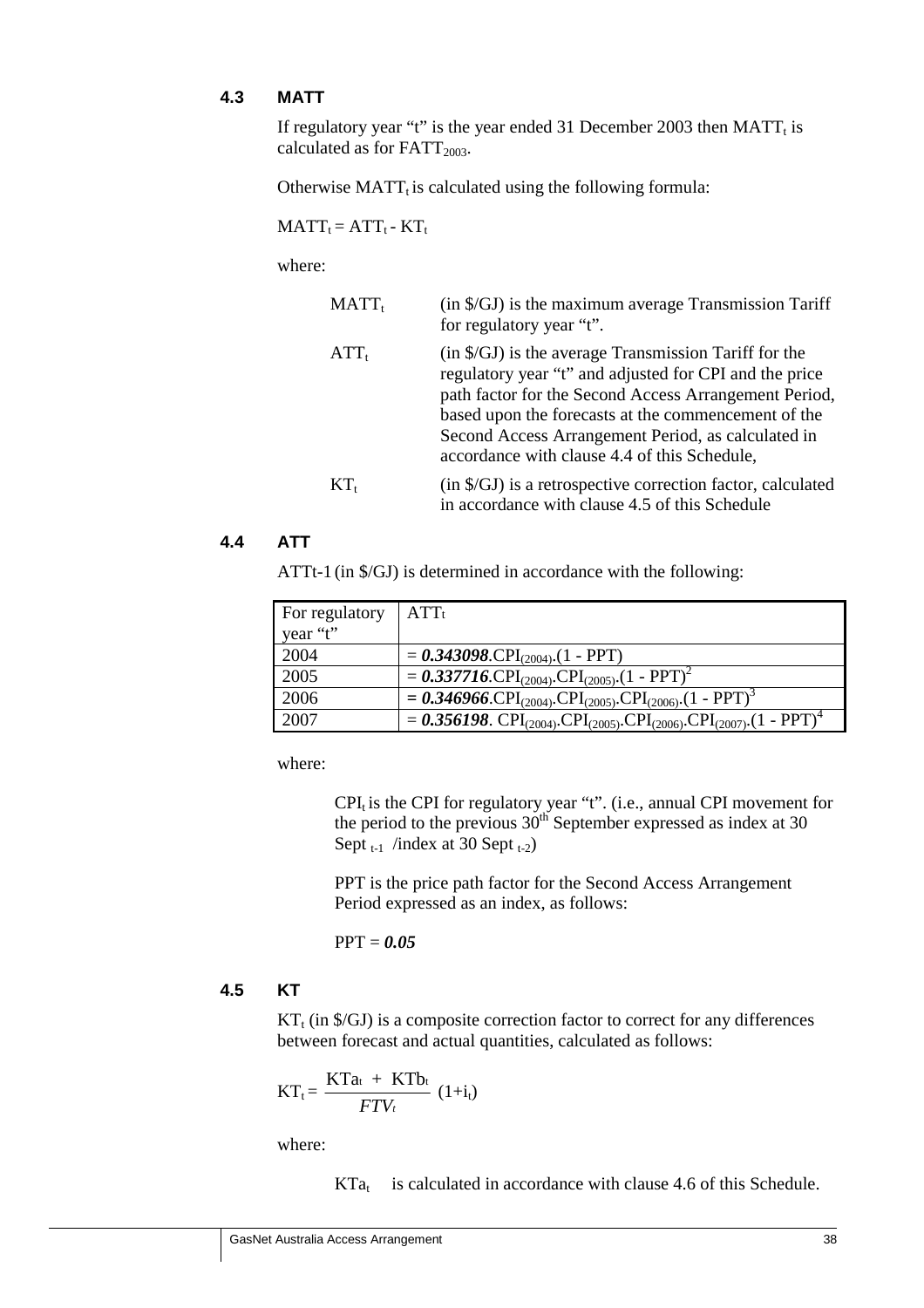- $KT_{t}$  is calculated in accordance with clause 4.7 of this Schedule.
- i<sub>t</sub> is the *Australian Financial Markets Association End of Day 1 Year Swap Reference Rate* at 30 September in the regulatory year immediately preceding regulatory year "t" varied by:
	- (a) where  $KT<sub>t</sub>$  is a negative value, subtraction of 50 basis points; and
	- (b) where  $KT_t$  is a positive value, addition of 50 basis points.
- $FTV<sub>t</sub>$  is defined in clause 4.2 of this Schedule.

### **4.6 KTa**

 $KTa_t = ETR_{t-1} - (ETV_{t-1} - MATT_{t-1}) - PTA_{t-1} - EEA_{t-1}$ 

#### where:

- $ETR_{t-1}$  (in \$) is the estimated transmission revenue in regulatory year "t-1", based on full Transmission Tariffs as approved by the Commission for regulatory year "t-1" (i.e., no discounts are to be included).
- $ETV_{t-1}$  (in GJ) is the estimated volume of gas transmitted in regulatory year "t-1".
- $MATT_{t-1}$  (in \$G/J) is the figure used for MATT<sub>t</sub> for regulatory year " $t-1$ ".
- $PTA_{t-1}$  (in \$) is the Pass Through Amount submitted in t-1as approved by the Commission for recovery (pay back) in regulatory year t.
- $EEA_{t-1}$  (in \$) is the estimated expansion allowance for Unanticipated System Expansion for regulatory year "t-1".  $EEA_{t-1}$  is calculated as follows:

 $EEA_{t-1} = EETR_{t-1} - (EETV_{t-1} - MATT_{t-1})$ 

where:

EETR<sub>t-1</sub> (in  $\$\)$  is the estimated "expansion" transmission revenue in year t-1 which is attributable to Unanticipated System Expansion, determined as follows:

If the regulatory year is the year ending 31 December 2003, then  $EETR_{t-1} = 0$ .

If the regulatory year is after the year ending 31 December 2003, then;

$$
EETR_{t\text{-}1} \!= \sum_{\kappa} TTC_{t\text{-}1} \cdot {}^e\!ETD_{t\text{-}1}
$$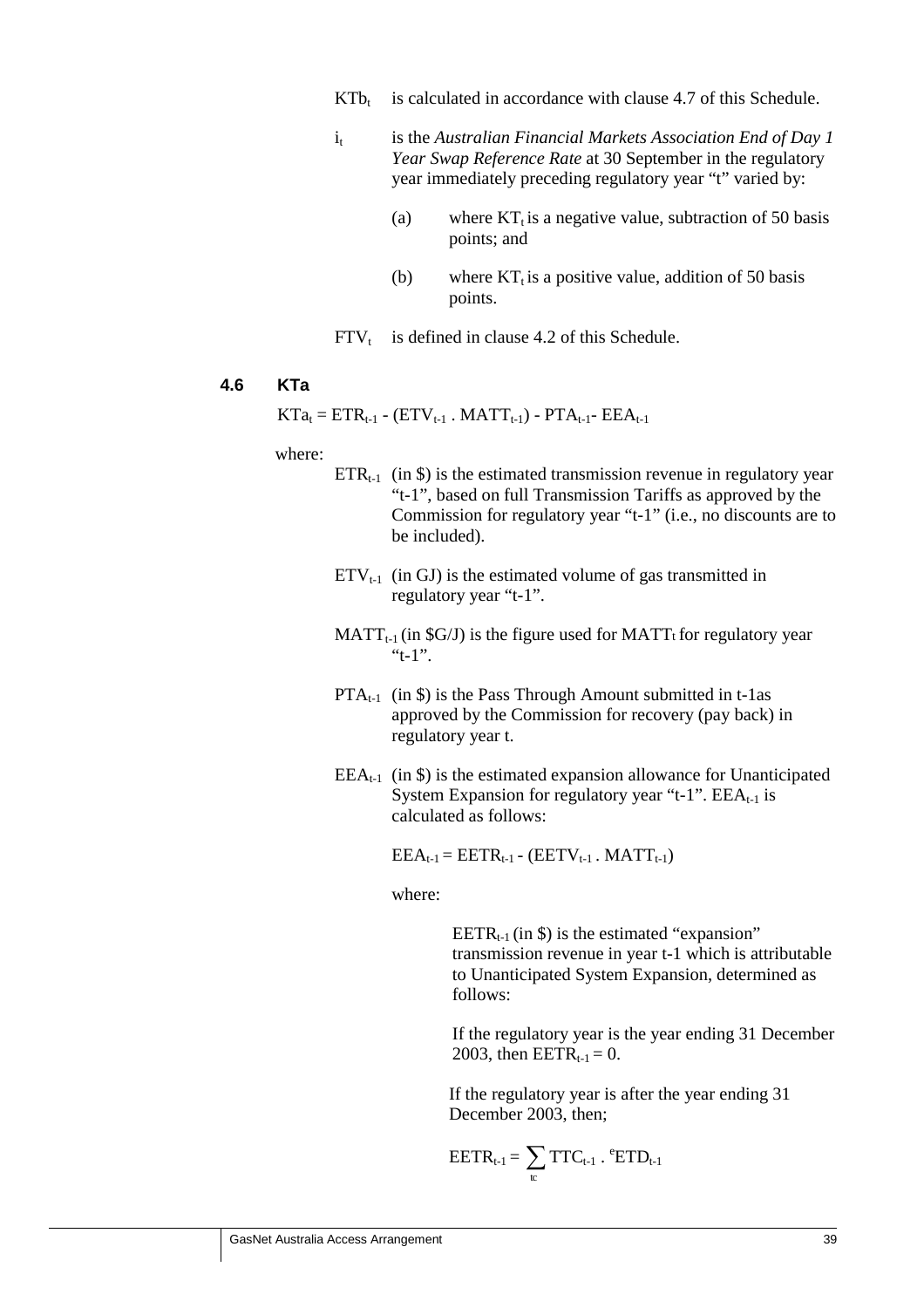Where:

- $TTC_{t-1}$  (in \$/GJ) is the relevant Transmission Tariff component applicable in year "t-1"
- ${}^e$ ETD<sub>t-1</sub> (in GJ) is the estimated quantity of the relevant Transmission Tariff component in regulatory year "t-1" attributable to Unanticipated System Expansion.
- $\sum_{\rm to}$ ∑ is the sum over all relevant Transmission

Tariff components.

 $EETV_{t-1}$  is the estimated calendar year volume that is attributable to Unanticipated System Expansion in the year "t-1".

#### **4.7 KTb**

 $KTb_t = [ATR_{t-2}-ETR_{t-2}-{(ATV_{t-2}-ETV_{t-2})}.MATT_{t-2}-{AEA_{t-2}-EEA_{t-2}}$  $_{2}$ }].(1+i<sub>t-1</sub>)

where:

- $ATR_{t-2}$  (in \$) is the actual transmission revenue in regulatory year "t-2", based on full Transmission Tariffs as approved by the Commission for the regulatory year "t-2" (i.e., no discounts are to be included).
- $ETR_{t-2}$  (in \$) is the figure used for  $ETR_{t-1}$  when calculating  $KTa_t$  for regulatory year "t-1".
- $ATV_{t-2}$  (in GJ) is the actual volume of gas transmitted in regulatory year "t-2".
- $ETV_{t-2}$  (in GJ) is the figure used for  $ETV_{t-1}$  when calculating Kta<sub>t</sub> for regulatory year "t-1".
- $MATT_{t-2}$  (in \$/GJ) is the figure used for  $MATT_t$  for the regulatory year "t-2".
- $AEA_{t-2}$  (in \$) is the actual allowance for Unanticipated System Expansion in regulatory year "t-2".  $AEA_{t-2}$  is calculated as follows:

 $AEA_{t-2} = AETR_{t-2} - (AETV_{t-2}.MATT_{t-2})$ 

Where:

 $AETR_{t-2}$  is the actual expansion transmission revenue in year "t-2" attributable to Unanticipated System Expansion;

where:

$$
AETR_{t\text{-}2}=\sum_{tc}TTC_{t\text{-}2}\cdot{^e}ATD_{t\text{-}2}
$$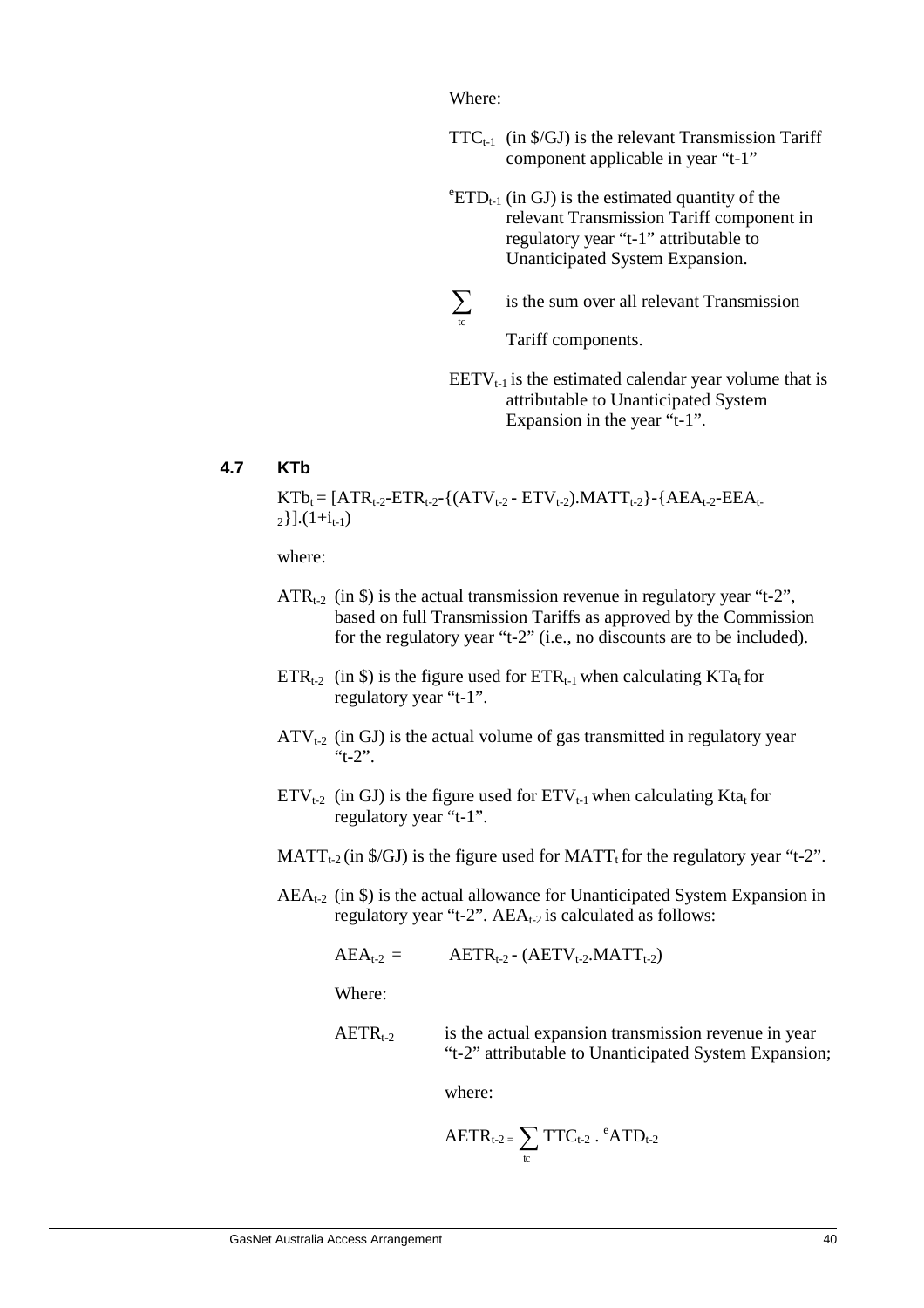| $TTC_{t-2}$                       | $(in \$ S/GJ) is the relevant Transmission<br>Tariff component applicable in year "t-<br>$2$ .                                                                    |
|-----------------------------------|-------------------------------------------------------------------------------------------------------------------------------------------------------------------|
| $\mathrm{e}_{\mathrm{ATD}_{1.2}}$ | (in GJ) is the actual quantity of the<br>relevant Transmission Tariff<br>component in regulatory year "t-2"<br>attributable to Unanticipated System<br>Expansion. |
| $AETV_{t-2}$                      | is the actual calendar year volume that<br>is attributable to Unanticipated System<br>Expansion in the year "t-2".                                                |
| $EEA_{t-2}$                       | $(in $)$ is the figure used for EEAt-1<br>when calculating Kta <sub>t</sub> for regulatory<br>year " $t-1$ ".                                                     |
| $1_{t-1}$                         | is the figure used for it for the regulatory<br>year " $t-1$ ".                                                                                                   |

### **4.8 Rebalancing Control Formula**

The approved price of each Transmission Tariff component **(APTC)** must be less than the maximum price for each Transmission Tariff component **(MPTC)** where MPTC is calculated in accordance with clause 4.9 of this Schedule.

### **4.9 MPTC**

 $MPTC<sub>t</sub>$  (in \$/GJ) for each Transmission Tariff component in regulatory year "t" is determined as follows:

For regulatory year 2003, MPT $C_{2003}$  is the relevant Transmission Tariff component set out in Schedule 1.

For regulatory years after 2003,  $MPTC<sub>t</sub>$  is calculated in two steps, as follows:

*Step 1:*

Step 1 is designed to determine the base figure for  $MPTC_t$ , as follows:

$$
MPTC_{t_{(step 1)}} = APTC_{t-1} \cdot CPI_t \cdot (1 - X)
$$

where

 $APTC_{t-1}$  is the approved price for the relevant Transmission Tariff component from the previous regulatory year;

 $CPI_t$  is as defined in clause 4.4 of this Schedule; and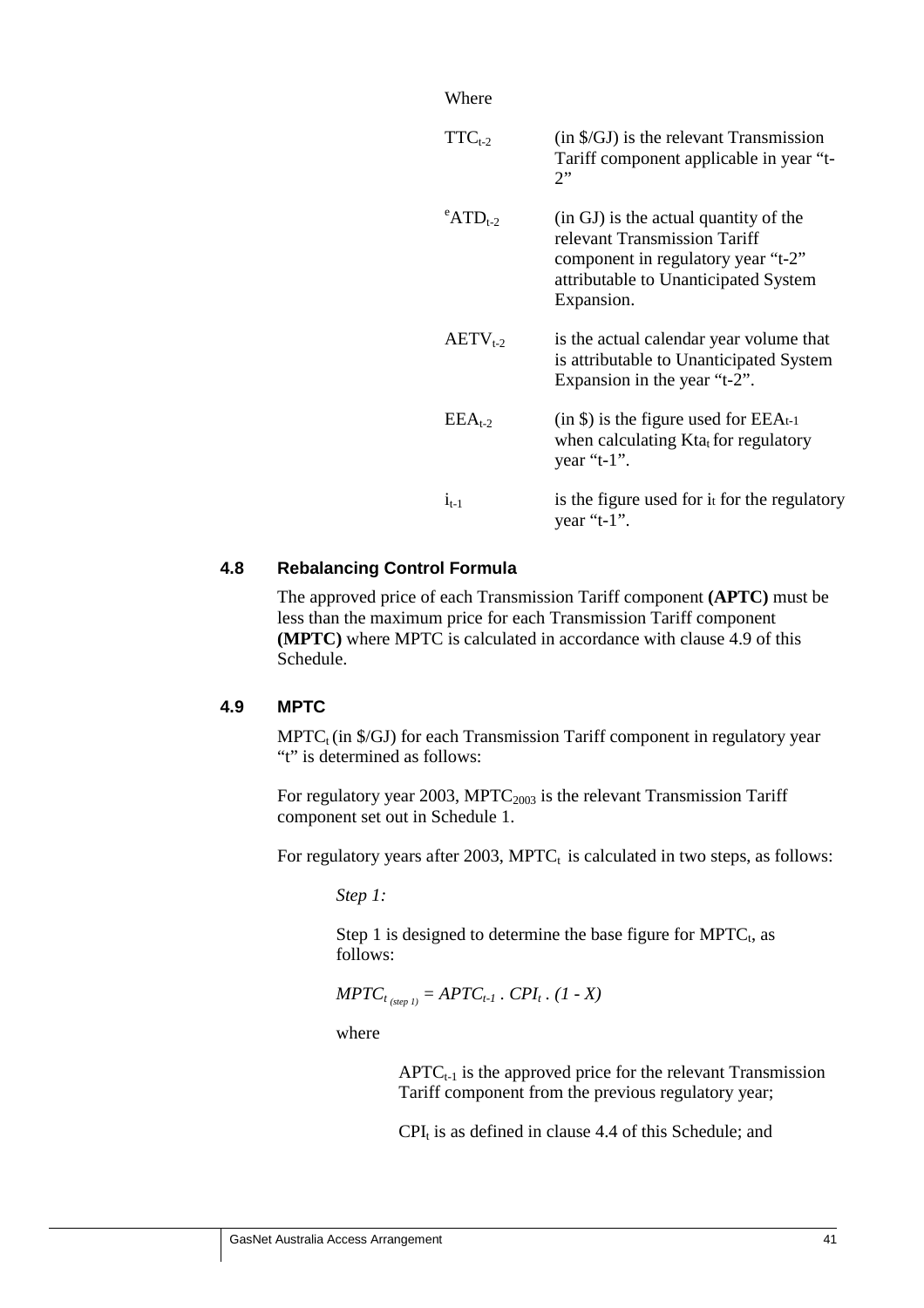X is the tariff control factor for the relevant Transmission Tariff component, as specified in Schedule 1.

*Step 2*:

The procedure in step 2 is designed to allow each Transmission Tariff component to be rebalanced upwards by up to 2% provided the total transmission revenue is unchanged.

GasNet may alter a Transmission Tariff component provided that:

(a) the Transmission Tariff Component (as altered) meets the following requirement:

$$
MPTC_{\text{,step 2)}} \leq MPTC_{\text{,step 1)}}.1.02
$$

and

(b) the total forecast transmission revenue calculated using the Transmission Tariff components (as altered) meets the following requirement:

$$
FR_{t(stop\ 2)} \leq MATT_{t} \cdot FTV_{t}
$$

where:

 $FR_{t(\text{step 2})}$  is the forecast transmission revenue calculated using the Transmission Tariff components (as amended);

 $MATT_t$  is defined in clause 4.3 of this Schedule; and

 $FTV<sub>t</sub>$  is defined in clause 4.2 of this Schedule.

### **4.10 General**

- (a) Where an application for altered Transmission Tariffs is made prior to the start of a regulatory year (as contemplated in clause 3.1 of Schedule 3), forecasts of demand, volume and revenue for the regulatory year should be based on the best estimates available at the time of application.
- (b) In this Schedule, "Unanticipated System Expansion" means gas volume transported through the GNS as a result of construction of a significant pipeline extension (greater than 10km or \$5 million) not included in the capital expenditure forecast for the Second Access Arrangement Period.
- (c) In this Schedule, a "regulatory year" means a period of 12 months commencing on 1 January.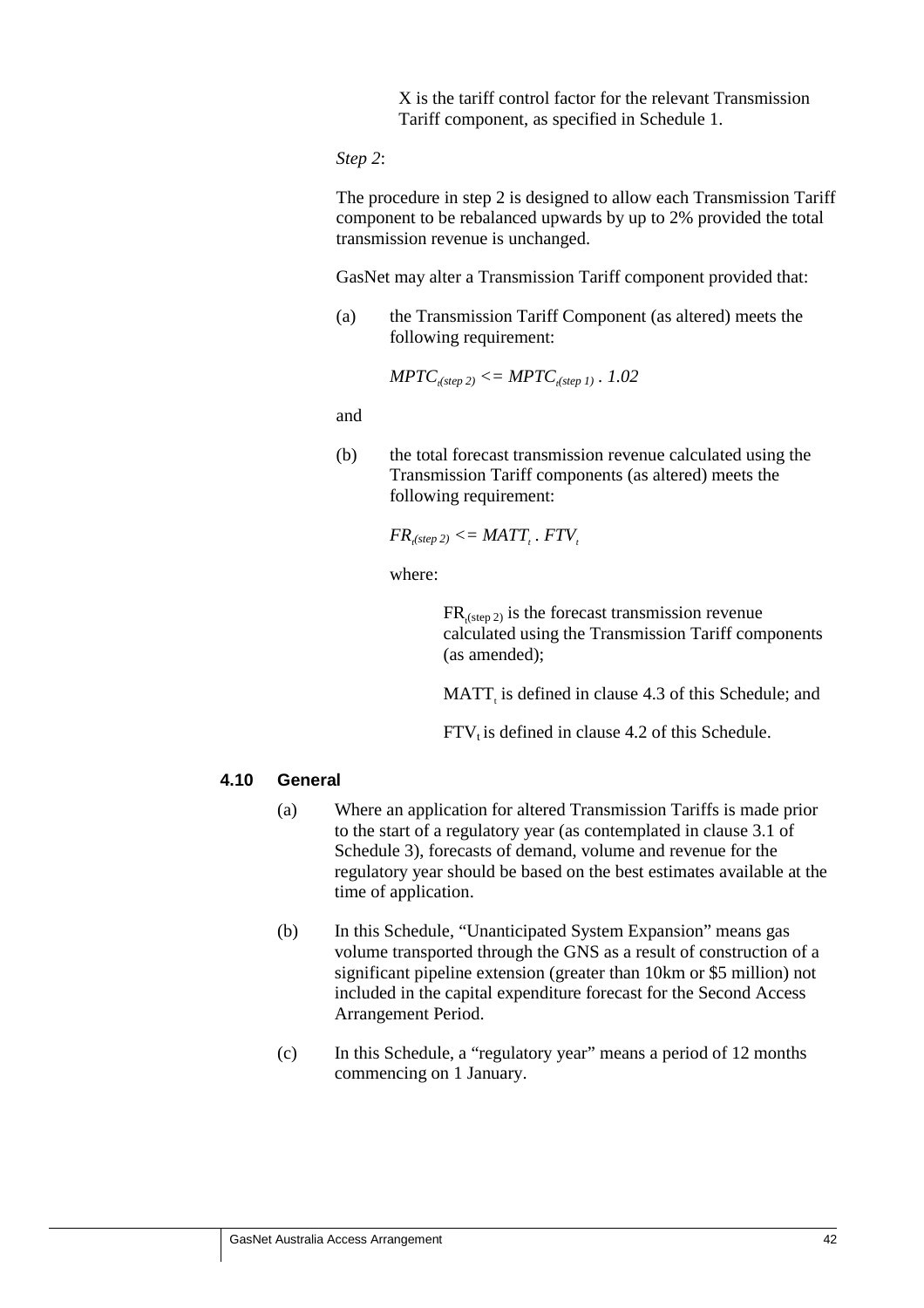# **GasNet Australia Access Arrangement**

# Schedule 5 - Description of GNS

| Pipeline<br><b>Licence</b> | <b>Location/Route</b>                                      | Length<br>(km) | <b>Pipe Diameter</b><br>(mm) | <b>MAOP</b><br>(kPa) |
|----------------------------|------------------------------------------------------------|----------------|------------------------------|----------------------|
|                            | <b>Longford to Dandenong and</b><br><b>Wollert System</b>  |                |                              |                      |
| Vic:68                     | Healesville-Koo-Wee-Rup Rd                                 | 1.2            | 80                           | 2760                 |
| Vic:91                     | Anderson St, Warragul                                      | 4.8            | 100                          | 2760                 |
| Vic:107                    | Pound Rd to Tuckers Rd                                     | 2.0            | 100                          | 2760                 |
| Vic:50                     | Supply to Jeeralang                                        | 0.4            | 300                          | 2760                 |
| Vic:50                     | Morwell to Dandenong                                       | 126.8          | 450                          | 2760                 |
| Vic:75                     | Longford to Dandenong                                      | 174.2          | 750                          | 6890                 |
| Vic:117                    | Rosedale to Tyers                                          | 34.3           | 750                          | 7070                 |
| Vic:120                    | Longford to Rosedale                                       | 30.5           | 750                          | 7070                 |
| Vic:135                    | <b>Bunyip to Pakenham</b>                                  | 18.7           | 750                          | 7070                 |
| Vic:141                    | Pakenham to Wollert                                        | 93.1           | 750                          | 6890                 |
| Vic:121                    | Tyers to Morwell                                           | 15.7           | 500                          | 7070                 |
| Vic:67                     | Maryvale                                                   | 5.4            | 150                          | 6890                 |
|                            | <b>Wollert to Wodonga/Echuca/</b><br><b>Bendigo System</b> |                |                              |                      |
| Vic:101                    | Keon Park to Wollert                                       | 14.1           | 600                          | 2760                 |
| Vic:202                    | Keon Park East - Keon Park West                            | 0.6            | 450                          | 2760                 |
| Vic:101                    | Wollert to Wodonga                                         | 269.4          | 300                          | 7400                 |
| Vic:101                    | Euroa to Shepparton                                        | 34.5           | 200                          | 7400                 |
| Vic:132                    | Shepparton to Tatura                                       | 16.2           | 200                          | 7390                 |
| Vic:136                    | Tatura to Kyabram                                          | 21.3           | 200                          | 7390                 |
| Vic:152                    | Kyabram to Echuca                                          | 30.7           | 150                          | 7390                 |
| Vic:143                    | Wandong to Kyneton                                         | 59.5           | 300                          | 7390                 |
| Vic:128                    | Mt Franklin to Kyneton                                     | 24.5           | 300                          | 7390                 |
| Vic:131                    | Mt Franklin to Bendigo                                     | 50.8           | 300                          | 7390                 |
| Vic:78                     | <b>Ballan</b> to Bendigo                                   | 90.8           | 150                          | 7390                 |
| Vic:125                    | Guildford to Maryborough                                   | 31.4           | 150                          | 7390                 |
| Vic:238                    | <b>Somerton Pipeline</b>                                   | 3.4            | 250                          | 2760                 |
| Vic:176                    | Chiltern Valley to Rutherglen                              | 14.7           | 200                          | 7400                 |
| Vic:182                    | Rutherglen to Koonoomoo                                    | 88.8           | 200                          | 7400                 |
| Vic:178                    | Barnawartha to Murray River                                | 5.5            | 450                          | 10200                |
| <b>NSW:24</b>              | Murray River to Culcairn                                   | 57.0           | 450                          | 10200                |